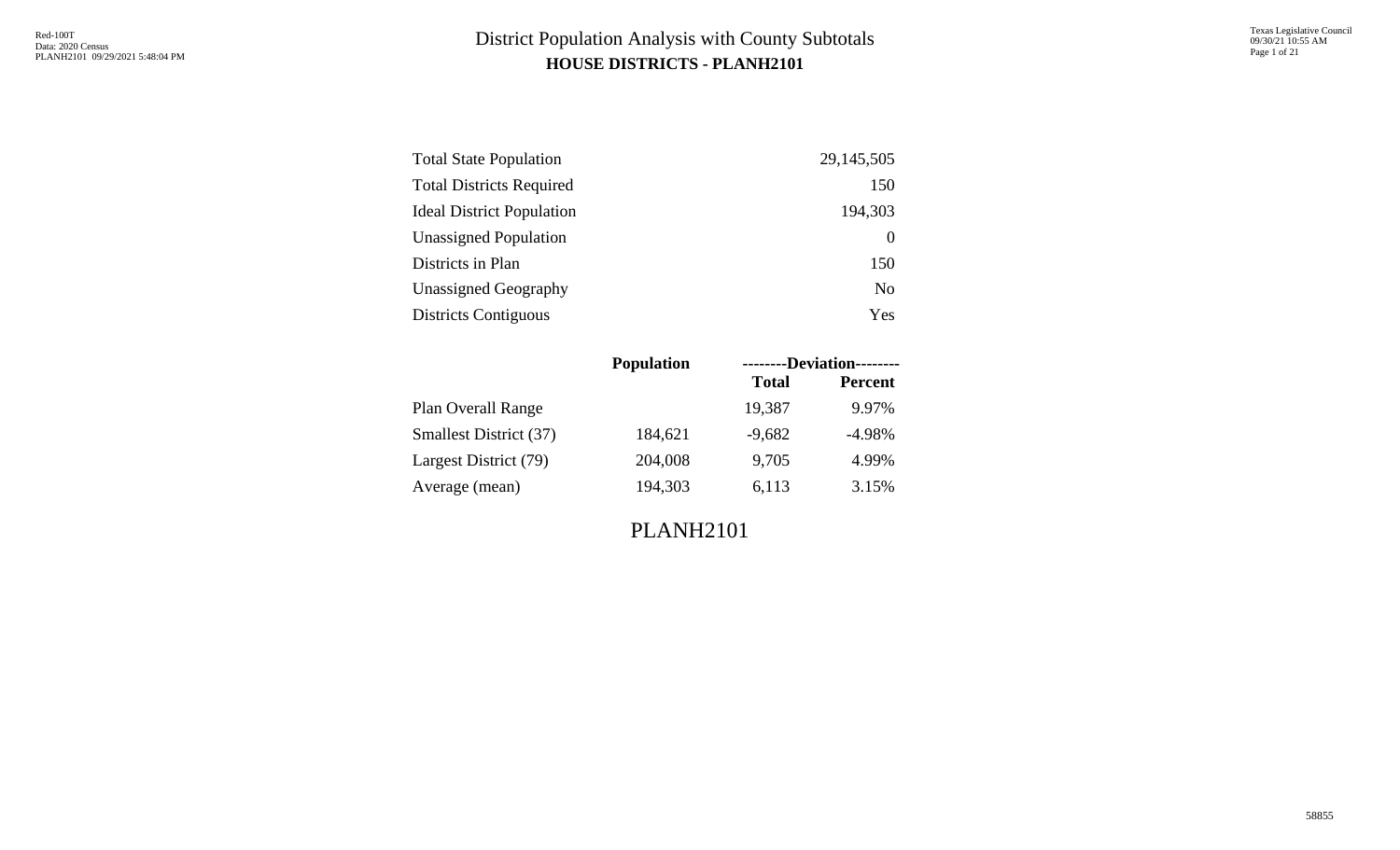Texas Legislative Council 09/30/21 10:55 AM Page 2 of 21

|                      | <b>Deviation</b> |                | <b>Total</b>       | Anglo              | Non-Anglo        | Asian          | <b>Black</b>     | Hispanic        | $B+H$            |              | %Anglo %Non-Anglo | $%$ Asian        | %Black       | %Hispanic  | $\%B+H$      |
|----------------------|------------------|----------------|--------------------|--------------------|------------------|----------------|------------------|-----------------|------------------|--------------|-------------------|------------------|--------------|------------|--------------|
| <b>DISTRICT 1</b>    | 692<br>0.36 %    | Total:<br>VAP: | 194,995<br>150,743 | 128,452<br>103,591 | 66,543<br>47,152 | 2,545<br>1,817 | 42,039<br>30,113 | 15,298<br>9,956 | 56,703<br>39,803 | 65.9<br>68.7 | 34.1<br>31.3      | 1.3<br>1.2       | 21.6<br>20.0 | 7.8<br>6.6 | 29.1<br>26.4 |
| <b>Bowie</b> (100%)  |                  |                | 92,893             | 55,855             | 37,038           | 1,506          | 25,188           | 7,602           | 32,451           | 60.1         | 39.9              | 1.6              | 27.1         | 8.2        | 34.9         |
| Cass (100%)          |                  |                | 28,454             | 21,028             | 7,426            | 199            | 4,941            | 1,336           | 6,224            | 73.9         | 26.1              | 0.7              | 17.4         | 4.7        | 21.9         |
| Lamar (100%)         |                  |                | 50,088             | 35,354             | 14,734           | 645            | 7,310            | 4,412           | 11,570           | 70.6         | 29.4              | 1.3              | 14.6         | 8.8        | 23.1         |
| Morris (100%)        |                  |                | 11,973             | 7,716              | 4,257            | 98             | 2,705            | 1,182           | 3,850            | 64.4         | 35.6              | 0.8              | 22.6         | 9.9        | 32.2         |
| Red River (100%)     |                  |                | 11,587             | 8,499              | 3,088            | 97             | 1,895            | 766             | 2,608            | 73.3         | 26.7              | 0.8              | 16.4         | 6.6        | 22.5         |
| <b>DISTRICT 2</b>    | 1,981            | Total:         | 196,284            | 139,560            | 56,724           | 2,453          | 14,239           | 33,228          | 46,880           | 71.1         | 28.9              | 1.2              | 7.3          | 16.9       | 23.9         |
|                      | 1.02 %           | VAP:           | 149,984            | 111,627            | 38,357           | 1,742          | 10,165           | 20,937          | 30,858           | 74.4         | 25.6              | $1.2\,$          | 6.8          | 14.0       | 20.6         |
| Hopkins (100%)       |                  |                | 36,787             | 25,976             | 10,811           | 420            | 2,847            | 6,484           | 9,237            | 70.6         | 29.4              | $\overline{1.1}$ | 7.7          | 17.6       | 25.1         |
| Hunt (100%)          |                  |                | 99,956             | 65,598             | 34,358           | 1,552          | 9,374            | 19,673          | 28,642           | 65.6         | 34.4              | 1.6              | 9.4          | 19.7       | 28.7         |
| Van Zandt (100%)     |                  |                | 59,541             | 47,986             | 11,555           | 481            | 2,018            | 7,071           | 9,001            | 80.6         | 19.4              | $0.8\,$          | 3.4          | 11.9       | 15.1         |
| <b>DISTRICT 3</b>    | 4,848            | Total:         | 199,151            | 115,810            | 83,341           | 6,878          | 9,417            | 62,312          | 70,826           | 58.2         | 41.8              | $3.5$            | 4.7          | 31.3       | 35.6         |
|                      | 2.50 %           | VAP:           | 145,423            | 90,734             | 54,689           | 4,714          | 6,418            | 39,616          | 45,619           | 62.4         | 37.6              | 3.2              | 4.4          | 27.2       | 31.4         |
| Montgomery (32%)     |                  |                | 199,151            | 115,810            | 83,341           | 6,878          | 9,417            | 62,312          | 70,826           | 58.2         | 41.8              | $\overline{3.5}$ | 4.7          | 31.3       | 35.6         |
|                      |                  |                |                    |                    |                  |                |                  |                 |                  |              |                   |                  |              |            |              |
| <b>DISTRICT 4</b>    | 1,516            | Total:         | 195,819            | 115,380            | 80,439           | 3,565          | 28,261           | 44,027          | 71,175           | 58.9         | 41.1              | 1.8              | 14.4         | 22.5       | 36.3         |
|                      | 0.78 %           | VAP:           | 143,550            | 91,328             | 52,222           | 2,436          | 18,438           | 27,259          | 45,280           | 63.6         | 36.4              | 1.7              | 12.8         | 19.0       | 31.5         |
| Henderson (61%)      |                  |                | 50,509             | 36,754             | 13,755           | 539            | 3,813            | 7,862           | 11,507           | 72.8         | 27.2              | $\overline{1.1}$ | 7.5          | 15.6       | 22.8         |
| Kaufman (100%)       |                  |                | 145,310            | 78,626             | 66,684           | 3,026          | 24,448           | 36,165          | 59,668           | 54.1         | 45.9              | 2.1              | 16.8         | 24.9       | 41.1         |
| <b>DISTRICT 5</b>    | $-8,219$         | Total:         | 186,084            | 125,669            | 60,415           | 1,768          | 17,228           | 35,845          | 52,433           | 67.5         | 32.5              | $1.0\,$          | 9.3          | 19.3       | 28.2         |
|                      | $-4.23%$         | VAP:           | 142,286            | 101,442            | 40,844           | 1,240          | 12,503           | 22,448          | 34,717           | 71.3         | 28.7              | 0.9              | 8.8          | 15.8       | 24.4         |
| Camp (100%)          |                  |                | 12,464             | 6,734              | 5,730            | 154            | 2,092            | 3,222           | 5,262            | 54.0         | 46.0              | $\overline{1.2}$ | 16.8         | 25.9       | 42.2         |
| Rains (100%)         |                  |                | 12,164             | 10,130             | 2,034            | 103            | 360              | 1,109           | 1,446            | 83.3         | 16.7              | $0.8\,$          | 3.0          | 9.1        | 11.9         |
| Smith (19%)          |                  |                | 44,474             | 28,202             | 16,272           | 496            | 5,716            | 8,954           | 14,526           | 63.4         | 36.6              | 1.1              | 12.9         | 20.1       | 32.7         |
| Titus (100%)         |                  |                | 31,247             | 13,410             | 17,837           | 329            | 3,347            | 13,680          | 16,829           | 42.9         | 57.1              | 1.1              | 10.7         | 43.8       | 53.9         |
| <b>Upshur</b> (100%) |                  |                | 40,892             | 31,287             | 9,605            | 319            | 3,592            | 3,986           | 7,462            | 76.5         | 23.5              | 0.8              | 8.8          | 9.7        | 18.2         |
| Wood (100%)          |                  |                | 44,843             | 35,906             | 8,937            | 367            | 2,121            | 4,894           | 6,908            | 80.1         | 19.9              | $0.8\,$          | 4.7          | 10.9       | 15.4         |
| <b>DISTRICT 6</b>    | $-5,298$         | Total:         | 189,005            | 106,250            | 82,755           | 4,906          | 36,103           | 38,327          | 73,410           | 56.2         | 43.8              | 2.6              | 19.1         | 20.3       | 38.8         |
|                      | $-2.73%$         | VAP:           | 144,223            | 86,763             | 57,460           | 3,510          | 26,206           | 24,697          | 50,446           | 60.2         | 39.8              | 2.4              | 18.2         | 17.1       | 35.0         |
| Smith $(81%)$        |                  |                | 189,005            | 106,250            | 82,755           | 4,906          | 36,103           | 38,327          | 73,410           | 56.2         | 43.8              | 2.6              | 19.1         | 20.3       | 38.8         |
| <b>DISTRICT 7</b>    | 8,500            | Total:         | 202,803            | 116,958            | 85,845           | 2,951          | 44,077           | 34,268          | 77,366           | 57.7         | 42.3              | $1.5$            | 21.7         | 16.9       | 38.1         |
|                      | 4.37 %           | VAP:           | 153,884            | 94,469             | 59,415           | 2,116          | 32,094           | 21,301          | 53,011           | 61.4         | 38.6              | 1.4              | 20.9         | 13.8       | 34.4         |
| Gregg (100%)         |                  |                | 124,239            | 68,050             | 56,189           | 2,137          | 27,498           | 24,040          | 50,879           | 54.8         | 45.2              | $\overline{1.7}$ | 22.1         | 19.3       | 41.0         |
| Harrison (100%)      |                  |                | 68,839             | 42,039             | 26,800           | 718            | 14,553           | 9,839           | 24,107           | 61.1         | 38.9              | 1.0              | 21.1         | 14.3       | 35.0         |
| Marion (100%)        |                  |                | 9,725              | 6,869              | 2,856            | 96             | 2,026            | 389             | 2,380            | 70.6         | 29.4              | 1.0              | 20.8         | 4.0        | 24.5         |
|                      |                  |                |                    |                    |                  |                |                  |                 |                  |              |                   |                  |              |            |              |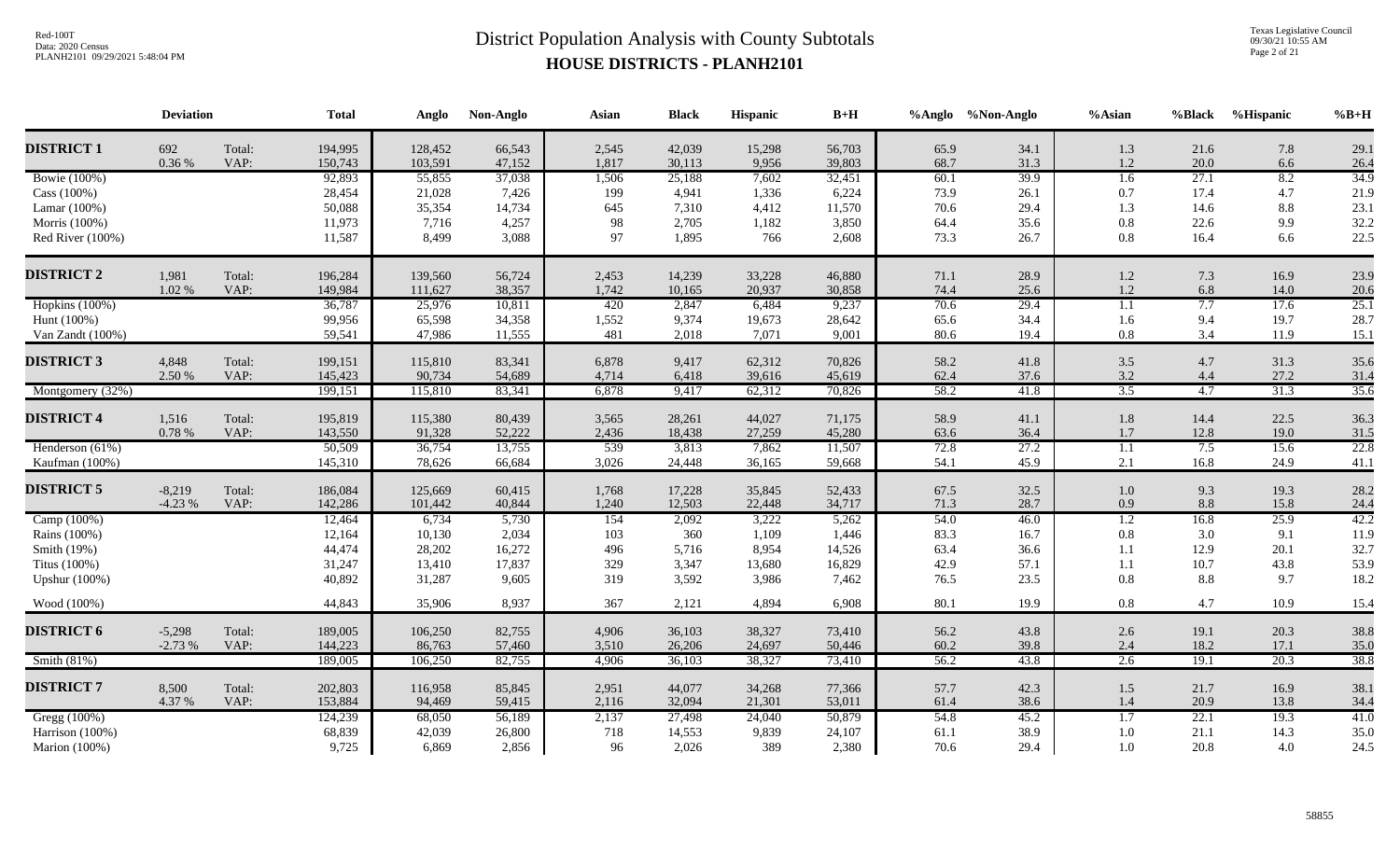Texas Legislative Council 09/30/21 10:55 AM Page 3 of 21

|                                      | <b>Deviation</b>     |                | <b>Total</b>       | Anglo             | Non-Anglo        | Asian          | <b>Black</b>     | Hispanic         | $\mathbf{B}+\mathbf{H}$ |              | %Anglo %Non-Anglo | %Asian                  | %Black       | %Hispanic    | $%B+H$       |
|--------------------------------------|----------------------|----------------|--------------------|-------------------|------------------|----------------|------------------|------------------|-------------------------|--------------|-------------------|-------------------------|--------------|--------------|--------------|
| <b>DISTRICT 8</b>                    | $-1,704$             | Total:         | 192,599            | 115,289           | 77,310           | 1,802          | 28,451           | 42,337           | 70,002                  | 59.9         | 40.1              | 0.9                     | 14.8         | 22.0         | 36.3         |
|                                      | $-0.88%$             | VAP:           | 149,542<br>57,922  | 94,224            | 55,318           | 1,290<br>543   | 21,919           | 28,148           | 49,735                  | 63.0<br>57.1 | 37.0<br>42.9      | 0.9<br>0.9              | 14.7<br>21.2 | 18.8<br>19.2 | 33.3<br>39.9 |
| Anderson (100%)<br>Cherokee (100%)   |                      |                | 50,412             | 33,098<br>30,095  | 24,824<br>20,317 | 418            | 12,253<br>7,069  | 11,111<br>11,797 | 23,107<br>18,714        | 59.7         | 40.3              | 0.8                     | 14.0         | 23.4         | 37.1         |
| Henderson (39%)                      |                      |                | 31,641             | 25,100            | 6,541            | 255            | 1,881            | 3,380            | 5,189                   | 79.3         | 20.7              | 0.8                     | 5.9          | 10.7         | 16.4         |
| Navarro (100%)                       |                      |                | 52,624             | 26,996            | 25,628           | 586            | 7,248            | 16,049           | 22,992                  | 51.3         | 48.7              | 1.1                     | 13.8         | 30.5         | 43.7         |
|                                      |                      |                |                    |                   |                  |                |                  |                  |                         |              |                   |                         |              |              |              |
| <b>DISTRICT 9</b>                    | 5,599                | Total:         | 199,902            | 128,840           | 71,062           | 2,155          | 30,447           | 33,621           | 63,323                  | 64.5         | 35.5              | 1.1                     | 15.2         | 16.8         | 31.7         |
|                                      | 2.88 %               | VAP:           | 156,851            | 105,762           | 51,089           | 1,568          | 22,672           | 22,723           | 45,066                  | 67.4         | 32.6              | 1.0                     | 14.5         | 14.5         | 28.7         |
| Angelina (100%)                      |                      |                | 86,395<br>22,066   | 49,970<br>12,957  | 36,425<br>9,109  | 1,169          | 14,115           | 19,732<br>3,071  | 33,448<br>8,439         | 57.8<br>58.7 | 42.2<br>41.3      | 1.4<br>0.8              | 16.3<br>24.8 | 22.8<br>13.9 | 38.7<br>38.2 |
| Houston (100%)<br>Polk (100%)        |                      |                | 50,123             | 34,808            | 15,315           | 186<br>490     | 5,462<br>5,422   | 7,345            | 12,617                  | 69.4         | 30.6              | 1.0                     | 10.8         | 14.7         | 25.2         |
| San Augustine (100%)                 |                      |                | 7,918              | 5,270             | 2,648            | 64             | 1,897            | 639              | 2,487                   | 66.6         | 33.4              | 0.8                     | 24.0         | 8.1          | 31.4         |
| Trinity (100%)                       |                      |                | 13,602             | 10,533            | 3,069            | 100            | 1,269            | 1,314            | 2,561                   | 77.4         | 22.6              | 0.7                     | 9.3          | 9.7          | 18.8         |
|                                      |                      |                |                    |                   |                  |                |                  |                  |                         |              |                   |                         |              |              |              |
| Tyler (100%)                         |                      |                | 19,798             | 15,302            | 4,496            | 146            | 2,282            | 1,520            | 3,771                   | 77.3         | 22.7              | 0.7                     | 11.5         | 7.7          | 19.0         |
| <b>DISTRICT 10</b>                   | $-1,848$             | Total:         | 192,455            | 106,495           | 85,960           | 2,639          | 27,000           | 52,032           | 77,843                  | 55.3         | 44.7              | 1.4                     | 14.0         | 27.0         | 40.4         |
|                                      | $-0.95%$             | VAP:           | 140,984            | 83,519            | 57,465           | 1,708          | 18,423           | 33,562           | 51,592                  | 59.2         | 40.8              | 1.2                     | 13.1         | 23.8         | 36.6         |
| Ellis $(100\%)$                      |                      |                | 192,455            | 106,495           | 85,960           | 2,639          | 27,000           | 52,032           | 77,843                  | 55.3         | 44.7              | $\overline{1.4}$        | 14.0         | 27.0         | 40.4         |
|                                      |                      |                |                    |                   |                  |                |                  |                  |                         |              |                   |                         |              |              |              |
| <b>DISTRICT 11</b>                   | $-8,812$<br>$-4.54%$ | Total:<br>VAP: | 185,491<br>143,703 | 117,250<br>95,473 | 68,241<br>48,230 | 2,183<br>1,563 | 31,351<br>23,226 | 30,788<br>20,105 | 61,501<br>43,049        | 63.2<br>66.4 | 36.8<br>33.6      | $1.2\,$<br>1.1          | 16.9<br>16.2 | 16.6<br>14.0 | 33.2<br>30.0 |
| Nacogdoches (100%)                   |                      |                | 64,653             | 37,158            | 27,495           | 1,066          | 11,610           | 13,597           | 24,950                  | 57.5         | 42.5              | $\overline{1.6}$        | 18.0         | 21.0         | 38.6         |
| Newton (100%)                        |                      |                | 12,217             | 9,249             | 2,968            | 50             | 2,253            | 344              | 2,571                   | 75.7         | 24.3              | 0.4                     | 18.4         | 2.8          | 21.0         |
| Panola (100%)                        |                      |                | 22,491             | 16,098            | 6,393            | 178            | 3,509            | 2,190            | 5,633                   | 71.6         | 28.4              | 0.8                     | 15.6         | 9.7          | 25.0         |
| Rusk (100%)                          |                      |                | 52,214             | 32,022            | 20,192           | 349            | 9,032            | 9,579            | 18,445                  | 61.3         | 38.7              | 0.7                     | 17.3         | 18.3         | 35.3         |
| Sabine (100%)                        |                      |                | 9,894              | 8,307             | 1,587            | 82             | 852              | 393              | 1,200                   | 84.0         | 16.0              | 0.8                     | 8.6          | 4.0          | 12.1         |
| Shelby (100%)                        |                      |                | 24,022             | 14,416            | 9,606            | 458            | 4,095            | 4,685            | 8,702                   | 60.0         | 40.0              | 1.9                     | 17.0         | 19.5         | 36.2         |
|                                      |                      |                |                    |                   |                  |                |                  |                  |                         |              |                   |                         |              |              |              |
| <b>DISTRICT 12</b>                   | 8,184                | Total:         | 202,487            | 111,581           | 90,906           | 3,099          | 38,304           | 45,987           | 83,228                  | 55.1         | 44.9              | 1.5                     | 18.9         | 22.7         | 41.1         |
| Brazos $(13%)$                       | 4.21 %               | VAP:           | 162,321<br>30,802  | 93,529<br>16,336  | 68,792<br>14,466 | 2,403<br>599   | 30,204<br>4,579  | 33,048<br>8,680  | 62,750<br>13,072        | 57.6<br>53.0 | 42.4<br>47.0      | 1.5<br>$\overline{1.9}$ | 18.6<br>14.9 | 20.4<br>28.2 | 38.7<br>42.4 |
| Grimes (100%)                        |                      |                | 29,268             | 16,910            | 12,358           | 195            | 4,217            | 7,361            | 11,400                  | 57.8         | 42.2              | 0.7                     | 14.4         | 25.2         | 39.0         |
| Madison (100%)                       |                      |                | 13,455             | 6,984             | 6,471            | 131            | 2,724            | 3,415            | 6,099                   | 51.9         | 48.1              | 1.0                     | 20.2         | 25.4         | 45.3         |
| Robertson (100%)                     |                      |                | 16,757             | 9,505             | 7,252            | 145            | 3,381            | 3,528            | 6,789                   | 56.7         | 43.3              | 0.9                     | 20.2         | 21.1         | 40.5         |
| Walker (100%)                        |                      |                | 76,400             | 39,823            | 36,577           | 1,335          | 17,359           | 16,578           | 33,580                  | 52.1         | 47.9              | 1.7                     | 22.7         | 21.7         | 44.0         |
| Washington (100%)                    |                      |                | 35,805             | 22,023            | 13,782           | 694            | 6,044            | 6,425            | 12,288                  | 61.5         | 38.5              | 1.9                     | 16.9         | 17.9         | 34.3         |
|                                      |                      |                |                    |                   |                  |                |                  |                  |                         |              |                   |                         |              |              |              |
| <b>DISTRICT 13</b>                   | $-5,322$             | Total:         | 188,981            | 103,809           | 85,172           | 2,013          | 33,094           | 46,777           | 78,356                  | 54.9         | 45.1              | 1.1                     | 17.5         | 24.8         | 41.5         |
|                                      | $-2.74%$             | VAP:           | 145,156            | 86,023            | 59,133           | 1,503          | 23,647           | 30,551           | 53,681                  | 59.3         | 40.7              | 1.0                     | 16.3         | 21.0         | 37.0         |
| <b>Bosque</b> (100%)<br>Falls (100%) |                      |                | 18,235<br>16,968   | 13,621<br>8,707   | 4,614<br>8,261   | 148<br>106     | 503<br>4,023     | 3,321<br>3,965   | 3,737<br>7,845          | 74.7<br>51.3 | 25.3<br>48.7      | 0.8<br>0.6              | 2.8<br>23.7  | 18.2<br>23.4 | 20.5<br>46.2 |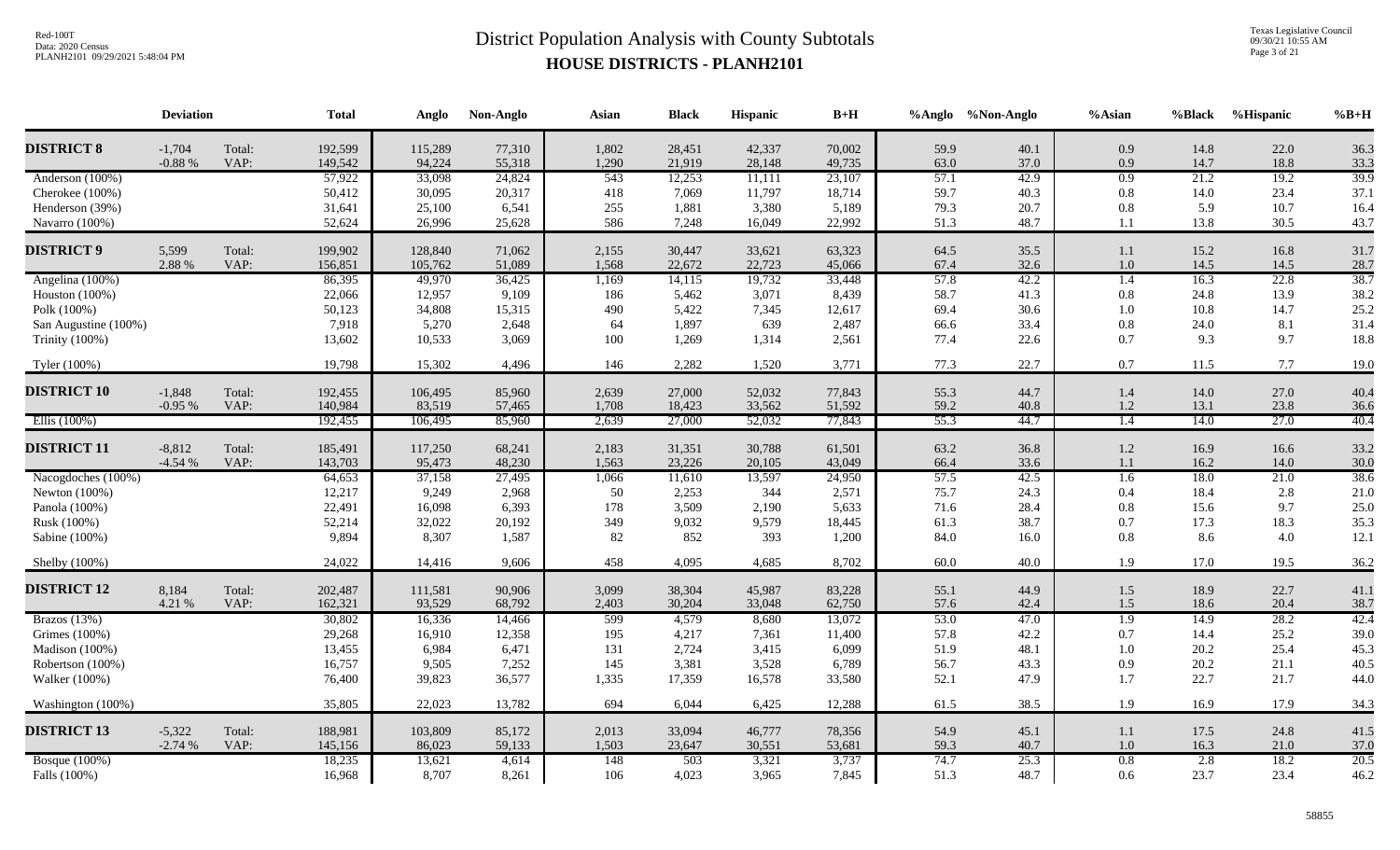Texas Legislative Council 09/30/21 10:55 AM Page 4 of 21

|                                 | <b>Deviation</b> |                | <b>Total</b>       | Anglo             | Non-Anglo        | Asian            | <b>Black</b>     | Hispanic         | $\mathbf{B}+\mathbf{H}$ |              | %Anglo %Non-Anglo | $%$ Asian        | %Black           | %Hispanic    | $%B+H$       |
|---------------------------------|------------------|----------------|--------------------|-------------------|------------------|------------------|------------------|------------------|-------------------------|--------------|-------------------|------------------|------------------|--------------|--------------|
| <b>DISTRICT 13</b>              | $-5,322$         | Total:         | 188,981            | 103,809           | 85,172           | 2,013            | 33,094           | 46,777           | 78,356                  | 54.9         | 45.1              | 1.1              | 17.5             | 24.8         | 41.5         |
|                                 | $-2.74%$         | VAP:           | 145,156            | 86,023            | 59,133           | 1,503            | 23,647           | 30,551           | 53,681                  | 59.3         | 40.7              | 1.0              | 16.3             | 21.0         | 37.0         |
| Freestone (100%)<br>Hill (100%) |                  |                | 19,435<br>35,874   | 12,817<br>24,123  | 6,618            | 143<br>278       | 3,038<br>2,527   | 3,155<br>7,884   | 6,112<br>10,291         | 65.9<br>67.2 | 34.1<br>32.8      | 0.7<br>0.8       | 15.6<br>7.0      | 16.2<br>22.0 | 31.4<br>28.7 |
| Leon $(100\%)$                  |                  |                | 15,719             | 11,659            | 11,751<br>4,060  | 153              | 1,059            | 2,446            | 3,469                   | 74.2         | 25.8              | 1.0              | 6.7              | 15.6         | 22.1         |
|                                 |                  |                |                    |                   |                  |                  |                  |                  |                         |              |                   |                  |                  |              |              |
| Limestone (100%)                |                  |                | 22,146             | 12,530            | 9,616            | 245              | 4,117            | 5,013            | 8,945                   | 56.6         | 43.4              | 1.1              | 18.6             | 22.6         | 40.4         |
| McLennan (23%)                  |                  |                | 60,604             | 20,352            | 40,252           | 940              | 17,827           | 20,993           | 37,957                  | 33.6         | 66.4              | 1.6              | 29.4             | 34.6         | 62.6         |
| <b>DISTRICT 14</b>              |                  |                |                    |                   |                  |                  |                  |                  |                         |              |                   |                  |                  |              |              |
|                                 | 8,744<br>4.50 %  | Total:<br>VAP: | 203,047<br>163,186 | 106,699<br>91,041 | 96,348<br>72,145 | 16,257<br>13,777 | 23,331<br>16,569 | 54,387<br>39,518 | 75,715<br>54,844        | 52.5<br>55.8 | 47.5<br>44.2      | 8.0<br>8.4       | 11.5<br>10.2     | 26.8<br>24.2 | 37.3<br>33.6 |
| Brazos (87%)                    |                  |                | 203,047            | 106,699           | 96,348           | 16,257           | 23,331           | 54,387           | 75,715                  | 52.5         | 47.5              | 8.0              | 11.5             | 26.8         | 37.3         |
|                                 |                  |                |                    |                   |                  |                  |                  |                  |                         |              |                   |                  |                  |              |              |
| <b>DISTRICT 15</b>              | 5,882            | Total:         | 200,185            | 121,058           | 79,127           | 16,258           | 18,114           | 40,477           | 57,396                  | 60.5         | 39.5              | 8.1              | 9.0              | 20.2         | 28.7         |
|                                 | 3.03 %           | VAP:           | 147,396            | 93,889            | 53,507           | 11,140           | 11,822           | 27,060           | 38,321                  | 63.7         | 36.3              | 7.6              | 8.0              | 18.4         | 26.0         |
| Montgomery (32%)                |                  |                | 200,185            | 121,058           | 79,127           | 16,258           | 18,114           | 40,477           | 57,396                  | 60.5         | 39.5              | 8.1              | 9.0              | 20.2         | 28.7         |
| <b>DISTRICT 16</b>              | 4,338            | Total:         | 198,641            | 120,708           | 77,933           | 4,276            | 14,443           | 54,401           | 67,917                  | 60.8         | 39.2              | 2.2              | 7.3              | 27.4         | 34.2         |
|                                 | 2.23 %           | VAP:           | 149,220            | 96,829            | 52,391           | 3,082            | 9,799            | 35,596           | 44,978                  | 64.9         | 35.1              | 2.1              | 6.6              | 23.9         | 30.1         |
| Montgomery (32%)                |                  |                | 198,641            | 120,708           | 77,933           | 4,276            | 14,443           | 54,401           | 67,917                  | 60.8         | 39.2              | 2.2              | 7.3              | 27.4         | 34.2         |
|                                 |                  |                |                    |                   |                  |                  |                  |                  |                         |              |                   |                  |                  |              |              |
| <b>DISTRICT 17</b>              | 8,670            | Total:         | 202,973            | 99,548            | 103,425          | 2,165            | 16,415           | 81,407           | 96,393                  | 49.0         | 51.0              | 1.1              | 8.1              | 40.1         | 47.5         |
|                                 | 4.46 %           | VAP:           | 153,215            | 82,963            | 70,252           | 1,460            | 11,748           | 53,547           | 64,773                  | 54.1         | 45.9              | $1.0\,$          | 7.7              | 34.9         | 42.3         |
| Bastrop (100%)                  |                  |                | 97,216             | 45,751            | 51,465           | 1,287            | 6,873            | 41,484           | 47,762                  | 47.1         | 52.9              | $\overline{1.3}$ | 7.1              | 42.7         | 49.1         |
| Burleson (100%)                 |                  |                | 17,642<br>45,883   | 11,258            | 6,384            | 118              | 2,145            | 3,712            | 5,737                   | 63.8         | 36.2              | 0.7              | 12.2             | 21.0<br>55.5 | 32.5         |
| Caldwell (100%)<br>Lee $(100%)$ |                  |                | 17,478             | 16,560<br>10,612  | 29,323<br>6,866  | 444<br>123       | 2,932<br>1,945   | 25,468<br>4,479  | 28,025<br>6,287         | 36.1<br>60.7 | 63.9<br>39.3      | 1.0<br>0.7       | 6.4<br>11.1      | 25.6         | 61.1<br>36.0 |
| Milam (100%)                    |                  |                | 24,754             | 15,367            | 9,387            | 193              | 2,520            | 6,264            | 8,582                   | 62.1         | 37.9              | $0.8\,$          | 10.2             | 25.3         | 34.7         |
|                                 |                  |                |                    |                   |                  |                  |                  |                  |                         |              |                   |                  |                  |              |              |
| <b>DISTRICT 18</b>              | 3,424            | Total:         | 197,727            | 129,975           | 67,752           | 1,807            | 14,823           | 45,935           | 60,216                  | 65.7         | 34.3              | 0.9              | 7.5              | 23.2         | 30.5         |
|                                 | 1.76 %           | VAP:           | 147,668            | 102,285           | 45,383           | 1,260            | 10,967           | 28,995           | 39,681                  | 69.3         | 30.7              | 0.9              | 7.4              | 19.6         | 26.9         |
| Hardin (100%)                   |                  |                | 56,231             | 46,934            | 9,297            | 608              | 3,559            | 3,417            | 6,891                   | 83.5         | 16.5              | $\overline{1.1}$ | 6.3              | 6.1          | 12.3         |
| Liberty (100%)                  |                  |                | 91,628             | 50,044            | 41,584           | 734              | 8,052            | 30,797           | 38,563                  | 54.6         | 45.4              | $0.8\,$          | 8.8              | 33.6         | 42.1         |
| Montgomery (4%)                 |                  |                | 22,466             | 13,827            | 8,639            | 289              | 800              | 6,899            | 7,619                   | 61.5         | 38.5              | 1.3              | 3.6              | 30.7         | 33.9         |
| San Jacinto (100%)              |                  |                | 27,402             | 19,170            | 8,232            | 176              | 2,412            | 4,822            | 7,143                   | 70.0         | 30.0              | 0.6              | 8.8              | 17.6         | 26.1         |
| <b>DISTRICT 19</b>              | 8,692            | Total:         | 202,995            | 147,870           | 55,125           | 7,061            | 3,988            | 38,480           | 41,851                  | 72.8         | 27.2              | 3.5              | 2.0              | 19.0         | 20.6         |
|                                 | 4.47 %           | VAP:           | 159,395            | 121,643           | 37,752           | 4,835            | 2,582            | 25,751           | 28,033                  | 76.3         | 23.7              | 3.0              | 1.6              | 16.2         | 17.6         |
| <b>Blanco</b> (100%)            |                  |                | 11,374             | 8,707             | 2,667            | 100              | 123              | 2,092            | 2,196                   | 76.6         | 23.4              | 0.9              | $\overline{1.1}$ | 18.4         | 19.3         |
| Burnet (100%)                   |                  |                | 49,130             | 34,810            | 14,320           | 629              | 1,011            | 11,199           | 12,068                  | 70.9         | 29.1              | 1.3              | 2.1              | 22.8         | 24.6         |
| Gillespie (100%)                |                  |                | 26,725             | 19,884            | 6,841            | 213              | 245              | 5,766            | 5,941                   | 74.4         | 25.6              | $0.8\,$          | 0.9              | 21.6         | 22.2         |
| Kendall (100%)                  |                  |                | 44,279             | 31,767            | 12,512           | 743              | 603              | 10,029           | 10,509                  | 71.7         | 28.3              | 1.7              | 1.4              | 22.6         | 23.7         |
| Travis $(6\%)$                  |                  |                | 71,487             | 52,702            | 18,785           | 5,376            | 2,006            | 9,394            | 11,137                  | 73.7         | 26.3              | 7.5              | 2.8              | 13.1         | 15.6         |
|                                 |                  |                |                    |                   |                  |                  |                  |                  |                         |              |                   |                  |                  |              |              |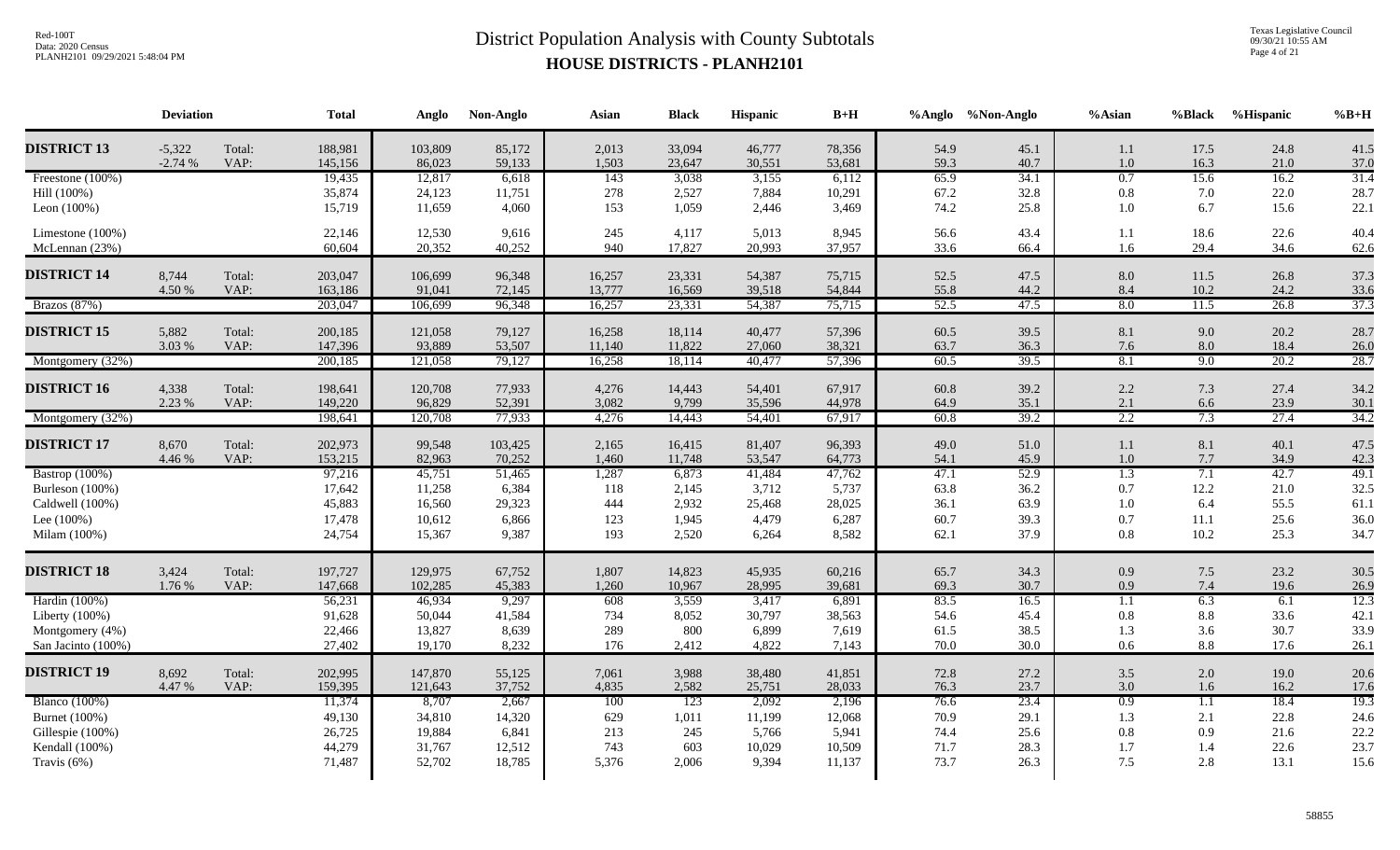Texas Legislative Council 09/30/21 10:55 AM Page 5 of 21

|                    | <b>Deviation</b>     |                | <b>Total</b>       | Anglo            | Non-Anglo         | <b>Asian</b>     | <b>Black</b>     | <b>Hispanic</b>  | $B+H$            |              | %Anglo %Non-Anglo | %Asian           | %Black           | %Hispanic    | $%B+H$       |
|--------------------|----------------------|----------------|--------------------|------------------|-------------------|------------------|------------------|------------------|------------------|--------------|-------------------|------------------|------------------|--------------|--------------|
| <b>DISTRICT 20</b> | 9,342                | Total:         | 203,645            | 130,825          | 72,820            | 10,046           | 12,105           | 46,645           | 57,245           | 64.2         | 35.8              | 4.9              | 5.9              | 22.9         | 28.1         |
|                    | 4.81 %               | VAP:           | 154,197            | 105,025          | 49,172            | 6,945            | 7,832            | 30,752           | 37,922           | 68.1         | 31.9              | 4.5              | 5.1              | 19.9         | 24.6         |
| Williamson (33%)   |                      |                | 203,645            | 130,825          | 72,820            | 10,046           | 12,105           | 46,645           | 57,245           | 64.2         | 35.8              | 4.9              | $\overline{5.9}$ | 22.9         | 28.1         |
| <b>DISTRICT 21</b> | $-6,311$             | Total:         | 187,992            | 133,180          | 54,812            | 5,496            | 25,302           | 19,738           | 44,527           | 70.8         | 29.2              | 2.9              | 13.5             | 10.5         | 23.7         |
|                    | $-3.25%$             | VAP:           | 144,682            | 106,358          | 38,324            | 3,948            | 17,809           | 13,000           | 30,572           | 73.5         | 26.5              | 2.7              | 12.3             | 9.0          | 21.1         |
| Jasper $(100\%)$   |                      |                | 32,980             | 23,795           | 9,185             | $\overline{193}$ | 5,950            | 2,198            | 8,107            | 72.1         | 27.9              | 0.6              | <b>18.0</b>      | 6.7          | 24.6         |
| Jefferson (27%)    |                      |                | 70,204             | 44,450           | 25,754            | 3,852            | 10,411           | 10,275           | 20,432           | 63.3         | 36.7              | 5.5              | 14.8             | 14.6         | 29.1         |
| Orange (100%)      |                      |                | 84,808             | 64,935           | 19,873            | 1,451            | 8,941            | 7,265            | 15,988           | 76.6         | 23.4              | 1.7              | 10.5             | 8.6          | 18.9         |
|                    |                      |                |                    |                  |                   |                  |                  |                  |                  |              |                   |                  |                  |              |              |
| <b>DISTRICT 22</b> | $-7,981$             | Total:         | 186,322            | 51,597           | 134,725           | 7,404            | 78,093           | 48,640           | 125,254          | 27.7         | 72.3              | 4.0              | 41.9             | 26.1         | 67.2         |
|                    | $-4.11%$             | VAP:           | 141,013            | 43,734           | 97,279            | 5,611            | 57,790           | 32,910           | 89,935           | 31.0         | 69.0              | 4.0              | 41.0             | 23.3         | 63.8         |
| Jefferson (73%)    |                      |                | 186,322            | 51,597           | 134,725           | 7,404            | 78,093           | 48,640           | 125,254          | 27.7         | 72.3              | 4.0              | 41.9             | 26.1         | 67.2         |
| <b>DISTRICT 23</b> | 4,102                | Total:         | 198,405            | 101,948          | 96,457            | 5,970            | 31,055           | 56,252           | 85,733           | 51.4         | 48.6              | 3.0              | 15.7             | 28.4         | 43.2         |
|                    | 2.11 %               | VAP:           | 151,425            | 83,392           | 68,033            | 4,483            | 22,122           | 38,215           | 59,676           | 55.1         | 44.9              | 3.0              | 14.6             | 25.2         | 39.4         |
| Chambers (100%)    |                      |                | 46,571             | 29,858           | 16,713            | 879              | 3,763            | 10,952           | 14,512           | 64.1         | 35.9              | $\overline{1.9}$ | 8.1              | 23.5         | 31.2         |
| Galveston (43%)    |                      |                | 151,834            | 72,090           | 79,744            | 5,091            | 27,292           | 45,300           | 71,221           | 47.5         | 52.5              | 3.4              | 18.0             | 29.8         | 46.9         |
|                    |                      |                |                    |                  |                   |                  |                  |                  |                  |              |                   |                  |                  |              |              |
| <b>DISTRICT 24</b> | 4,545                | Total:         | 198,848            | 119,268          | 79,580            | 10,545           | 21,882           | 43,336           | 64,042           | 60.0         | 40.0              | 5.3              | 11.0             | 21.8         | 32.2         |
|                    | 2.34 %               | VAP:           | 149,421            | 94,104           | 55,317            | 7,535            | 15,610           | 28,725           | 43,844           | 63.0         | 37.0              | 5.0              | 10.4             | 19.2         | 29.3         |
| Galveston (57%)    |                      |                | 198,848            | 119,268          | 79,580            | 10,545           | 21,882           | 43,336           | 64,042           | 60.0         | 40.0              | $\overline{5.3}$ | 11.0             | 21.8         | 32.2         |
| <b>DISTRICT 25</b> |                      |                |                    |                  |                   |                  |                  |                  |                  |              |                   |                  |                  |              |              |
|                    | $-7,887$<br>$-4.06%$ | Total:<br>VAP: | 186,416<br>138,919 | 79,648<br>63,985 | 106,768<br>74,934 | 13,233<br>9,217  | 35,935<br>25,518 | 55,943<br>38,035 | 89,986<br>62,804 | 42.7<br>46.1 | 57.3<br>53.9      | 7.1<br>6.6       | 19.3<br>18.4     | 30.0<br>27.4 | 48.3<br>45.2 |
| Brazoria (50%)     |                      |                | 186,416            | 79,648           | 106,768           | 13,233           | 35,935           | 55,943           | 89,986           | 42.7         | 57.3              | 7.1              | 19.3             | 30.0         | 48.3         |
|                    |                      |                |                    |                  |                   |                  |                  |                  |                  |              |                   |                  |                  |              |              |
| <b>DISTRICT 26</b> | 2,705                | Total:         | 197,008            | 83,287           | 113,721           | 41,607           | 23,859           | 46,328           | 68,906           | 42.3         | 57.7              | 21.1             | 12.1             | 23.5         | 35.0         |
|                    | 1.39 %               | VAP:           | 138,128            | 61,886           | 76,242            | 27,493           | 15,914           | 31,124           | 46,368           | 44.8         | 55.2              | 19.9             | 11.5             | 22.5         | 33.6         |
| Fort Bend (24%)    |                      |                | 197,008            | 83,287           | 113,721           | 41,607           | 23,859           | 46,328           | 68,906           | 42.3         | 57.7              | 21.1             | 12.1             | 23.5         | 35.0         |
|                    |                      |                |                    |                  |                   |                  |                  |                  |                  |              |                   |                  |                  |              |              |
| <b>DISTRICT 27</b> | 3,049                | Total:         | 197,352            | 32,701           | 164,651           | 32,709           | 83,264           | 49,795           | 130,649          | 16.6         | 83.4              | 16.6             | 42.2             | 25.2         | 66.2         |
| Fort Bend (24%)    | 1.57 %               | VAP:           | 145,498            | 25,661           | 119,837           | 24,689<br>32,709 | 61,433           | 33,725           | 93,971           | 17.6         | 82.4              | 17.0             | 42.2<br>42.2     | 23.2<br>25.2 | 64.6         |
|                    |                      |                | 197,352            | 32,701           | 164,651           |                  | 83,264           | 49,795           | 130,649          | 16.6         | 83.4              | 16.6             |                  |              | 66.2         |
| <b>DISTRICT 28</b> | 3,318                | Total:         | 197,621            | 78,182           | 119,439           | 38,396           | 25,859           | 53,560           | 78,087           | 39.6         | 60.4              | 19.4             | 13.1             | 27.1         | 39.5         |
|                    | 1.71 %               | VAP:           | 142,048            | 59,748           | 82,300            | 27,340           | 17,249           | 35,969           | 52,663           | 42.1         | 57.9              | 19.2             | 12.1             | 25.3         | 37.1         |
| Fort Bend (24%)    |                      |                | 197,621            | 78,182           | 119,439           | 38,396           | 25,859           | 53,560           | 78,087           | 39.6         | 60.4              | 19.4             | 13.1             | 27.1         | 39.5         |
|                    |                      |                |                    |                  |                   |                  |                  |                  |                  |              |                   |                  |                  |              |              |
| <b>DISTRICT 29</b> | $-8,688$             | Total:         | 185,615            | 82,185           | 103,430           | 16,764           | 25,183           | 59,259           | 83,040           | 44.3         | 55.7              | 9.0              | 13.6             | 31.9         | 44.7         |
|                    | $-4.47%$             | VAP:           | 136,981            | 65,297           | 71,684            | 11,780           | 17,814           | 39,637           | 56,831           | 47.7         | 52.3              | 8.6              | 13.0             | 28.9         | 41.5         |
| Brazoria (50%)     |                      |                | 185,615            | 82,185           | 103,430           | 16,764           | 25,183           | 59,259           | 83,040           | 44.3         | 55.7              | 9.0              | 13.6             | 31.9         | 44.7         |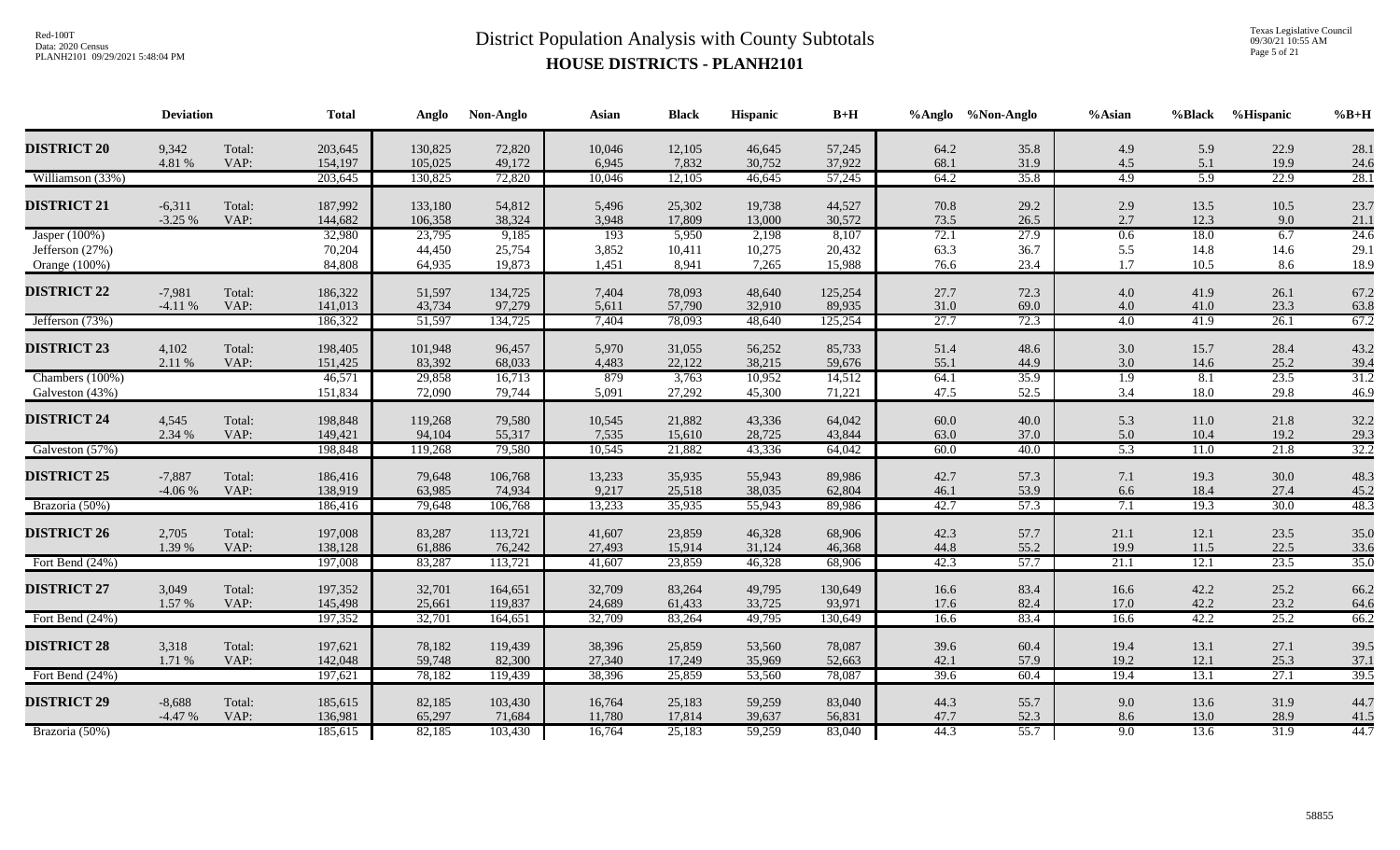Texas Legislative Council 09/30/21 10:55 AM Page 6 of 21

|                      | <b>Deviation</b>     |                | <b>Total</b>       | Anglo            | Non-Anglo          | Asian           | <b>Black</b>     | Hispanic          | $B+H$             |              | %Anglo %Non-Anglo | $%$ Asian        | %Black           | <b>%Hispanic</b> | $\%B+H$      |
|----------------------|----------------------|----------------|--------------------|------------------|--------------------|-----------------|------------------|-------------------|-------------------|--------------|-------------------|------------------|------------------|------------------|--------------|
| <b>DISTRICT 30</b>   | $-4,568$<br>$-2.35%$ | Total:<br>VAP: | 189,735<br>143,889 | 92,859<br>76,349 | 96,876<br>67,540   | 3,121<br>2,301  | 16,072<br>10,999 | 76,329<br>52,271  | 90,543<br>62,634  | 48.9<br>53.1 | 51.1<br>46.9      | 1.6<br>1.6       | 8.5<br>7.6       | 40.2<br>36.3     | 47.7<br>43.5 |
| De Witt (100%)       |                      |                | 19,824             | 10,854           | 8,970              | 105             | 1,867            | 6,890             | 8,564             | 54.8         | 45.2              | 0.5              | 9.4              | 34.8             | 43.2         |
| Goliad (100%)        |                      |                | 7,012              | 4,246            | 2,766              | 60              | 349              | 2,288             | 2,569             | 60.6         | 39.4              | 0.9              | 5.0              | 32.6             | 36.6         |
| Jackson (100%)       |                      |                | 14,988             | 8,510            | 6,478              | 228             | 1,186            | 4,829             | 5,877             | 56.8         | 43.2              | 1.5              | 7.9              | 32.2             | 39.2         |
| Lavaca (100%)        |                      |                | 20,337             | 14,564           | 5,773              | 114             | 1,497            | 3,936             | 5,316             | 71.6         | 28.4              | 0.6              | 7.4              | 19.4             | 26.1         |
| Matagorda (100%)     |                      |                | 36,255             | 15,355           | 20,900             | 856             | 4,330            | 15,455            | 19,466            | 42.4         | 57.6              | 2.4              | 11.9             | 42.6             | 53.7         |
| Victoria (100%)      |                      |                | 91,319             | 39,330           | 51,989             | 1,758           | 6,843            | 42,931            | 48,751            | 43.1         | 56.9              | 1.9              | 7.5              | 47.0             | 53.4         |
| <b>DISTRICT 31</b>   | $-9,337$<br>$-4.81%$ | Total:<br>VAP: | 184,966<br>137,003 | 45,168<br>36,866 | 139,798<br>100,137 | 1,201<br>841    | 3,396<br>2,807   | 133,026<br>94,656 | 135,870<br>97,165 | 24.4<br>26.9 | 75.6<br>73.1      | 0.6<br>0.6       | 1.8<br>2.0       | 71.9<br>69.1     | 73.5<br>70.9 |
| <b>Brooks</b> (100%) |                      |                | 7,076              | 724              | 6,352              | $\overline{48}$ | $\overline{47}$  | 6,242             | 6,271             | 10.2         | 89.8              | 0.7              | 0.7              | 88.2             | 88.6         |
| Duval (100%)         |                      |                | 9,831              | 937              | 8,894              | 66              | 208              | 7,962             | 8,133             | 9.5          | 90.5              | 0.7              | 2.1              | 81.0             | 82.7         |
| Jim Hogg (100%)      |                      |                | 4,838              | 414              | 4,424              | 36              | 11               | 4,281             | 4,287             | 8.6          | 91.4              | 0.7              | 0.2              | 88.5             | 88.6         |
| Karnes (100%)        |                      |                | 14,710             | 5,388            | 9,322              | 196             | 1,265            | 7,734             | 8,910             | 36.6         | 63.4              | 1.3              | 8.6              | 52.6             | 60.6         |
| Kenedy (100%)        |                      |                | 350                | 73               | 277                | 10              | 12               | 261               | 264               | 20.9         | 79.1              | 2.9              | 3.4              | 74.6             | 75.4         |
| La Salle (100%)      |                      |                | 6,664              | 1,467            | 5,197              | 28              | 259              | 4,908             | 5,132             | 22.0         | 78.0              | 0.4              | 3.9              | 73.6             | 77.0         |
| Live Oak (100%)      |                      |                | 11,335             | 5,968            | 5,367              | 66              | 275              | 4,790             | 5,031             | 52.7         | 47.3              | 0.6              | 2.4              | 42.3             | 44.4         |
| McMullen (100%)      |                      |                | 600                | 353              | 247                | 13              | 17               | 224               | 231               | 58.8         | 41.2              | $2.2\,$          | 2.8              | 37.3             | 38.5         |
| Starr (100%)         |                      |                | 65,920             | 1,171            | 64,749             | 152             | 162              | 64,393            | 64,454            | 1.8          | 98.2              | 0.2              | 0.2              | 97.7             | 97.8         |
| Wilson (100%)        |                      |                | 49,753             | 27,877           | 21,876             | 545             | 1,101            | 19,232            | 20,140            | 56.0         | 44.0              | 1.1              | 2.2              | 38.7             | 40.5         |
| Zapata (100%)        |                      |                | 13,889             | 796              | 13,093             | 41              | 39               | 12,999            | 13,017            | 5.7          | 94.3              | 0.3              | 0.3              | 93.6             | 93.7         |
| <b>DISTRICT 32</b>   | $-6,855$             | Total:         | 187,448            | 83,763           | 103,685            | 9,032           | 9,317            | 82,996            | 90,779            | 44.7         | 55.3              | 4.8              | 5.0              | 44.3             | 48.4         |
|                      | $-3.53%$             | VAP:           | 146,778            | 70,678           | 76,100             | 6,768           | 6,799            | 59,854            | 65,928            | 48.2         | 51.8              | 4.6              | 4.6              | 40.8             | 44.9         |
| Aransas (100%)       |                      |                | 23,830             | 15,816           | 8,014              | 655             | 394              | 6,158             | 6,486             | 66.4         | 33.6              | 2.7              | $\overline{1.7}$ | 25.8             | 27.2         |
| Nueces $(46\%)$      |                      |                | 163,618            | 67,947           | 95,671             | 8,377           | 8,923            | 76,838            | 84,293            | 41.5         | 58.5              | 5.1              | 5.5              | 47.0             | 51.5         |
| <b>DISTRICT 33</b>   | 7,674                | Total:         | 201,977            | 111,431          | 90,546             | 23,720          | 21,866           | 40,699            | 61,619            | 55.2         | 44.8              | 11.7             | 10.8             | 20.2             | 30.5         |
|                      | 3.95 %               | VAP:           | 150,072            | 86,943           | 63,129             | 17,370          | 15,143           | 27,125            | 41,815            | 57.9         | 42.1              | 11.6             | 10.1             | 18.1             | 27.9         |
| Collin $(9%)$        |                      |                | 94,158             | 41,233           | 52,925             | 19,187          | 12,094           | 20,139            | 31,808            | 43.8         | 56.2              | 20.4             | 12.8             | 21.4             | 33.8         |
| Rockwall (100%)      |                      |                | 107,819            | 70,198           | 37,621             | 4,533           | 9,772            | 20,560            | 29,811            | 65.1         | 34.9              | 4.2              | 9.1              | 19.1             | 27.6         |
| <b>DISTRICT 34</b>   | $-4,743$             | Total:         | 189,560            | 38,218           | 151,342            | 2,248           | 8,756            | 140,214           | 147,187           | 20.2         | 79.8              | $1.2\,$          | 4.6              | 74.0             | 77.6         |
|                      | $-2.44%$             | VAP:           | 143,094            | 32,137           | 110,957            | 1,578           | 6,051            | 102,315           | 107,668           | 22.5         | 77.5              | 1.1              | 4.2              | 71.5             | 75.2         |
| Nueces $(54%)$       |                      |                | 189,560            | 38,218           | 151,342            | 2,248           | 8,756            | 140,214           | 147,187           | 20.2         | 79.8              | $\overline{1.2}$ | 4.6              | 74.0             | 77.6         |
| <b>DISTRICT 35</b>   | $-8,233$             | Total:         | 186,070            | 14,882           | 171,188            | 1,035           | 1,339            | 168,780           | 169,398           | 8.0          | 92.0              | 0.6              | 0.7              | 90.7             | 91.0         |
|                      | $-4.24%$             | VAP:           | 127,961            | 12,854           | 115,107            | 735             | 790              | 113,308           | 113,746           | $10.0\,$     | 90.0              | 0.6              | 0.6              | 88.5             | 88.9         |
| Cameron (17%)        |                      |                | 71,934             | 10,053           | 61,881             | 722             | 883              | 60,168            | 60,628            | 14.0         | 86.0              | 1.0              | $\overline{1.2}$ | 83.6             | 84.3         |
| Hidalgo (13%)        |                      |                | 114,136            | 4,829            | 109,307            | 313             | 456              | 108,612           | 108,770           | 4.2          | 95.8              | 0.3              | 0.4              | 95.2             | 95.3         |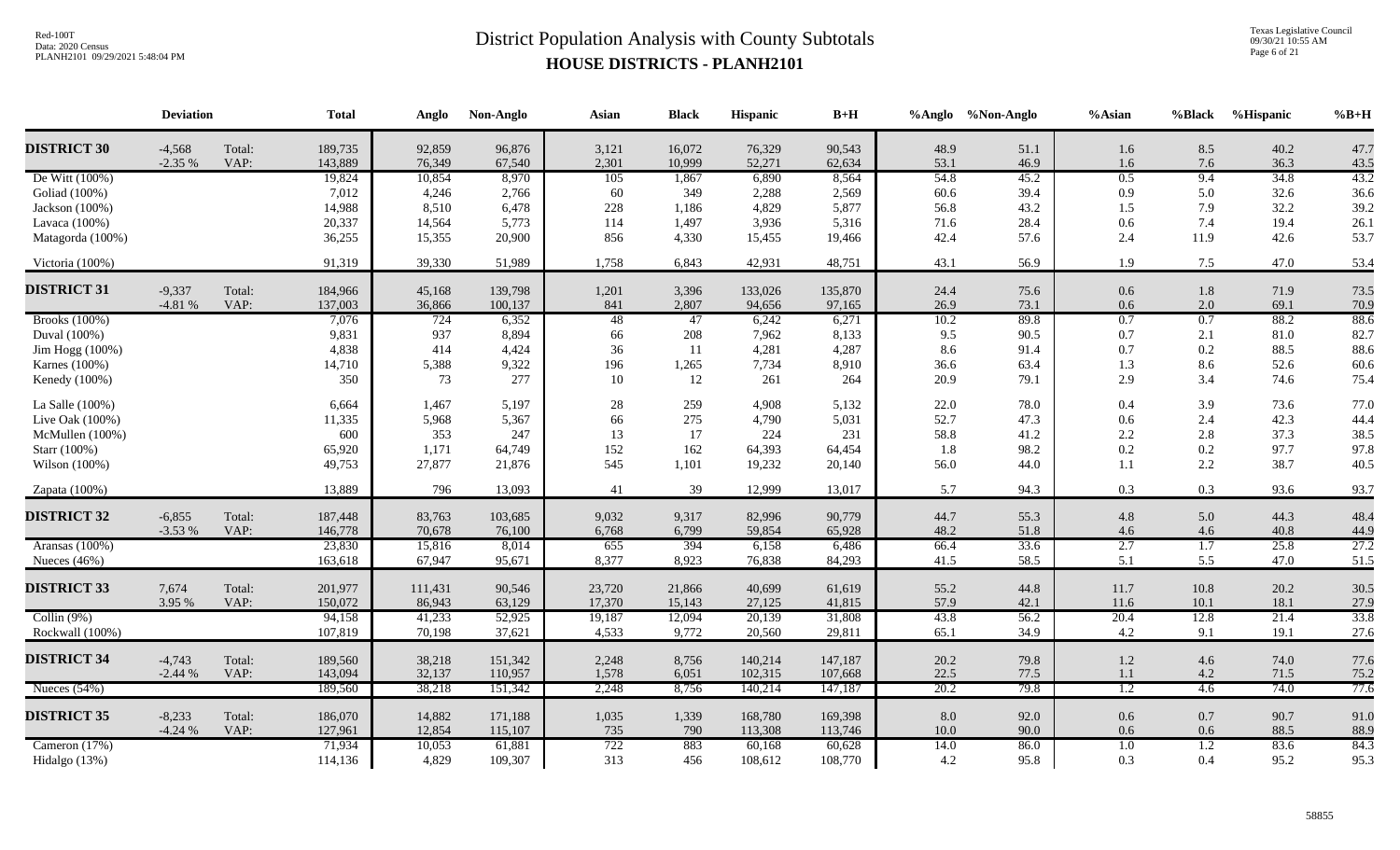Texas Legislative Council 09/30/21 10:55 AM Page 7 of 21

|                     | <b>Deviation</b> |                | <b>Total</b>       | Anglo            | Non-Anglo          | Asian          | <b>Black</b>   | <b>Hispanic</b>    | $B+H$              |                         | %Anglo %Non-Anglo | %Asian           | %Black     | %Hispanic    | $%B+H$       |
|---------------------|------------------|----------------|--------------------|------------------|--------------------|----------------|----------------|--------------------|--------------------|-------------------------|-------------------|------------------|------------|--------------|--------------|
| <b>DISTRICT 36</b>  | $-8,528$         | Total:         | 185,775            | 9,775            | 176,000            | 1,836          | 1,167          | 173,138            | 173,657            | 5.3                     | 94.7              | 1.0              | 0.6        | 93.2         | 93.5         |
|                     | $-4.39%$         | VAP:           | 131,913            | 8,135            | 123,778            | 1,350          | 687            | 121,685            | 122,066            | 6.2                     | 93.8              | 1.0              | 0.5        | 92.2         | 92.5         |
| Hidalgo (21%)       |                  |                | 185,775            | 9,775            | 176,000            | 1,836          | 1,167          | 173,138            | 173,657            | 5.3                     | 94.7              | 1.0              | 0.6        | 93.2         | 93.5         |
| <b>DISTRICT 37</b>  | $-9,682$         | Total:         | 184,621            | 14,415           | 170,206            | 1,112          | 1,527          | 167,455            | 168,366            | 7.8                     | 92.2              | 0.6              | 0.8        | 90.7         | 91.2         |
|                     | -4.98 %          | VAP:           | 133,615            | 12,411           | 121,204            | 911            | 1,093          | 118,942            | 119,733            | 9.3                     | 90.7              | 0.7              | 0.8        | 89.0         | 89.6         |
| Cameron (39%)       |                  |                | 164,457            | 12,610           | 151,847            | 901            | 969            | 149,844            | 150,292            | 7.7                     | 92.3              | 0.5              | 0.6        | 91.1         | 91.4         |
| Willacy (100%)      |                  |                | 20,164             | 1,805            | 18,359             | 211            | 558            | 17,611             | 18,074             | 9.0                     | 91.0              | 1.0              | 2.8        | 87.3         | 89.6         |
| <b>DISTRICT 38</b>  | $-9,677$         | Total:         | 184,626            | 14,444           | 170,182            | 2,014          | 1,558          | 166,668            | 167,557            | 7.8                     | 92.2              | 1.1              | 0.8        | 90.3         | 90.8         |
|                     | -4.98 %          | VAP:           | 130,901            | 12,113           | 118,788            | 1,542          | 959            | 116,130            | 116,754            | 9.3                     | 90.7              | 1.2              | 0.7        | 88.7         | 89.2         |
| Cameron $(44%)$     |                  |                | 184,626            | 14,444           | 170,182            | 2,014          | 1,558          | 166,668            | 167,557            | 7.8                     | 92.2              | 1.1              | 0.8        | 90.3         | 90.8         |
| <b>DISTRICT 39</b>  | $-7,228$         | Total:         | 187,075            |                  |                    |                |                |                    | 174,196            |                         | 93.9              |                  | 0.5        | 92.9         |              |
|                     | $-3.72%$         | VAP:           | 128,031            | 11,451<br>10,108 | 175,624<br>117,923 | 782<br>584     | 937<br>549     | 173,857<br>116,649 | 116,873            | 6.1<br>7.9              | 92.1              | 0.4<br>0.5       | 0.4        | 91.1         | 93.1<br>91.3 |
| Hidalgo (21%)       |                  |                | 187,075            | 11,451           | 175,624            | 782            | 937            | 173,857            | 174,196            | 6.1                     | 93.9              | 0.4              | 0.5        | 92.9         | 93.1         |
|                     |                  |                |                    |                  |                    |                |                |                    |                    |                         |                   |                  |            |              |              |
| <b>DISTRICT 40</b>  | 3,608            | Total:         | 197,911            | 9,998            | 187,913            | 3,192          | 2,500          | 182,317            | 184,010            | 5.1                     | 94.9              | 1.6              | 1.3        | 92.1         | 93.0         |
| Hidalgo (23%)       | 1.86 %           | VAP:           | 137,868<br>197,911 | 8,096<br>9,998   | 129,772<br>187,913 | 2,350<br>3,192 | 1,829<br>2,500 | 125,442<br>182,317 | 126,844<br>184,010 | 5.9<br>$\overline{5.1}$ | 94.1<br>94.9      | 1.7<br>1.6       | 1.3<br>1.3 | 91.0<br>92.1 | 92.0<br>93.0 |
|                     |                  |                |                    |                  |                    |                |                |                    |                    |                         |                   |                  |            |              |              |
| <b>DISTRICT 41</b>  | $-8,419$         | Total:         | 185,884            | 17,285           | 168,599            | 4,573          | 2,042          | 162,077            | 163,264            | 9.3                     | 90.7              | 2.5              | 1.1        | 87.2         | 87.8         |
|                     | $-4.33%$         | VAP:           | 134,628            | 14,638           | 119,990            | 3,512          | 1,283          | 114,920            | 115,812            | 10.9                    | 89.1              | 2.6              | 1.0        | 85.4         | 86.0         |
| Hidalgo (21%)       |                  |                | 185,884            | 17,285           | 168,599            | 4,573          | 2,042          | 162,077            | 163,264            | 9.3                     | 90.7              | 2.5              | 1.1        | 87.2         | 87.8         |
| <b>DISTRICT 42</b>  | $-9,575$         | Total:         | 184,728            | 6,966            | 177,762            | 1,576          | 1,228          | 175,074            | 175,773            | 3.8                     | 96.2              | 0.9              | 0.7        | 94.8         | 95.2         |
|                     | $-4.93%$         | VAP:           | 132,081            | 5,322            | 126,759            | 1,175          | 873            | 124,724            | 125,286            | 4.0                     | 96.0              | 0.9              | 0.7        | 94.4         | 94.9         |
| Webb (69%)          |                  |                | 184,728            | 6,966            | 177,762            | 1,576          | 1,228          | 175,074            | 175,773            | 3.8                     | 96.2              | $\overline{0.9}$ | 0.7        | 94.8         | 95.2         |
|                     |                  |                |                    |                  |                    |                |                |                    |                    |                         |                   |                  |            |              |              |
| <b>DISTRICT 43</b>  | 2,277<br>1.17 %  | Total:<br>VAP: | 196,580<br>149,566 | 60,142<br>49,943 | 136,438<br>99,623  | 4,004<br>2,982 | 7,126<br>5,425 | 123,531<br>89,312  | 129,389<br>94,190  | 30.6<br>33.4            | 69.4<br>66.6      | 2.0<br>2.0       | 3.6<br>3.6 | 62.8<br>59.7 | 65.8<br>63.0 |
| Bee (100%)          |                  |                | 31,047             | 8,600            | 22,447             | 307            | 2,558          | 19,392             | 21,804             | 27.7                    | 72.3              | $\overline{1.0}$ | 8.2        | 62.5         | 70.2         |
| Calhoun (100%)      |                  |                | 20,106             | 8,374            | 11,732             | 1,169          | 534            | 9,858              | 10,271             | 41.6                    | 58.4              | 5.8              | 2.7        | 49.0         | 51.1         |
| Jim Wells $(100\%)$ |                  |                | 38,891             | 6,963            | 31,928             | 216            | 414            | 30,835             | 31,082             | 17.9                    | 82.1              | 0.6              | 1.1        | 79.3         | 79.9         |
| Kleberg (100%)      |                  |                | 31,040             | 6,728            | 24,312             | 973            | 1,361          | 21,920             | 23,006             | 21.7                    | 78.3              | 3.1              | 4.4        | $70.6\,$     | 74.1         |
| Refugio (100%)      |                  |                | 6,741              | 2,864            | 3,877              | 61             | 534            | 3,306              | 3,735              | 42.5                    | 57.5              | 0.9              | 7.9        | 49.0         | 55.4         |
| San Patricio (100%) |                  |                | 68,755             | 26,613           | 42,142             | 1,278          | 1,725          | 38,220             | 39,491             | 38.7                    | 61.3              | 1.9              | 2.5        | 55.6         | 57.4         |
| <b>DISTRICT 44</b>  | $-1,944$         | Total:         | 192,359            | 92,222           | 100,137            | 5,729          | 17,457         | 75,130             | 90,362             | 47.9                    | 52.1              | 3.0              | 9.1        | 39.1         | 47.0         |
|                     | $-1.00%$         | VAP:           | 142,911            | 73,853           | 69,058             | 3,872          | 12,023         | 50,754             | 61,872             | 51.7                    | 48.3              | 2.7              | 8.4        | 35.5         | 43.3         |
| Gonzales (100%)     |                  |                | 19,653             | 8,159            | 11,494             | 122            | 1,391          | 9,897              | 11,074             | 41.5                    | 58.5              | 0.6              | 7.1        | 50.4         | 56.3         |
| Guadalupe (100%)    |                  |                | 172,706            | 84,063           | 88,643             | 5,607          | 16,066         | 65,233             | 79,288             | 48.7                    | 51.3              | 3.2              | 9.3        | 37.8         | 45.9         |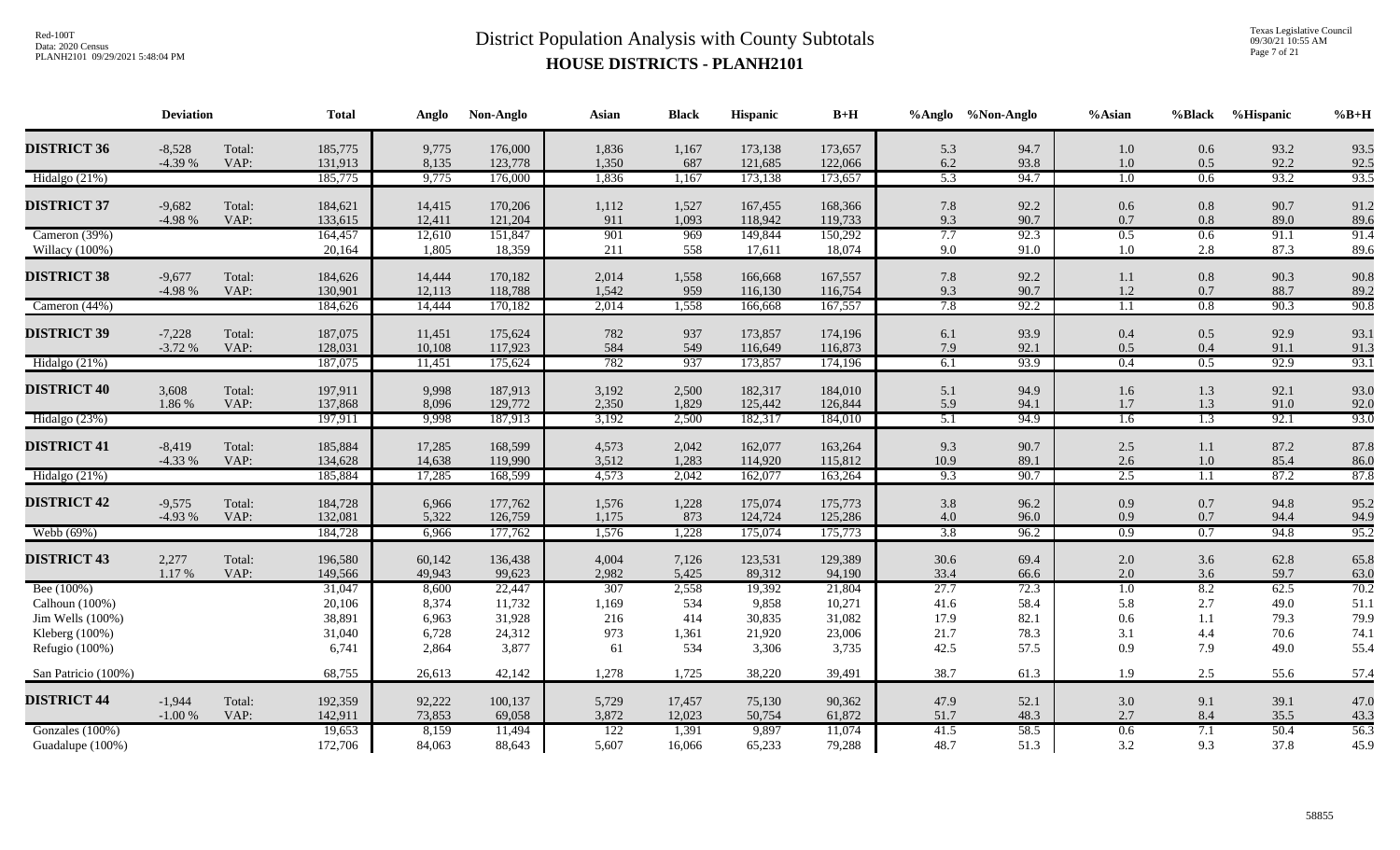Texas Legislative Council 09/30/21 10:55 AM Page 8 of 21

|                    | <b>Deviation</b> |                | <b>Total</b>       | Anglo              | Non-Anglo          | Asian            | <b>Black</b>     | <b>Hispanic</b>  | $B+H$             |              | %Anglo %Non-Anglo | %Asian           | <b>%Black</b>           | %Hispanic    | $%B+H$       |
|--------------------|------------------|----------------|--------------------|--------------------|--------------------|------------------|------------------|------------------|-------------------|--------------|-------------------|------------------|-------------------------|--------------|--------------|
| <b>DISTRICT 45</b> | 7,890            | Total:         | 202,193            | 90,819             | 111,374            | 9,423            | 12,545           | 87,359           | 98,027            | 44.9         | 55.1              | 4.7              | 6.2                     | 43.2         | 48.5         |
|                    | 4.06 %           | VAP:           | 155,158            | 74,001             | 81,157             | 7,555            | 9,340            | 61,971           | 70,367            | 47.7         | 52.3              | 4.9              | 6.0                     | 39.9         | 45.4         |
| Hays (84%)         |                  |                | 202,193            | 90,819             | 111,374            | 9,423            | 12,545           | 87,359           | 98,027            | 44.9         | 55.1              | 4.7              | 6.2                     | 43.2         | 48.5         |
| <b>DISTRICT 46</b> | 8,253            | Total:         | 202,556            | 71,147             | 131,409            | 15,909           | 39,937           | 75,166           | 112,420           | 35.1         | 64.9              | 7.9              | 19.7                    | 37.1         | 55.5         |
|                    | 4.25 %           | VAP:           | 152,715            | 59,213             | 93,502             | 11,827           | 29,241           | 51,136           | 79,019            | 38.8         | 61.2              | $7.7\,$          | 19.1                    | 33.5         | 51.7         |
| Travis $(16%)$     |                  |                | 202,556            | 71,147             | 131,409            | 15,909           | 39,937           | 75,166           | 112,420           | 35.1         | 64.9              | 7.9              | 19.7                    | 37.1         | 55.5         |
|                    |                  |                |                    |                    |                    |                  |                  |                  |                   |              |                   |                  |                         |              |              |
| <b>DISTRICT 47</b> | 8,806            | Total:         | 203,109            | 121,607            | 81,502             | 17,050           | 10,404           | 51,032           | 60,086            | 59.9         | 40.1              | 8.4              | 5.1                     | 25.1         | 29.6         |
| Travis $(16\%)$    | 4.53 %           | VAP:           | 161,835<br>203,109 | 100,457<br>121,607 | 61,378<br>81,502   | 12,782<br>17,050 | 7,933<br>10,404  | 37,792<br>51,032 | 44,940<br>60,086  | 62.1<br>59.9 | 37.9<br>40.1      | 7.9<br>8.4       | 4.9<br>$\overline{5.1}$ | 23.4<br>25.1 | 27.8<br>29.6 |
|                    |                  |                |                    |                    |                    |                  |                  |                  |                   |              |                   |                  |                         |              |              |
| <b>DISTRICT 48</b> | 9,183            | Total:         | 203,486            | 126,576            | 76,910             | 32,888           | 8,185            | 31,944           | 39,251            | 62.2         | 37.8              | 16.2             | 4.0                     | 15.7         | 19.3         |
|                    | 4.73 %           | VAP:           | 153,797            | 99,544             | 54,253             | 22,687           | 5,911            | 22,472           | 27,915            | 64.7         | 35.3              | 14.8             | 3.8                     | 14.6         | 18.2         |
| Travis $(16\%)$    |                  |                | 203,486            | 126,576            | 76,910             | 32,888           | 8,185            | 31,944           | 39,251            | 62.2         | 37.8              | 16.2             | 4.0                     | 15.7         | 19.3         |
| <b>DISTRICT 49</b> | 8,402            | Total:         | 202,705            | 118,466            | 84,239             | 20,301           | 10,319           | 50,628           | 59,756            | 58.4         | 41.6              | 10.0             | 5.1                     | 25.0         | 29.5         |
|                    | 4.32 %           | VAP:           | 174,950            | 106,187            | 68,763             | 17,936           | 8,495            | 39,399           | 47,109            | 60.7         | 39.3              | 10.3             | 4.9                     | 22.5         | 26.9         |
| Travis $(16\%)$    |                  |                | 202,705            | 118,466            | 84,239             | 20,301           | 10,319           | 50,628           | 59,756            | 58.4         | 41.6              | 10.0             | 5.1                     | 25.0         | 29.5         |
|                    |                  |                |                    |                    |                    |                  |                  |                  |                   |              |                   |                  |                         |              |              |
| <b>DISTRICT 50</b> | 8,825<br>4.54 %  | Total:<br>VAP: | 203,128<br>157,542 | 62,187<br>54,277   | 140,941<br>103,265 | 22,249<br>17,537 | 30,104<br>22,399 | 88,192<br>62,182 | 115,739<br>83,108 | 30.6<br>34.5 | 69.4<br>65.5      | 11.0<br>11.1     | 14.8<br>14.2            | 43.4<br>39.5 | 57.0<br>52.8 |
| Travis $(16\%)$    |                  |                | 203,128            | 62,187             | 140,941            | 22,249           | 30,104           | 88,192           | 115,739           | 30.6         | 69.4              | 11.0             | 14.8                    | 43.4         | 57.0         |
|                    |                  |                |                    |                    |                    |                  |                  |                  |                   |              |                   |                  |                         |              |              |
| <b>DISTRICT 51</b> | 9,414            | Total:         | 203,717            | 60,139             | 143,578            | 8,674            | 19,415           | 114,754          | 131,903           | 29.5         | 70.5              | 4.3              | 9.5                     | 56.3         | 64.7         |
|                    | 4.85 %           | VAP:           | 160,760            | 54,748             | 106,012            | 7,070            | 14,981           | 82,599           | 96,262            | 34.1         | 65.9              | 4.4              | 9.3                     | 51.4         | 59.9         |
| Travis $(16\%)$    |                  |                | 203,717            | 60,139             | 143,578            | 8,674            | 19,415           | 114,754          | 131,903           | 29.5         | 70.5              | 4.3              | 9.5                     | 56.3         | 64.7         |
| <b>DISTRICT 52</b> | 7,165            | Total:         | 201,468            | 110,044            | 91,424             | 19,889           | 18,473           | 50,216           | 66,927            | 54.6         | 45.4              | 9.9              | 9.2                     | 24.9         | 33.2         |
|                    | 3.69 %           | VAP:           | 145,731            | 85,092             | 60,639             | 12,686           | 12,346           | 32,708           | 44,279            | 58.4         | 41.6              | 8.7              | 8.5                     | 22.4         | 30.4         |
| Williamson (33%)   |                  |                | 201,468            | 110,044            | 91,424             | 19,889           | 18,473           | 50,216           | 66,927            | 54.6         | 45.4              | 9.9              | 9.2                     | 24.9         | 33.2         |
| <b>DISTRICT 53</b> | 5,245            | Total:         | 199,548            | 115,565            | 83,983             | 2,331            | 4,730            | 72,969           | 76,802            | 57.9         | 42.1              | 1.2              | 2.4                     | 36.6         | 38.5         |
|                    | 2.70 %           | VAP:           | 159,656            | 98,924             | 60,732             | 1,657            | 3,496            | 51,911           | 54,987            | 62.0         | 38.0              | 1.0              | 2.2                     | 32.5         | 34.4         |
| Bandera (100%)     |                  |                | 20,851             | 15,595             | 5,256              | 219              | 270              | 4,010            | 4,247             | 74.8         | 25.2              | $\overline{1.1}$ | 1.3                     | 19.2         | 20.4         |
| Crane $(100%)$     |                  |                | 4,675              | 1,342              | 3,333              | 39               | 102              | 3,158            | 3,237             | 28.7         | 71.3              | $0.8\,$          | 2.2                     | 67.6         | 69.2         |
| Crockett (100%)    |                  |                | 3,098              | 1,080              | 2,018              | 23               | 36               | 1,920            | 1,945             | 34.9         | 65.1              | 0.7              | 1.2                     | 62.0         | 62.8         |
| Edwards (100%)     |                  |                | 1,422              | 651                | 771                | 26               | 17               | 718              | 725               | 45.8         | 54.2              | 1.8              | 1.2                     | 50.5         | 51.0         |
| Kerr (100%)        |                  |                | 52,598             | 35,791             | 16,807             | 851              | 1,127            | 13,598           | 14,502            | 68.0         | 32.0              | 1.6              | 2.1                     | 25.9         | 27.6         |
| Kimble (100%)      |                  |                | 4,286              | 3,136              | 1,150              | 60               | 37               | 986              | 1,013             | 73.2         | 26.8              | 1.4              | 0.9                     | 23.0         | 23.6         |
| Llano $(100\%)$    |                  |                | 21,243             | 17,530             | 3,713              | 194              | 233              | 2,508            | 2,687             | 82.5         | 17.5              | 0.9              | 1.1                     | 11.8         | 12.6         |
| Mason (100%)       |                  |                | 3,953              | 2,948              | 1,005              | 21               | 40               | 883              | 909               | 74.6         | 25.4              | 0.5              | 1.0                     | 22.3         | 23.0         |
| McCulloch (100%)   |                  |                | 7,630              | 4,904              | 2,726              | 65               | 197              | 2,369            | 2,517             | 64.3         | 35.7              | 0.9              | 2.6                     | 31.0         | 33.0         |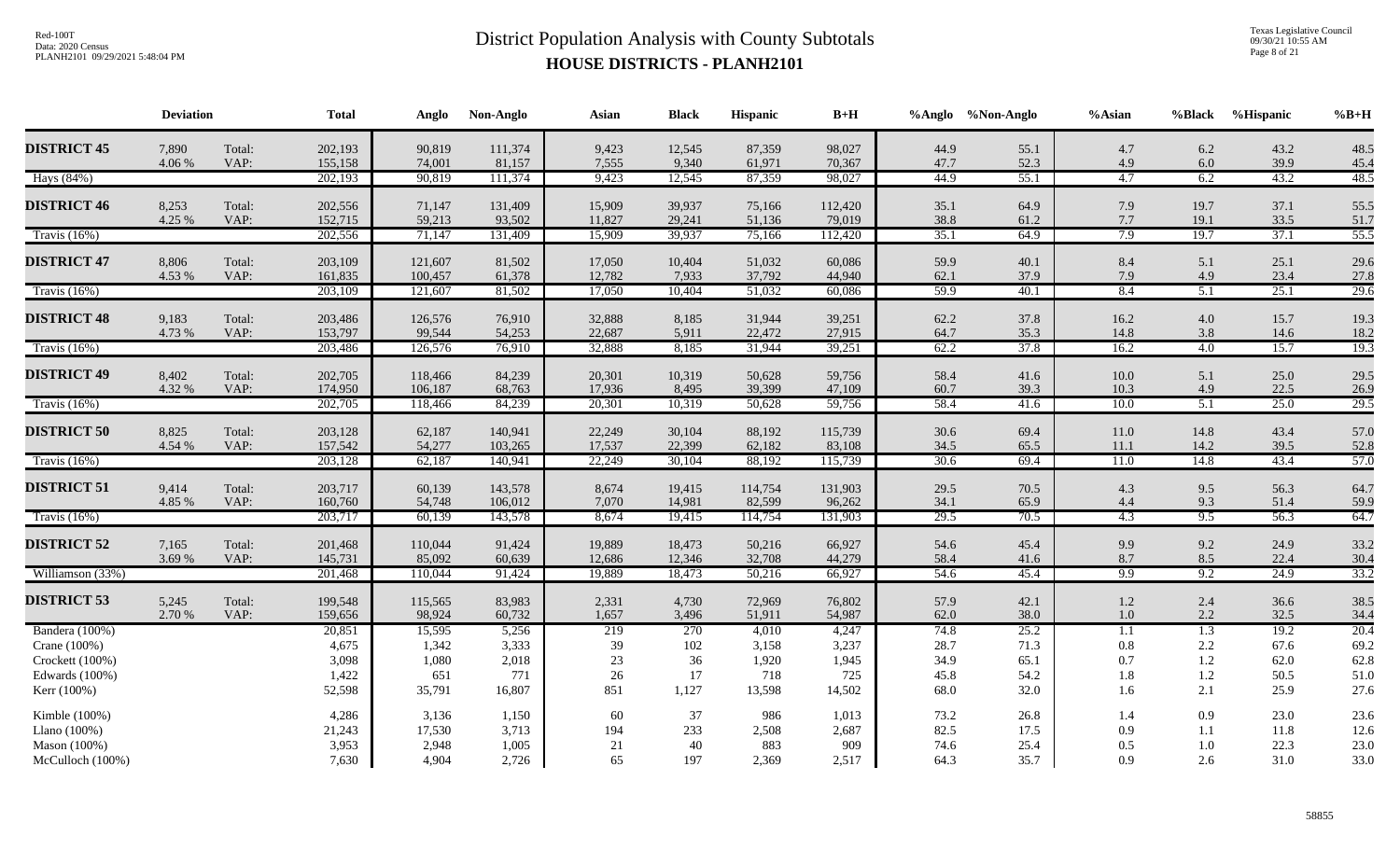Texas Legislative Council 09/30/21 10:55 AM Page 9 of 21

| <b>DISTRICT 53</b><br>5,245<br>Total:<br>199,548<br>83,983<br>4,730<br>72,969<br>76,802<br>42.1<br>2.4<br>115,565<br>2,331<br>57.9<br>1.2<br>2.70 %<br>VAP:<br>159,656<br>54,987<br>38.0<br>$1.0\,$<br>2.2<br>98,924<br>60,732<br>1,657<br>3,496<br>51,911<br>62.0<br>3.5<br>Medina (100%)<br>528<br>1,762<br>44.0<br>56.0<br>1.0<br>50,748<br>22,324<br>28,424<br>25,455<br>26,930<br>Menard (100%)<br>1,962<br>1,231<br>731<br>10<br>33<br>662<br>690<br>62.7<br>37.3<br>0.5<br>1.7<br>$1.2\,$<br>15,193<br>3,473<br>11,720<br>183<br>630<br>10,845<br>11,376<br>22.9<br>77.1<br>4.1<br>Pecos (100%)<br>Real (100%)<br>2,758<br>818<br>28<br>50<br>692<br>70.3<br>29.7<br>1.0<br>1.8<br>1,940<br>731<br>44<br>Schleicher (100%)<br>1,102<br>28<br>1,275<br>45.0<br>1.8<br>2,451<br>1,349<br>1,296<br>55.0<br>1.1<br>3,372<br>32<br>2,093<br>1,200<br>2,172<br>24<br>2,111<br>35.6<br>0.7<br>0.9<br>Sutton (100%)<br>64.4<br>3,308<br>1,990<br>32<br>120<br>1,886<br>39.8<br>60.2<br><b>Upton</b> (100%)<br>1,318<br>1,797<br>1.0<br>3.6<br><b>DISTRICT 54</b><br>$-8,914$<br>Total:<br>185,389<br>104,008<br>48,345<br>89,975<br>81,381<br>8,627<br>45,784<br>43.9<br>56.1<br>4.7<br>24.7<br>$-4.59%$<br>VAP:<br>134,947<br>59,770<br>4.3<br>64,911<br>70,036<br>5,812<br>30,532<br>31,066<br>48.1<br>51.9<br>22.6<br>24.7<br>Bell (50%)<br>8,627<br>45,784<br>89,975<br>43.9<br>4.7<br>185,389<br>48,345<br>56.1<br>81,381<br>104,008 | $\%B+H$<br>%Hispanic                                                         | %Black | $%$ Asian | %Anglo %Non-Anglo |      | $B+H$  | Hispanic | <b>Black</b> | Asian | Non-Anglo | Anglo  | <b>Total</b> |        | <b>Deviation</b> |                    |
|------------------------------------------------------------------------------------------------------------------------------------------------------------------------------------------------------------------------------------------------------------------------------------------------------------------------------------------------------------------------------------------------------------------------------------------------------------------------------------------------------------------------------------------------------------------------------------------------------------------------------------------------------------------------------------------------------------------------------------------------------------------------------------------------------------------------------------------------------------------------------------------------------------------------------------------------------------------------------------------------------------------------------------------------------------------------------------------------------------------------------------------------------------------------------------------------------------------------------------------------------------------------------------------------------------------------------------------------------------------------------------------------------------------------------------------|------------------------------------------------------------------------------|--------|-----------|-------------------|------|--------|----------|--------------|-------|-----------|--------|--------------|--------|------------------|--------------------|
|                                                                                                                                                                                                                                                                                                                                                                                                                                                                                                                                                                                                                                                                                                                                                                                                                                                                                                                                                                                                                                                                                                                                                                                                                                                                                                                                                                                                                                          | 36.6<br>38.5<br>32.5<br>34.4                                                 |        |           |                   |      |        |          |              |       |           |        |              |        |                  |                    |
|                                                                                                                                                                                                                                                                                                                                                                                                                                                                                                                                                                                                                                                                                                                                                                                                                                                                                                                                                                                                                                                                                                                                                                                                                                                                                                                                                                                                                                          | 53.1<br>50.2                                                                 |        |           |                   |      |        |          |              |       |           |        |              |        |                  |                    |
|                                                                                                                                                                                                                                                                                                                                                                                                                                                                                                                                                                                                                                                                                                                                                                                                                                                                                                                                                                                                                                                                                                                                                                                                                                                                                                                                                                                                                                          | 33.7<br>35.2<br>71.4<br>74.9<br>25.1<br>26.5<br>52.0<br>52.9<br>62.1<br>62.6 |        |           |                   |      |        |          |              |       |           |        |              |        |                  |                    |
|                                                                                                                                                                                                                                                                                                                                                                                                                                                                                                                                                                                                                                                                                                                                                                                                                                                                                                                                                                                                                                                                                                                                                                                                                                                                                                                                                                                                                                          | 54.3<br>57.0                                                                 |        |           |                   |      |        |          |              |       |           |        |              |        |                  |                    |
|                                                                                                                                                                                                                                                                                                                                                                                                                                                                                                                                                                                                                                                                                                                                                                                                                                                                                                                                                                                                                                                                                                                                                                                                                                                                                                                                                                                                                                          | 26.1<br>48.5<br>23.0<br>44.3                                                 |        |           |                   |      |        |          |              |       |           |        |              |        |                  |                    |
|                                                                                                                                                                                                                                                                                                                                                                                                                                                                                                                                                                                                                                                                                                                                                                                                                                                                                                                                                                                                                                                                                                                                                                                                                                                                                                                                                                                                                                          | 26.1<br>48.5                                                                 |        |           |                   |      |        |          |              |       |           |        |              |        |                  |                    |
| 5.2<br>$-4.66%$<br>VAP:<br>137,216<br>76,003<br>7,079<br>36,947<br>30,110<br>64,648<br>44.6<br>55.4<br>26.9<br>61,213                                                                                                                                                                                                                                                                                                                                                                                                                                                                                                                                                                                                                                                                                                                                                                                                                                                                                                                                                                                                                                                                                                                                                                                                                                                                                                                    | 24.4<br>51.3<br>21.9<br>47.1                                                 | 29.6   | 5.2       | 59.3              | 40.7 | 94,958 | 45,122   | 54,821       | 9,644 | 109,859   | 75,399 | 185,258      | Total: | $-9,045$         | <b>DISTRICT 55</b> |
| 5.2<br>59.3<br>29.6<br>Bell (50%)<br>185,258<br>75,399<br>109,859<br>9,644<br>54,821<br>45,122<br>94,958<br>40.7                                                                                                                                                                                                                                                                                                                                                                                                                                                                                                                                                                                                                                                                                                                                                                                                                                                                                                                                                                                                                                                                                                                                                                                                                                                                                                                         | 24.4<br>51.3                                                                 |        |           |                   |      |        |          |              |       |           |        |              |        |                  |                    |
| <b>DISTRICT 56</b><br>5,672<br>Total:<br>199,975<br>80,634<br>5,764<br>23,972<br>47,594<br>69,859<br>59.7<br>40.3<br>12.0<br>119,341<br>2.9<br>2.92 %<br>VAP:<br>152,415<br>47,218<br>2.9<br>96,864<br>55,551<br>4,386<br>16,368<br>31,491<br>63.6<br>36.4<br>10.7<br>2.9<br>McLennan (77%)<br>80,634<br>5,764<br>23,972<br>69,859<br>59.7<br>40.3<br>12.0<br>199,975<br>119,341<br>47,594                                                                                                                                                                                                                                                                                                                                                                                                                                                                                                                                                                                                                                                                                                                                                                                                                                                                                                                                                                                                                                               | 23.8<br>34.9<br>20.7<br>31.0<br>23.8<br>34.9                                 |        |           |                   |      |        |          |              |       |           |        |              |        |                  |                    |
| <b>DISTRICT 57</b><br>$-173$<br>194,130<br>107,452<br>86,678<br>14,121<br>27,756<br>66,856<br>14.3<br>Total:<br>40,525<br>55.4<br>44.6<br>7.3<br>$-0.09%$<br>140,220<br>83,227<br>9,475<br>6.8<br>VAP:<br>56,993<br>17,863<br>25,965<br>43,178<br>59.4<br>40.6<br>12.7                                                                                                                                                                                                                                                                                                                                                                                                                                                                                                                                                                                                                                                                                                                                                                                                                                                                                                                                                                                                                                                                                                                                                                   | 20.9<br>34.4<br>18.5<br>30.8                                                 |        |           |                   |      |        |          |              |       |           |        |              |        |                  |                    |
| 7.3<br>14.3<br>40,525<br>66,856<br>55.4<br>44.6<br>Denton $(21%)$<br>194,130<br>107,452<br>86,678<br>14,121<br>27,756                                                                                                                                                                                                                                                                                                                                                                                                                                                                                                                                                                                                                                                                                                                                                                                                                                                                                                                                                                                                                                                                                                                                                                                                                                                                                                                    | 20.9<br>34.4                                                                 |        |           |                   |      |        |          |              |       |           |        |              |        |                  |                    |
| <b>DISTRICT 58</b><br>$-5,171$<br>Total:<br>189,132<br>62,895<br>9,003<br>44,300<br>33.3<br>4.8<br>126,237<br>2,945<br>52,457<br>66.7<br>1.6<br>140,933<br>34,098<br>70.3<br>29.7<br>$-2.66%$<br>VAP:<br>99,137<br>41,796<br>2,010<br>5,874<br>28,557<br>1.4<br>4.2                                                                                                                                                                                                                                                                                                                                                                                                                                                                                                                                                                                                                                                                                                                                                                                                                                                                                                                                                                                                                                                                                                                                                                      | 23.4<br>27.7<br>20.3<br>24.2                                                 |        |           |                   |      |        |          |              |       |           |        |              |        |                  |                    |
| Johnson $(100\%)$<br>4.9<br>179,927<br>60,701<br>2,852<br>8,888<br>42,613<br>50,684<br>66.3<br>33.7<br>119,226<br>$\overline{1.6}$<br>9,205<br>1,773<br>76.2<br>1.2<br>Somervell (100%)<br>7,011<br>2,194<br>93<br>115<br>1,687<br>23.8<br>1.0                                                                                                                                                                                                                                                                                                                                                                                                                                                                                                                                                                                                                                                                                                                                                                                                                                                                                                                                                                                                                                                                                                                                                                                           | 23.7<br>28.2<br>18.3<br>19.3                                                 |        |           |                   |      |        |          |              |       |           |        |              |        |                  |                    |
| <b>DISTRICT 59</b><br>Total:<br>9.2<br>1,155<br>195,458<br>132,839<br>62,619<br>4,613<br>17,935<br>34,739<br>51,088<br>32.0<br>2.4<br>68.0<br>0.59 %<br>8.3<br>VAP:<br>152,143<br>3,221<br>23,413<br>35,265<br>71.2<br>108,250<br>43,893<br>12,594<br>28.8<br>2.1                                                                                                                                                                                                                                                                                                                                                                                                                                                                                                                                                                                                                                                                                                                                                                                                                                                                                                                                                                                                                                                                                                                                                                        | 17.8<br>26.1<br>15.4<br>23.2                                                 |        |           |                   |      |        |          |              |       |           |        |              |        |                  |                    |
| 55.6<br>3.9<br>18.4<br>Coryell (100%)<br>83,093<br>16,482<br>44.4<br>46,213<br>36,880<br>3,238<br>15,290<br>30,436<br>70.5<br>Erath (100%)<br>42,545<br>12,539<br>557<br>9,254<br>10,774<br>29.5<br>1.3<br>3.9<br>30,006<br>1,646<br>8,222<br>82.8<br>Hamilton (100%)<br>6,805<br>1,417<br>63<br>68<br>1,045<br>1,104<br>17.2<br>$0.8\,$<br>0.8<br>80.9<br>1.2<br>61,598<br>11,783<br>755<br>931<br>7,958<br>8,774<br>19.1<br>1.5<br>Hood (100%)<br>49,815                                                                                                                                                                                                                                                                                                                                                                                                                                                                                                                                                                                                                                                                                                                                                                                                                                                                                                                                                                               | 19.8<br>36.6<br>21.8<br>25.3<br>12.7<br>13.4<br>12.9<br>14.2                 |        |           |                   |      |        |          |              |       |           |        |              |        |                  |                    |
| <b>DISTRICT 60</b><br>Total:<br>98,232<br>37,761<br>63,765<br>246<br>194,549<br>96,317<br>29,294<br>27,195<br>49.5<br>50.5<br>15.1<br>14.0<br>53.2<br>0.13%<br>VAP:<br>139,862<br>13.9<br>74,399<br>65,463<br>19,510<br>24,415<br>42,065<br>46.8<br>13.0<br>18,168<br>Collin $(18%)$<br>49.5<br>15.1<br>194,549<br>96,317<br>98,232<br>29,294<br>27,195<br>37,761<br>63,765<br>50.5<br>14.0                                                                                                                                                                                                                                                                                                                                                                                                                                                                                                                                                                                                                                                                                                                                                                                                                                                                                                                                                                                                                                              | 32.8<br>19.4<br>17.5<br>30.1<br>19.4<br>32.8                                 |        |           |                   |      |        |          |              |       |           |        |              |        |                  |                    |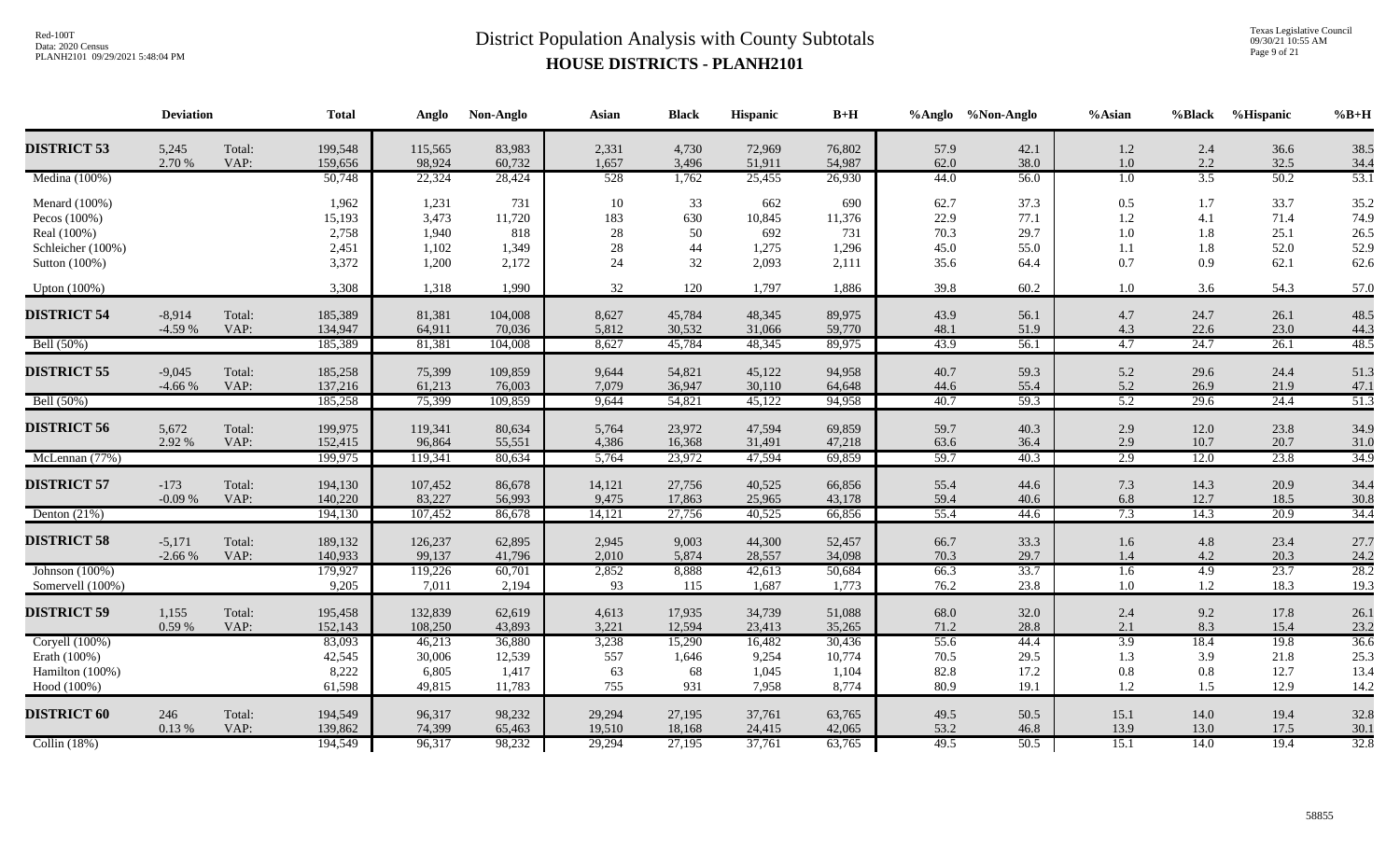Texas Legislative Council 09/30/21 10:55 AM Page 10 of 21

|                    | <b>Deviation</b> |                | <b>Total</b>       | Anglo             | Non-Anglo        | Asian            | <b>Black</b>     | Hispanic         | $\mathbf{B}+\mathbf{H}$ |              | %Anglo %Non-Anglo | %Asian           | %Black     | %Hispanic    | $%B+H$       |
|--------------------|------------------|----------------|--------------------|-------------------|------------------|------------------|------------------|------------------|-------------------------|--------------|-------------------|------------------|------------|--------------|--------------|
| <b>DISTRICT 61</b> | $-8,571$         | Total:         | 185,732            | 144,781           | 40,951           | 2,424            | 4,113            | 27,637           | 31,343                  | 78.0         | 22.0              | 1.3              | 2.2        | 14.9         | 16.9         |
|                    | $-4.41%$         | VAP:           | 140,599            | 113,471           | 27,128           | 1,575            | 2,528            | 17,618           | 19,982                  | 80.7         | 19.3              | 1.1              | 1.8        | 12.5         | 14.2         |
| Palo Pinto (100%)  |                  |                | 28,409             | 20,778            | 7,631            | 345              | 857              | 5,614            | 6,367                   | 73.1         | 26.9              | $\overline{1.2}$ | 3.0        | 19.8         | 22.4         |
| Parker (100%)      |                  |                | 148,222            | 117,747           | 30,475           | 1,990            | 2,929            | 19,819           | 22,473                  | 79.4         | 20.6              | 1.3              | 2.0        | 13.4         | 15.2         |
| Stephens (100%)    |                  |                | 9,101              | 6,256             | 2,845            | 89               | 327              | 2,204            | 2,503                   | 68.7         | 31.3              | $1.0\,$          | 3.6        | 24.2         | 27.5         |
| <b>DISTRICT 62</b> | $-7,509$         | Total:         | 186,794            | 134,318           | 52,476           | 3,172            | 13,420           | 26,935           | 39,664                  | 71.9         | 28.1              | $1.7\,$          | 7.2        | 14.4         | 21.2         |
|                    | $-3.86%$         | VAP:           | 144,154            | 108,720           | 35,434           | 2,195            | 9,261            | 17,025           | 26,028                  | 75.4         | 24.6              | 1.5              | 6.4        | 11.8         | 18.1         |
| Delta (100%)       |                  |                | 5,230              | 4,189             | 1,041            | 63               | 402              | 394              | 765                     | 80.1         | 19.9              | $\overline{1.2}$ | 7.7        | 7.5          | 14.6         |
| Fannin (100%)      |                  |                | 35,662             | 27,042            | 8,620            | 319              | 2,628            | 4,218            | 6,760                   | 75.8         | 24.2              | 0.9              | 7.4        | 11.8         | 19.0         |
| Franklin (100%)    |                  |                | 10,359             | 7,876             | 2,483            | 104              | 534              | 1,455            | 1,943                   | 76.0         | 24.0              | 1.0              | 5.2        | 14.0         | 18.8         |
| Grayson (100%)     |                  |                | 135,543            | 95,211            | 40,332           | 2,686            | 9,856            | 20,868           | 30,196                  | 70.2         | 29.8              | 2.0              | 7.3        | 15.4         | 22.3         |
| <b>DISTRICT 63</b> | 8,016            | Total:         | 202,319            | 101,237           | 101,082          | 28,998           | 23,993           | 44,533           | 67,243                  | 50.0         | 50.0              | 14.3             | 11.9       | 22.0         | 33.2         |
|                    | 4.13 %           | VAP:           | 152,377            | 81,282            | 71,095           | 20,664           | 17,164           | 30,094           | 46,648                  | 53.3         | 46.7              | 13.6             | 11.3       | 19.7         | 30.6         |
| Denton $(22%)$     |                  |                | 202,319            | 101,237           | 101,082          | 28,998           | 23,993           | 44,533           | 67,243                  | 50.0         | 50.0              | 14.3             | 11.9       | 22.0         | 33.2         |
| <b>DISTRICT 64</b> | $-9,040$         |                |                    |                   | 68,852           |                  | 15,543           |                  |                         |              | 37.2              |                  | 8.4        |              |              |
|                    | $-4.65%$         | Total:<br>VAP: | 185,263<br>146,845 | 116,411<br>96,133 | 50,712           | 6,394<br>5,290   | 11,860           | 41,836<br>29,152 | 56,304<br>40,435        | 62.8<br>65.5 | 34.5              | $3.5$<br>3.6     | 8.1        | 22.6<br>19.9 | 30.4<br>27.5 |
| Denton $(13%)$     |                  |                | 116,631            | 65,916            | 50,715           | 5,750            | 14,282           | 28,142           | 41,537                  | 56.5         | 43.5              | 4.9              | 12.2       | 24.1         | 35.6         |
| Wise (100%)        |                  |                | 68,632             | 50,495            | 18,137           | 644              | 1,261            | 13,694           | 14,767                  | 73.6         | 26.4              | 0.9              | 1.8        | 20.0         | 21.5         |
|                    |                  |                |                    |                   |                  |                  |                  |                  |                         |              |                   |                  |            |              |              |
| <b>DISTRICT 65</b> | 7,946            | Total:         | 202,249            | 104,394           | 97,855           | 29,075           | 26,835           | 38,414           | 63,964                  | 51.6         | 48.4              | 14.4             | 13.3       | 19.0         | 31.6         |
|                    | 4.09 %           | VAP:           | 154,144            | 83,581            | 70,563           | 21,618           | 19,540           | 26,261           | 45,135                  | 54.2         | 45.8              | 14.0             | 12.7       | 17.0         | 29.3         |
| Denton $(22%)$     |                  |                | 202,249            | 104,394           | 97,855           | 29,075           | 26,835           | 38,414           | 63,964                  | 51.6         | 48.4              | 14.4             | 13.3       | 19.0         | 31.6         |
| <b>DISTRICT 66</b> | 2,028            | Total:         | 196,331            | 98,790            | 97,541           | 45,469           | 23,542           | 25,185           | 47,793                  | 50.3         | 49.7              | 23.2             | 12.0       | 12.8         | 24.3         |
|                    | 1.04 %           | VAP:           | 149,369            | 78,977            | 70,392           | 32,291           | 17,407           | 17,813           | 34,736                  | 52.9         | 47.1              | 21.6             | 11.7       | 11.9         | 23.3         |
| Collin $(18%)$     |                  |                | 196,331            | 98,790            | 97,541           | 45,469           | 23,542           | 25,185           | 47,793                  | 50.3         | 49.7              | 23.2             | 12.0       | 12.8         | 24.3         |
|                    |                  |                |                    |                   |                  |                  |                  |                  |                         |              |                   |                  |            |              |              |
| <b>DISTRICT 67</b> | 5,739<br>2.95 %  | Total:<br>VAP: | 200,042<br>157,389 | 111,825<br>92,819 | 88,217<br>64,570 | 36,107<br>27,844 | 19,059<br>13,401 | 29,302<br>20,021 | 47,371<br>32,934        | 55.9<br>59.0 | 44.1<br>41.0      | 18.0<br>17.7     | 9.5<br>8.5 | 14.6<br>12.7 | 23.7<br>20.9 |
| Collin $(19%)$     |                  |                | 200,042            | 111,825           | 88,217           | 36,107           | 19,059           | 29,302           | 47,371                  | 55.9         | 44.1              | 18.0             | 9.5        | 14.6         | 23.7         |
|                    |                  |                |                    |                   |                  |                  |                  |                  |                         |              |                   |                  |            |              |              |
| <b>DISTRICT 68</b> | $-559$           | Total:         | 193,744            | 141,215           | 52,529           | 2,024            | 6,416            | 38,085           | 43,778                  | 72.9         | 27.1              | 1.0              | 3.3        | 19.7         | 22.6         |
|                    | $-0.29%$         | VAP:           | 150,323            | 115,128           | 35,195           | 1,441            | 4,274            | 24,597           | 28,555                  | 76.6         | 23.4              | $1.0\,$          | 2.8        | 16.4         | 19.0         |
| Brown (100%)       |                  |                | 38,095             | 26,672            | 11,423           | 382              | 1,881            | 8,211            | 9,884                   | 70.0         | 30.0              | $\overline{1.0}$ | 4.9        | 21.6         | 25.9         |
| Comanche (100%)    |                  |                | 13,594             | 9,197             | 4,397            | 62               | 127              | 3,867            | 3,949                   | 67.7         | 32.3              | $0.5\,$          | 0.9        | 28.4         | 29.0         |
| Cooke (100%)       |                  |                | 41,668             | 29,404            | 12,264           | 446              | 1,687            | 8,519            | 10,062                  | 70.6         | 29.4              | 1.1              | 4.0        | 20.4         | 24.1         |
| Eastland (100%)    |                  |                | 17,725             | 13,653            | 4,072            | 169              | 497              | 2,934            | 3,380                   | 77.0         | 23.0              | $1.0\,$          | 2.8        | 16.6         | 19.1         |
| Jack (100%)        |                  |                | 8,472              | 6,358             | 2,114            | 72               | 350              | 1,521            | 1,836                   | 75.0         | 25.0              | $0.8\,$          | 4.1        | 18.0         | 21.7         |
| Lampasas (100%)    |                  |                | 21,627             | 15,132            | 6,495            | 512              | 1,079            | 4,179            | 5,135                   | 70.0         | 30.0              | 2.4              | 5.0        | 19.3         | 23.7         |
| Mills (100%)       |                  |                | 4,456              | 3,498             | 958              | 26               | 52               | 728              | 770                     | 78.5         | 21.5              | 0.6              | 1.2        | 16.3         | 17.3         |
| Montague (100%)    |                  |                | 19,965             | 16,342            | 3,623            | 129              | 206              | 2,361            | 2,543                   | 81.9         | 18.1              | 0.6              | $1.0\,$    | 11.8         | 12.7         |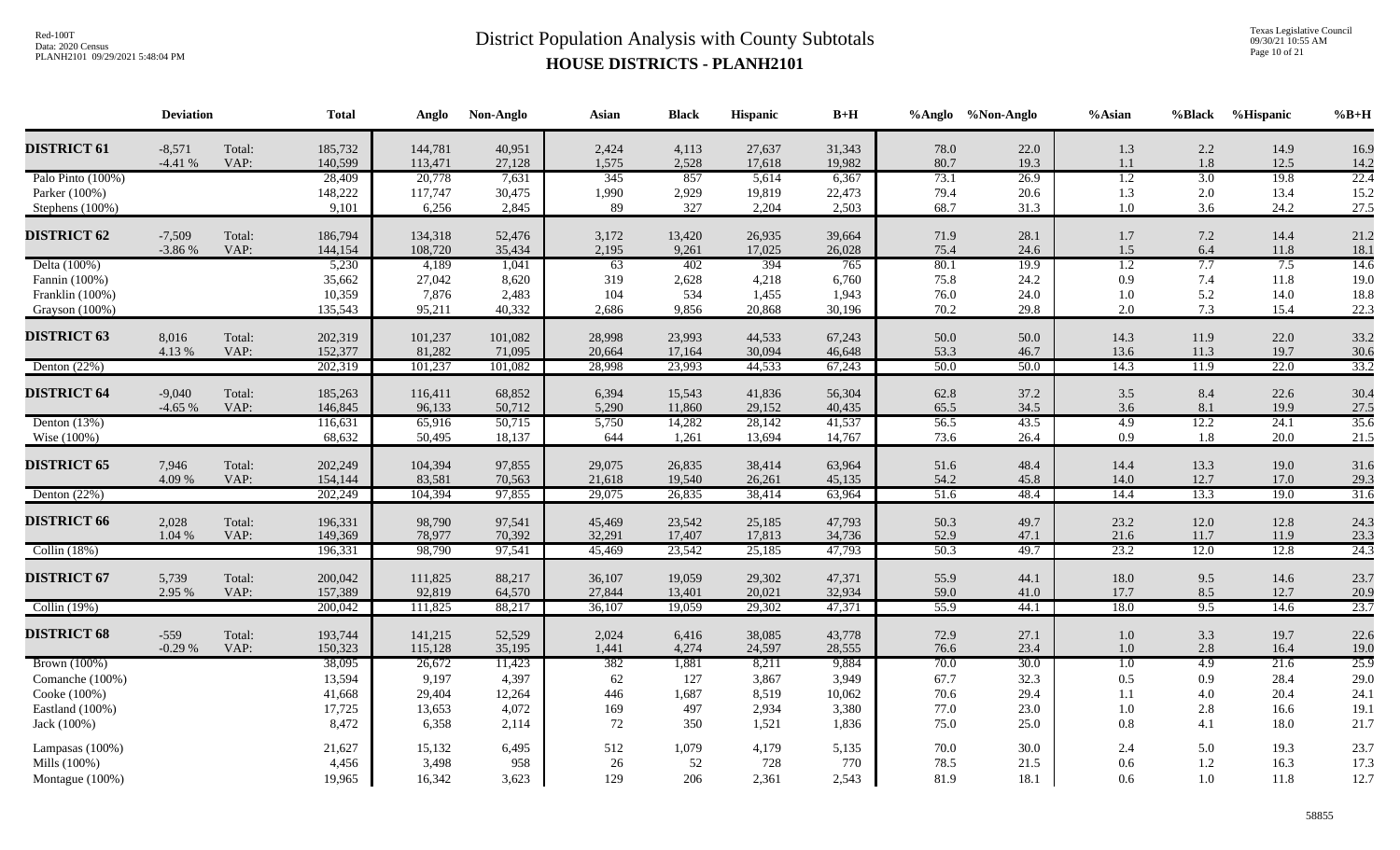Texas Legislative Council 09/30/21 10:55 AM Page 11 of 21

|                                                                                 | <b>Deviation</b>     |                | <b>Total</b>                                  | Anglo                                       | Non-Anglo                                 | Asian                                       | <b>Black</b>                                    | <b>Hispanic</b>                           | $B+H$                                     |                                      | %Anglo %Non-Anglo                    | %Asian                           | %Black                          | %Hispanic                            | $%B+H$                               |
|---------------------------------------------------------------------------------|----------------------|----------------|-----------------------------------------------|---------------------------------------------|-------------------------------------------|---------------------------------------------|-------------------------------------------------|-------------------------------------------|-------------------------------------------|--------------------------------------|--------------------------------------|----------------------------------|---------------------------------|--------------------------------------|--------------------------------------|
| <b>DISTRICT 68</b>                                                              | $-559$<br>$-0.29%$   | Total:<br>VAP: | 193,744<br>150,323                            | 141,215<br>115,128                          | 52,529<br>35,195                          | 2,024<br>1,441                              | 6,416<br>4,274                                  | 38,085<br>24,597                          | 43,778<br>28,555                          | 72.9<br>76.6                         | 27.1<br>23.4                         | 1.0<br>1.0                       | 3.3<br>2.8                      | 19.7<br>16.4                         | 22.6<br>19.0                         |
| San Saba (100%)<br>Shackelford (100%)                                           |                      |                | 5,730<br>3,105                                | 3,690<br>2,612                              | 2,040<br>493                              | $\overline{53}$<br>33                       | 150<br>46                                       | 1,749<br>363                              | 1,879<br>394                              | 64.4<br>84.1                         | 35.6<br>15.9                         | 0.9<br>1.1                       | 2.6<br>1.5                      | 30.5<br>11.7                         | 32.8<br>12.7                         |
| Throckmorton (100%)<br>Young (100%)                                             |                      |                | 1,440<br>17,867                               | 1,248<br>13,409                             | 192<br>4,458                              | 8<br>132                                    | 17<br>324                                       | 145<br>3,508                              | 156<br>3,790                              | 86.7<br>75.0                         | 13.3<br>25.0                         | 0.6<br>0.7                       | 1.2<br>1.8                      | 10.1<br>19.6                         | 10.8<br>21.2                         |
| <b>DISTRICT 69</b>                                                              | $-8,785$<br>$-4.52%$ | Total:<br>VAP: | 185,518<br>144,494                            | 120,093<br>98,337                           | 65,425<br>46,157                          | 4,978<br>3,571                              | 19,237<br>13,636                                | 36,585<br>24,647                          | 54,377<br>37,669                          | 64.7<br>68.1                         | 35.3<br>31.9                         | 2.7<br>2.5                       | 10.4<br>9.4                     | 19.7<br>17.1                         | 29.3<br>26.1                         |
| Archer (100%)<br>Baylor (100%)<br>Clay (100%)<br>Cottle (100%)<br>Fisher (100%) |                      |                | 8,560<br>3,465<br>10,218<br>1,380<br>3,672    | 7,356<br>2,797<br>8,941<br>902<br>2,496     | 1,204<br>668<br>1,277<br>478<br>1,176     | $\overline{74}$<br>$22\,$<br>87<br>18<br>27 | 106<br>113<br>121<br>128<br>149                 | 742<br>439<br>641<br>327<br>973           | 831<br>534<br>745<br>440<br>1,088         | 85.9<br>80.7<br>87.5<br>65.4<br>68.0 | 14.1<br>19.3<br>12.5<br>34.6<br>32.0 | 0.9<br>0.6<br>0.9<br>1.3<br>0.7  | 1.2<br>3.3<br>1.2<br>9.3<br>4.1 | 8.7<br>12.7<br>6.3<br>23.7<br>26.5   | 9.7<br>15.4<br>7.3<br>31.9<br>29.6   |
| Foard (100%)<br>Hardeman (100%)<br>Haskell (100%)<br>King (100%)<br>Knox (100%) |                      |                | 1,095<br>3,549<br>5,416<br>265<br>3,353       | 845<br>2,441<br>3,628<br>230<br>1,935       | 250<br>1,108<br>1,788<br>35<br>1,418      | 12<br>30<br>43<br>34                        | 33<br>195<br>268<br>8<br>210                    | 197<br>818<br>1,377<br>25<br>1,130        | 220<br>983<br>1,599<br>31<br>1,309        | 77.2<br>68.8<br>67.0<br>86.8<br>57.7 | 22.8<br>31.2<br>33.0<br>13.2<br>42.3 | 1.1<br>0.8<br>0.8<br>1.5<br>1.0  | 3.0<br>5.5<br>4.9<br>3.0<br>6.3 | 18.0<br>23.0<br>25.4<br>9.4<br>33.7  | 20.1<br>27.7<br>29.5<br>11.7<br>39.0 |
| Motley (100%)<br>Stonewall (100%)<br>Wichita (100%)<br>Wilbarger (100%)         |                      |                | 1,063<br>1,245<br>129,350<br>12,887           | 858<br>958<br>79,694<br>7,012               | 205<br>287<br>49,656<br>5,875             | 18<br>$\mathbf Q$<br>3,968<br>632           | 18<br>41<br>16,588<br>1,259                     | 153<br>226<br>25,803<br>3,734             | 166<br>256<br>41,265<br>4,910             | 80.7<br>76.9<br>61.6<br>54.4         | 19.3<br>23.1<br>38.4<br>45.6         | 1.7<br>$0.7\,$<br>3.1<br>4.9     | 1.7<br>3.3<br>12.8<br>9.8       | 14.4<br>18.2<br>19.9<br>29.0         | 15.6<br>20.6<br>31.9<br>38.1         |
| <b>DISTRICT 70</b>                                                              | $-5,499$<br>$-2.83%$ | Total:<br>VAP: | 188,804<br>130,251                            | 98,783<br>72,545                            | 90,021<br>57,706                          | 45,110<br>28,671                            | 20,585<br>13,202                                | 20,798<br>13,213                          | 40,513<br>26,033                          | 52.3<br>55.7                         | 47.7<br>44.3                         | 23.9<br>22.0                     | 10.9<br>10.1                    | 11.0<br>10.1                         | 21.5<br>20.0                         |
| Collin $(18%)$<br><b>DISTRICT 71</b>                                            | $-2,986$<br>$-1.54%$ | Total:<br>VAP: | 188,804<br>191,317<br>146,476                 | 98,783<br>118,494<br>95,900                 | 90,021<br>72,823<br>50,576                | 45,110<br>4,716<br>3,368                    | 20,585<br>18,064<br>12,176                      | 20,798<br>46,920<br>31,617                | 40,513<br>63,138<br>43,155                | 52.3<br>61.9<br>65.5                 | 47.7<br>38.1<br>34.5                 | 23.9<br>2.5<br>2.3               | 10.9<br>9.4<br>8.3              | 11.0<br>24.5<br>21.6                 | 21.5<br>33.0<br>29.5                 |
| Callahan (100%)<br>Jones (100%)<br>Nolan (100%)<br>Taylor (100%)                |                      |                | 13,708<br>19,663<br>14,738<br>143,208         | 11,555<br>11,485<br>8,138<br>87,316         | 2,153<br>8,178<br>6,600<br>55,892         | 109<br>158<br>150<br>4,299                  | 269<br>2,187<br>953<br>14,655                   | 1,306<br>5,504<br>5,354<br>34,756         | 1,545<br>7,599<br>6,120<br>47,874         | 84.3<br>58.4<br>55.2<br>61.0         | 15.7<br>41.6<br>44.8<br>39.0         | 0.8<br>$0.8\,$<br>$1.0\,$<br>3.0 | 2.0<br>11.1<br>6.5<br>10.2      | 9.5<br>28.0<br>36.3<br>24.3          | 11.3<br>38.6<br>41.5<br>33.4         |
| <b>DISTRICT 72</b><br>Coke (100%)<br>Coleman (100%)<br>Concho (100%)            | $-7,882$<br>$-4.06%$ | Total:<br>VAP: | 186,421<br>143,348<br>3,285<br>7,684<br>3,303 | 98,364<br>80,498<br>2,473<br>6,013<br>2,097 | 88,057<br>62,850<br>812<br>1,671<br>1,206 | 3,598<br>2,536<br>17<br>58<br>47            | 8,956<br>6,079<br>$\overline{23}$<br>236<br>105 | 72,948<br>51,396<br>661<br>1,192<br>1,033 | 80,340<br>56,826<br>671<br>1,396<br>1,121 | 52.8<br>56.2<br>75.3<br>78.3<br>63.5 | 47.2<br>43.8<br>24.7<br>21.7<br>36.5 | 1.9<br>1.8<br>0.5<br>0.8<br>1.4  | 4.8<br>4.2<br>0.7<br>3.1<br>3.2 | 39.1<br>35.9<br>20.1<br>15.5<br>31.3 | 43.1<br>39.6<br>20.4<br>18.2<br>33.9 |
| Glasscock (100%)                                                                |                      |                | 1,116                                         | 710                                         | 406                                       | 2                                           | 27                                              | 387                                       | 399                                       | 63.6                                 | 36.4                                 | 0.2                              | 2.4                             | 34.7                                 | 35.8                                 |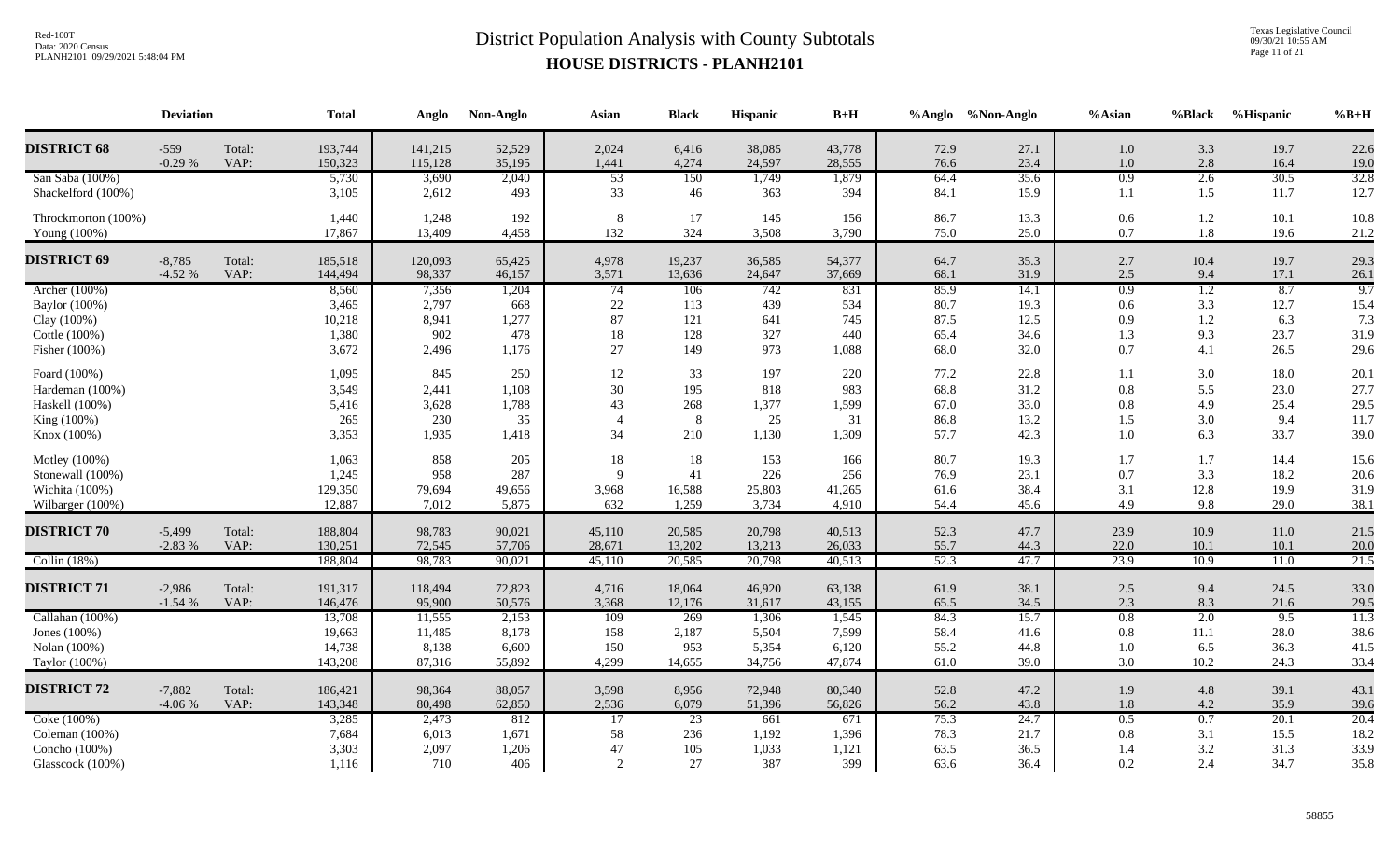Texas Legislative Council 09/30/21 10:55 AM Page 12 of 21

|                                                                                                | <b>Deviation</b>     |                | <b>Total</b>                                | Anglo                                    | Non-Anglo                                 | Asian                              | <b>Black</b>                   | Hispanic                                  | $B+H$                                     |                                      | %Anglo %Non-Anglo                    | $%$ Asian                                    | %Black                           | %Hispanic                            | $\%B+H$                              |
|------------------------------------------------------------------------------------------------|----------------------|----------------|---------------------------------------------|------------------------------------------|-------------------------------------------|------------------------------------|--------------------------------|-------------------------------------------|-------------------------------------------|--------------------------------------|--------------------------------------|----------------------------------------------|----------------------------------|--------------------------------------|--------------------------------------|
| <b>DISTRICT 72</b>                                                                             | $-7,882$<br>$-4.06%$ | Total:<br>VAP: | 186,421<br>143,348                          | 98,364<br>80,498                         | 88,057<br>62,850                          | 3,598<br>2,536                     | 8,956<br>6,079                 | 72,948<br>51,396                          | 80,340<br>56,826                          | 52.8<br>56.2                         | 47.2<br>43.8                         | 1.9<br>1.8                                   | 4.8<br>4.2                       | 39.1<br>35.9                         | 43.1<br>39.6                         |
| Howard (100%)                                                                                  |                      |                | 34,860                                      | 15,672                                   | 19,188                                    | 561                                | 2,113                          | 16,174                                    | 17,929                                    | 45.0                                 | 55.0                                 | 1.6                                          | 6.1                              | 46.4                                 | 51.4                                 |
| Irion (100%)<br>Reagan (100%)<br>Runnels (100%)<br>Sterling $(100\%)$<br>Tom Green (100%)      |                      |                | 1,513<br>3,385<br>9,900<br>1,372<br>120,003 | 1,112<br>968<br>6,062<br>867<br>62,390   | 401<br>2,417<br>3,838<br>505<br>57,613    | 23<br>44<br>65<br>29<br>2,752      | 30<br>78<br>252<br>22<br>6,070 | 349<br>2,283<br>3,354<br>449<br>47,066    | 369<br>2,339<br>3,560<br>465<br>52,091    | 73.5<br>28.6<br>61.2<br>63.2<br>52.0 | 26.5<br>71.4<br>38.8<br>36.8<br>48.0 | 1.5<br>1.3<br>0.7<br>2.1<br>2.3              | 2.0<br>2.3<br>2.5<br>1.6<br>5.1  | 23.1<br>67.4<br>33.9<br>32.7<br>39.2 | 24.4<br>69.1<br>36.0<br>33.9<br>43.4 |
| <b>DISTRICT 73</b>                                                                             | 6,072<br>3.13 %      | Total:<br>VAP: | 200,375<br>156,900                          | 135,999<br>111,629                       | 64,376<br>45,271                          | 4,320<br>2,930                     | 5,914<br>4,143                 | 49,102<br>33,872                          | 54,111<br>37,555                          | 67.9<br>71.1                         | 32.1<br>28.9                         | $2.2\,$<br>1.9                               | 3.0<br>2.6                       | 24.5<br>21.6                         | 27.0<br>23.9                         |
| Comal (100%)<br>Hays (16%)                                                                     |                      |                | 161,501<br>38,874                           | 105,250<br>30,749                        | 56,251<br>8,125                           | 3,517<br>803                       | 5,409<br>505                   | 43,590<br>5,512                           | 48,172<br>5,939                           | 65.2<br>79.1                         | 34.8<br>20.9                         | 2.2<br>2.1                                   | 3.3<br>1.3                       | 27.0<br>14.2                         | 29.8<br>15.3                         |
| <b>DISTRICT 74</b>                                                                             | 6,394<br>3.29 %      | Total:<br>VAP: | 200,697<br>148,484                          | 32,616<br>27,856                         | 168,081<br>120,628                        | 3,672<br>2,769                     | 7,592<br>5,210                 | 155,992<br>111,420                        | 161,664<br>115,700                        | 16.3<br>18.8                         | 83.7<br>81.2                         | 1.8<br>1.9                                   | 3.8<br>3.5                       | 77.7<br>75.0                         | 80.6<br>77.9                         |
| Brewster (100%)<br>Culberson (100%)<br>El Paso $(6\%)$<br>Hudspeth (100%)<br>Jeff Davis (100%) |                      |                | 9,546<br>2,188<br>53,524<br>3,202<br>1,996  | 4,948<br>445<br>10,938<br>1,094<br>1,282 | 4,598<br>1,743<br>42,586<br>2,108<br>714  | 164<br>50<br>2,162<br>$22\,$<br>39 | 287<br>48<br>5,464<br>29<br>28 | 3,963<br>1,645<br>35,251<br>2,036<br>613  | 4,176<br>1,673<br>39,490<br>2,049<br>627  | 51.8<br>20.3<br>20.4<br>34.2<br>64.2 | 48.2<br>79.7<br>79.6<br>65.8<br>35.8 | $\overline{1.7}$<br>2.3<br>4.0<br>0.7<br>2.0 | 3.0<br>2.2<br>10.2<br>0.9<br>1.4 | 41.5<br>75.2<br>65.9<br>63.6<br>30.7 | 43.7<br>76.5<br>73.8<br>64.0<br>31.4 |
| Kinney (100%)<br>Maverick (100%)<br>Presidio (100%)<br>Reeves (100%)<br>Terrell (100%)         |                      |                | 3,129<br>57,887<br>6,131<br>14,748<br>760   | 1,489<br>1,574<br>961<br>1,697<br>352    | 1,640<br>56,313<br>5,170<br>13,051<br>408 | 46<br>295<br>102<br>205<br>13      | 66<br>307<br>47<br>332<br>22   | 1,470<br>54,936<br>4,991<br>12,510<br>370 | 1,517<br>55,107<br>5,032<br>12,748<br>384 | 47.6<br>2.7<br>15.7<br>11.5<br>46.3  | 52.4<br>97.3<br>84.3<br>88.5<br>53.7 | 1.5<br>0.5<br>1.7<br>1.4<br>1.7              | 2.1<br>0.5<br>0.8<br>2.3<br>2.9  | 47.0<br>94.9<br>81.4<br>84.8<br>48.7 | 48.5<br>95.2<br>82.1<br>86.4<br>50.5 |
| Val Verde (100%)                                                                               |                      |                | 47,586                                      | 7,836                                    | 39,750                                    | 574                                | 962                            | 38,207                                    | 38,861                                    | 16.5                                 | 83.5                                 | 1.2                                          | 2.0                              | 80.3                                 | 81.7                                 |
| <b>DISTRICT 75</b>                                                                             | 6,115<br>3.15 %      | Total:<br>VAP: | 200,418<br>137,283                          | 11,244<br>8,278                          | 189,174<br>129,005                        | 2,441<br>1,525                     | 6,308<br>3,824                 | 181,361<br>123,659                        | 185,886<br>126,767                        | 5.6<br>6.0                           | 94.4<br>94.0                         | $1.2\,$<br>1.1                               | 3.1<br>2.8                       | 90.5<br>90.1                         | 92.7<br>92.3                         |
| El Paso $(23%)$                                                                                |                      |                | 200,418                                     | 11,244                                   | 189,174                                   | 2,441                              | 6,308                          | 181,361                                   | 185,886                                   | $\overline{5.6}$                     | 94.4                                 | $\overline{1.2}$                             | $\overline{3.1}$                 | 90.5                                 | 92.7                                 |
| <b>DISTRICT 76</b>                                                                             | 7,054<br>3.63 %      | Total:<br>VAP: | 201,357<br>150,301                          | 41,652<br>33,803                         | 159,705<br>116,498                        | 66,279<br>50,126                   | 48,015<br>33,291               | 45,661<br>32,614                          | 91,903<br>64,947                          | 20.7<br>22.5                         | 79.3<br>77.5                         | 32.9<br>33.4                                 | 23.8<br>22.1                     | 22.7<br>21.7                         | 45.6<br>43.2                         |
| Fort Bend (24%)                                                                                |                      |                | 201,357                                     | 41,652                                   | 159,705                                   | 66,279                             | 48,015                         | 45,661                                    | 91,903                                    | 20.7                                 | 79.3                                 | 32.9                                         | 23.8                             | 22.7                                 | 45.6                                 |
| <b>DISTRICT 77</b><br>El Paso $(24%)$                                                          | 9,618<br>4.95 %      | Total:<br>VAP: | 203,921<br>158,812<br>203,921               | 15,838<br>13,388<br>15,838               | 188,083<br>145,424<br>188,083             | 2,918<br>2,154<br>2,918            | 5,837<br>4,059<br>5,837        | 180,004<br>139,246<br>180,004             | 184,146<br>142,411<br>184,146             | 7.8<br>8.4<br>7.8                    | 92.2<br>91.6<br>92.2                 | 1.4<br>1.4<br>1.4                            | 2.9<br>2.6<br>2.9                | 88.3<br>87.7<br>88.3                 | 90.3<br>89.7<br>90.3                 |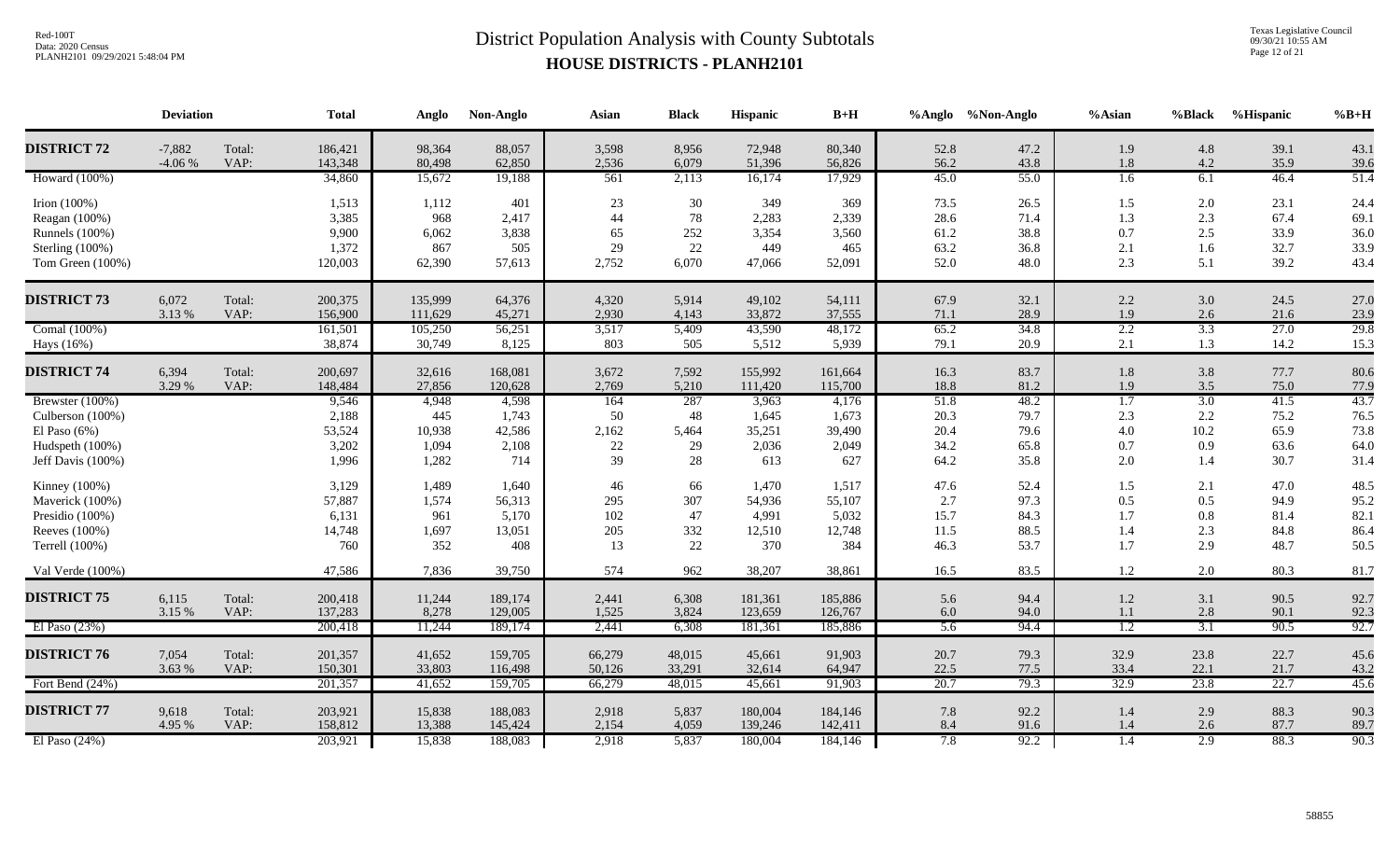Texas Legislative Council 09/30/21 10:55 AM Page 13 of 21

|                      | <b>Deviation</b> |        | <b>Total</b> | Anglo   | Non-Anglo | Asian       | <b>Black</b> | Hispanic | $B+H$   |      | %Anglo %Non-Anglo | $%$ Asian        | %Black | %Hispanic | $%B+H$ |
|----------------------|------------------|--------|--------------|---------|-----------|-------------|--------------|----------|---------|------|-------------------|------------------|--------|-----------|--------|
| <b>DISTRICT 78</b>   | 9,483            | Total: | 203,786      | 38,407  | 165,379   | 6,811       | 11,617       | 148,278  | 157,137 | 18.8 | 81.2              | 3.3              | 5.7    | 72.8      | 77.1   |
|                      | 4.88 %           | VAP:   | 153,882      | 32,417  | 121,465   | 5,041       | 8,036        | 108,291  | 115,036 | 21.1 | 78.9              | 3.3              | 5.2    | 70.4      | 74.8   |
| El Paso $(24%)$      |                  |        | 203,786      | 38,407  | 165,379   | 6,811       | 11,617       | 148,278  | 157,137 | 18.8 | 81.2              | 3.3              | 5.7    | 72.8      | 77.1   |
| <b>DISTRICT 79</b>   | 9,705            | Total: | 204,008      | 21,792  | 182,216   | 4,060       | 8,974        | 170,457  | 177,226 | 10.7 | 89.3              | 2.0              | 4.4    | 83.6      | 86.9   |
|                      | 4.99%            | VAP:   | 155,827      | 18,177  | 137,650   | 2,996       | 6,278        | 128,475  | 133,636 | 11.7 | 88.3              | 1.9              | 4.0    | 82.4      | 85.8   |
| El Paso $(24%)$      |                  |        | 204,008      | 21,792  | 182,216   | 4,060       | 8,974        | 170,457  | 177,226 | 10.7 | 89.3              | 2.0              | 4.4    | 83.6      | 86.9   |
| <b>DISTRICT 80</b>   | $-1,702$         | Total: | 192,601      | 29,731  | 162,870   | 1,154       | 2,452        | 158,377  | 160,111 | 15.4 | 84.6              | 0.6              | 1.3    | 82.2      | 83.1   |
|                      | -0.88 $\%$       | VAP:   | 135,888      | 24,064  | 111,824   | 858         | 1,790        | 108,349  | 109,772 | 17.7 | 82.3              | 0.6              | 1.3    | 79.7      | 80.8   |
| Atascosa (100%)      |                  |        | 48,981       | 16,066  | 32,915    | 396         | 736          | 31,178   | 31,684  | 32.8 | 67.2              | 0.8              | 1.5    | 63.7      | 64.7   |
| Dimmit (100%)        |                  |        | 8,615        | 898     | 7,717     | 94          | 129          | 7,487    | 7,570   | 10.4 | 89.6              | 1.1              | 1.5    | 86.9      | 87.9   |
| Frio (100%)          |                  |        | 18,385       | 3,053   | 15,332    | 218         | 767          | 14,171   | 14,897  | 16.6 | 83.4              | 1.2              | 4.2    | 77.1      | 81.0   |
| <b>Uvalde</b> (100%) |                  |        | 24,564       | 6,613   | 17,951    | 206         | 268          | 17,317   | 17,462  | 26.9 | 73.1              | $\rm 0.8$        | 1.1    | 70.5      | 71.1   |
| Webb (31%)           |                  |        | 82,386       | 2,529   | 79,857    | 198         | 419          | 79,280   | 79,476  | 3.1  | 96.9              | 0.2              | 0.5    | 96.2      | 96.5   |
| Zavala (100%)        |                  |        | 9,670        | 572     | 9,098     | 42          | 133          | 8,944    | 9,022   | 5.9  | 94.1              | 0.4              | 1.4    | 92.5      | 93.3   |
| <b>DISTRICT 81</b>   | $-9,633$         | Total: | 184,670      | 58,287  | 126,383   | 3,170       | 10,401       | 111,109  | 120,095 | 31.6 | 68.4              | 1.7              | 5.6    | 60.2      | 65.0   |
|                      | $-4.96%$         | VAP:   | 133,588      | 46,695  | 86,893    | 2,314       | 7,074        | 75,720   | 82,156  | 35.0 | 65.0              | 1.7              | 5.3    | 56.7      | 61.5   |
| Ector $(100\%)$      |                  |        | 165,171      | 51,023  | 114,148   | 2,940       | 9,522        | 100,051  | 108,362 | 30.9 | 69.1              | $\overline{1.8}$ | 5.8    | 60.6      | 65.6   |
| Loving $(100\%)$     |                  |        | 64           | 56      | 8         | 3           | 3            |          |         | 87.5 | 12.5              | 4.7              | 4.7    | 1.6       | 4.7    |
| Ward (100%)          |                  |        | 11,644       | 4,506   | 7,138     | 113         | 666          | 6,325    | 6,847   | 38.7 | 61.3              | 1.0              | 5.7    | 54.3      | 58.8   |
| Winkler (100%)       |                  |        | 7,791        | 2,702   | 5,089     | 114         | 210          | 4,732    | 4,883   | 34.7 | 65.3              | 1.5              | 2.7    | 60.7      | 62.7   |
| <b>DISTRICT 82</b>   | $-6,627$         | Total: | 187,676      | 83,857  | 103,819   | 4,918       | 13,863       | 82,353   | 94,911  | 44.7 | 55.3              | 2.6              | 7.4    | 43.9      | 50.6   |
|                      | $-3.41%$         | VAP:   | 136,280      | 65,334  | 70,946    | 3,304       | 9,649        | 55,471   | 64,603  | 47.9 | 52.1              | 2.4              | 7.1    | 40.7      | 47.4   |
| Dawson $(100\%)$     |                  |        | 12,456       | 4,590   | 7,866     | 86          | 1,004        | 6,767    | 7,665   | 36.8 | 63.2              | 0.7              | 8.1    | 54.3      | 61.5   |
| Martin (100%)        |                  |        | 5,237        | 2,780   | 2,457     | 34          | 128          | 2,255    | 2,359   | 53.1 | 46.9              | 0.6              | 2.4    | 43.1      | 45.0   |
| Midland (100%)       |                  |        | 169,983      | 76,487  | 93,496    | 4,798       | 12,731       | 73,331   | 84,887  | 45.0 | 55.0              | 2.8              | 7.5    | 43.1      | 49.9   |
| <b>DISTRICT 83</b>   | $-7,333$         | Total: | 186,970      | 105,647 | 81,323    | 4,296       | 9,781        | 64,866   | 73,331  | 56.5 | 43.5              | 2.3              | 5.2    | 34.7      | 39.2   |
|                      | $-3.77%$         | VAP:   | 139,966      | 83,973  | 55,993    | 3,009       | 6,559        | 43,828   | 49,945  | 60.0 | 40.0              | 2.1              | 4.7    | 31.3      | 35.7   |
| Borden (100%)        |                  |        | 631          | 528     | 103       | 14          | 16           | 86       | 95      | 83.7 | 16.3              | 2.2              | 2.5    | 13.6      | 15.1   |
| Crosby (100%)        |                  |        | 5,133        | 2,076   | 3,057     | 41          | 203          | 2,829    | 2,965   | 40.4 | 59.6              | 0.8              | 4.0    | 55.1      | 57.8   |
| Dickens (100%)       |                  |        | 1,770        | 1,178   | 592       | 21          | 64           | 512      | 548     | 66.6 | 33.4              | 1.2              | 3.6    | 28.9      | 31.0   |
| Floyd (100%)         |                  |        | 5,402        | 2,079   | 3,323     | 39          | 207          | 3,067    | 3,228   | 38.5 | 61.5              | 0.7              | 3.8    | 56.8      | 59.8   |
| Garza (100%)         |                  |        | 5,816        | 2,162   | 3,654     | 56          | 381          | 3,272    | 3,554   | 37.2 | 62.8              | 1.0              | 6.6    | 56.3      | 61.1   |
| Kent (100%)          |                  |        | 753          | 657     | 96        | $\mathbf Q$ | 11           | 81       | 86      | 87.3 | 12.7              | 1.2              | 1.5    | 10.8      | 11.4   |
| Lubbock (40%)        |                  |        | 124,116      | 76,443  | 47,673    | 3,793       | 6,324        | 35,505   | 41,054  | 61.6 | 38.4              | 3.1              | 5.1    | 28.6      | 33.1   |
| Lynn (100%)          |                  |        | 5,596        | 2,960   | 2,636     | 34          | 151          | 2,352    | 2,482   | 52.9 | 47.1              | 0.6              | 2.7    | 42.0      | 44.4   |
| Mitchell (100%)      |                  |        | 8,990        | 4,328   | 4,662     | 71          | 1,072        | 3,454    | 4,457   | 48.1 | 51.9              | 0.8              | 11.9   | 38.4      | 49.6   |
| Scurry (100%)        |                  |        | 16,932       | 8,637   | 8,295     | 140         | 812          | 7,139    | 7,853   | 51.0 | 49.0              | 0.8              | 4.8    | 42.2      | 46.4   |
|                      |                  |        |              |         |           |             |              |          |         |      |                   |                  |        |           |        |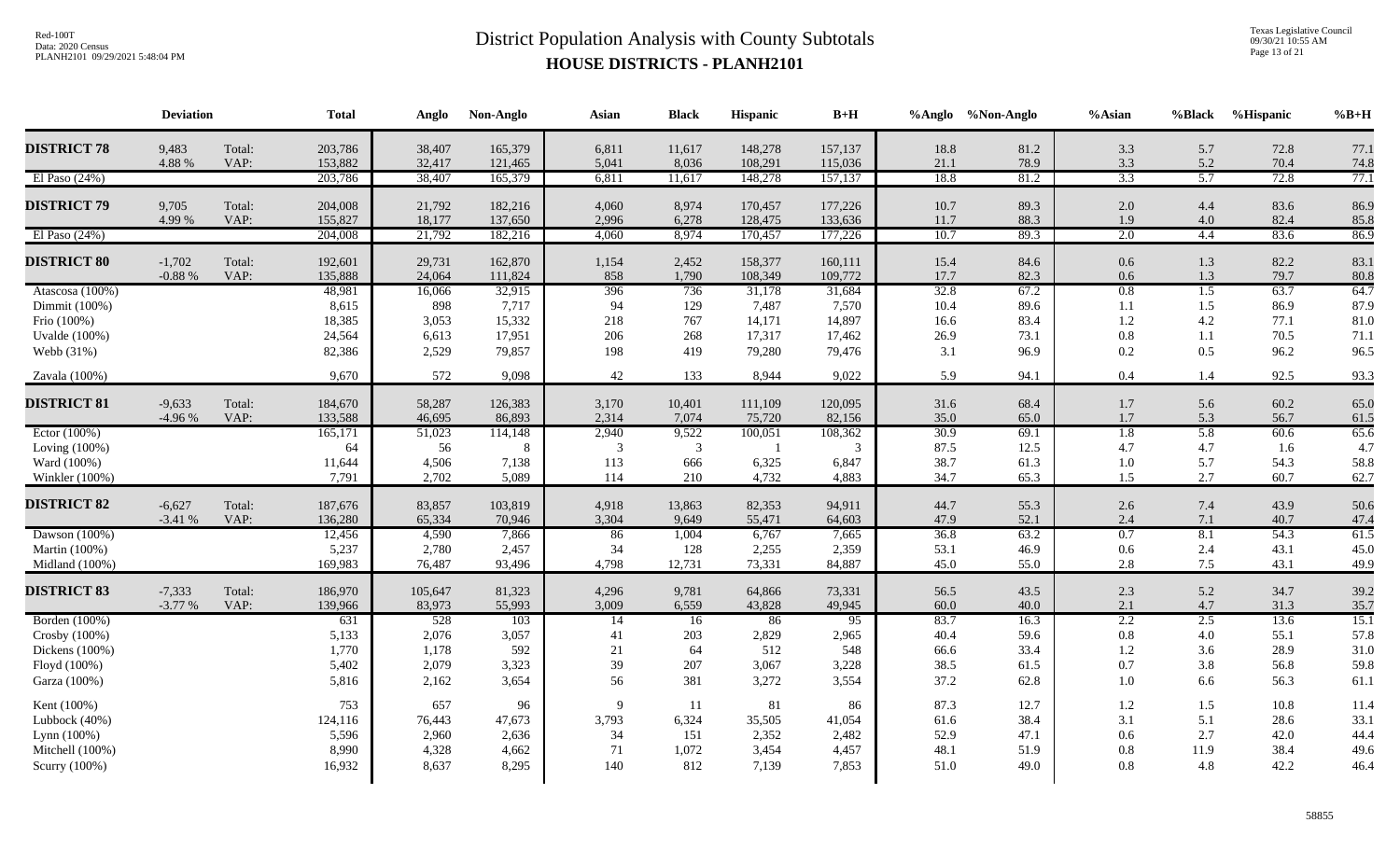Texas Legislative Council 09/30/21 10:55 AM Page 14 of 21

|                    | <b>Deviation</b> |        | <b>Total</b> | Anglo   | Non-Anglo | Asian           | <b>Black</b> | <b>Hispanic</b> | $B+H$  |      | %Anglo %Non-Anglo | %Asian           | %Black | %Hispanic | $%B+H$ |
|--------------------|------------------|--------|--------------|---------|-----------|-----------------|--------------|-----------------|--------|------|-------------------|------------------|--------|-----------|--------|
| <b>DISTRICT 83</b> | $-7,333$         | Total: | 186,970      | 105,647 | 81,323    | 4,296           | 9,781        | 64,866          | 73,331 | 56.5 | 43.5              | 2.3              | 5.2    | 34.7      | 39.2   |
|                    | $-3.77%$         | VAP:   | 139,966      | 83,973  | 55,993    | 3,009           | 6,559        | 43,828          | 49,945 | 60.0 | 40.0              | 2.1              | 4.7    | 31.3      | 35.7   |
| Terry (100%)       |                  |        | 11,831       | 4,599   | 7,232     | 78              | 540          | 6,569           | 7,009  | 38.9 | 61.1              | 0.7              | 4.6    | 55.5      | 59.2   |
| <b>DISTRICT 84</b> | $-7,780$         | Total: | 186,523      | 78,551  | 107,972   | 7,740           | 24,783       | 73,665          | 96,275 | 42.1 | 57.9              | 4.1              | 13.3   | 39.5      | 51.6   |
|                    | $-4.00%$         | VAP:   | 145,008      | 66,378  | 78,630    | 6,492           | 18,046       | 51,587          | 68,813 | 45.8 | 54.2              | 4.5              | 12.4   | 35.6      | 47.5   |
| Lubbock (60%)      |                  |        | 186,523      | 78,551  | 107,972   | 7,740           | 24,783       | 73,665          | 96,275 | 42.1 | 57.9              | 4.1              | 13.3   | 39.5      | 51.6   |
| <b>DISTRICT 85</b> | 8,661            | Total: | 202,964      | 96,810  | 106,154   | 17,177          | 28,702       | 57,947          | 85,308 | 47.7 | 52.3              | 8.5              | 14.1   | 28.6      | 42.0   |
|                    | 4.46 %           | VAP:   | 154,177      | 79,369  | 74,808    | 11,822          | 22,037       | 38,484          | 60,049 | 51.5 | 48.5              | 7.7              | 14.3   | 25.0      | 38.9   |
| Austin (100%)      |                  |        | 30,167       | 18,480  | 11,687    | 304             | 2,791        | 8,052           | 10,630 | 61.3 | 38.7              | 1.0              | 9.3    | 26.7      | 35.2   |
| Colorado (100%)    |                  |        | 20,557       | 11,761  | 8,796     | 132             | 2,535        | 5,990           | 8,336  | 57.2 | 42.8              | 0.6              | 12.3   | 29.1      | 40.6   |
| Fayette (100%)     |                  |        | 24,435       | 17,041  | 7,394     | 129             | 1,722        | 5,216           | 6,785  | 69.7 | 30.3              | 0.5              | 7.0    | 21.3      | 27.8   |
| Fort Bend (4%)     |                  |        | 29,441       | 7,904   | 21,537    | 15,285          | 2,789        | 3,236           | 5,940  | 26.8 | 73.2              | 51.9             | 9.5    | 11.0      | 20.2   |
| Waller (100%)      |                  |        | 56,794       | 23,494  | 33,300    | 1,063           | 12,827       | 18,486          | 30,985 | 41.4 | 58.6              | 1.9              | 22.6   | 32.5      | 54.6   |
| Wharton (100%)     |                  |        | 41,570       | 18,130  | 23,440    | 264             | 6,038        | 16,967          | 22,632 | 43.6 | 56.4              | $0.6\,$          | 14.5   | 40.8      | 54.4   |
| <b>DISTRICT 86</b> | $-8,995$         | Total: | 185,308      | 112,317 | 72,991    | 3,795           | 7,521        | 57,807          | 64,282 | 60.6 | 39.4              | 2.0              | 4.1    | 31.2      | 34.7   |
|                    | $-4.63%$         | VAP:   | 138,631      | 89,743  | 48,888    | 2,602           | 4,678        | 38,049          | 42,333 | 64.7 | 35.3              | 1.9              | 3.4    | 27.4      | 30.5   |
| Armstrong (100%)   |                  |        | 1,848        | 1,593   | 255       | $\overline{28}$ | 34           | 144             | 162    | 86.2 | 13.8              | $\overline{1.5}$ | 1.8    | 7.8       | 8.8    |
| Dallam (100%)      |                  |        | 7,115        | 3,119   | 3,996     | 33              | 142          | 3,707           | 3,837  | 43.8 | 56.2              | 0.5              | 2.0    | 52.1      | 53.9   |
| Deaf Smith (100%)  |                  |        | 18,583       | 4,233   | 14,350    | 78              | 290          | 13,925          | 14,080 | 22.8 | 77.2              | 0.4              | 1.6    | 74.9      | 75.8   |
| Hartley (100%)     |                  |        | 5,382        | 3,403   | 1,979     | 39              | 249          | 1,631           | 1,861  | 63.2 | 36.8              | 0.7              | 4.6    | 30.3      | 34.6   |
| Oldham (100%)      |                  |        | 1,758        | 1,325   | 433       | 31              | 77           | 313             | 372    | 75.4 | 24.6              | 1.8              | 4.4    | 17.8      | 21.2   |
| Parmer (100%)      |                  |        | 9,869        | 3,187   | 6,682     | 36              | 137          | 6,504           | 6,575  | 32.3 | 67.7              | 0.4              | 1.4    | 65.9      | 66.6   |
| Randall (100%)     |                  |        | 140,753      | 95,457  | 45,296    | 3,550           | 6,592        | 31,583          | 37,395 | 67.8 | 32.2              | 2.5              | 4.7    | 22.4      | 26.6   |
| <b>DISTRICT 87</b> | $-6,855$         | Total: | 187,448      | 85,253  | 102,195   | 8,176           | 16,309       | 73,882          | 88,798 | 45.5 | 54.5              | 4.4              | 8.7    | 39.4      | 47.4   |
|                    | $-3.53%$         | VAP:   | 138,418      | 69,386  | 69,032    | 5,377           | 10,864       | 49,016          | 59,411 | 50.1 | 49.9              | 3.9              | 7.8    | 35.4      | 42.9   |
| Carson $(100\%)$   |                  |        | 5,807        | 4,873   | 934       | 33              | 91           | 558             | 636    | 83.9 | 16.1              | 0.6              | 1.6    | 9.6       | 11.0   |
| Hansford (100%)    |                  |        | 5,285        | 2,552   | 2,733     | 15              | 43           | 2,615           | 2,643  | 48.3 | 51.7              | 0.3              | 0.8    | 49.5      | 50.0   |
| Hutchinson (100%)  |                  |        | 20,617       | 13,783  | 6,834     | 200             | 757          | 4,961           | 5,589  | 66.9 | 33.1              | 1.0              | 3.7    | 24.1      | 27.1   |
| Lipscomb (100%)    |                  |        | 3,059        | 1,786   | 1,273     | 18              | 22           | 1,123           | 1,140  | 58.4 | 41.6              | 0.6              | 0.7    | 36.7      | 37.3   |
| Moore (100%)       |                  |        | 21,358       | 6,499   | 14,859    | 1,071           | 832          | 12,647          | 13,398 | 30.4 | 69.6              | 5.0              | 3.9    | 59.2      | 62.7   |
| Ochiltree (100%)   |                  |        | 10,015       | 4,245   | 5,770     | 58              | 66           | 5,470           | 5,510  | 42.4 | 57.6              | 0.6              | 0.7    | 54.6      | 55.0   |
| Potter (100%)      |                  |        | 118,525      | 50,153  | 68,372    | 6,757           | 14,438       | 45,193          | 58,528 | 42.3 | 57.7              | 5.7              | 12.2   | 38.1      | 49.4   |
| Sherman (100%)     |                  |        | 2,782        | 1,362   | 1,420     | 24              | 60           | 1,315           | 1,354  | 49.0 | 51.0              | 0.9              | 2.2    | 47.3      | 48.7   |
| <b>DISTRICT 88</b> | $-8,244$         | Total: | 186,059      | 86,426  | 99,633    | 1,382           | 7,400        | 88,538          | 94,893 | 46.5 | 53.5              | $0.7\,$          | 4.0    | 47.6      | 51.0   |
|                    | $-4.24%$         | VAP:   | 135,454      | 67,951  | 67,503    | 922             | 5,229        | 59,037          | 63,898 | 50.2 | 49.8              | 0.7              | 3.9    | 43.6      | 47.2   |
| Andrews (100%)     |                  |        | 18,610       | 7,405   | 11,205    | 153             | 376          | 10,400          | 10,683 | 39.8 | 60.2              | $0.8\,$          | 2.0    | 55.9      | 57.4   |
| Bailey (100%)      |                  |        | 6,904        | 2,190   | 4,714     | 19              | 91           | 4,540           | 4,600  | 31.7 | 68.3              | 0.3              | 1.3    | 65.8      | 66.6   |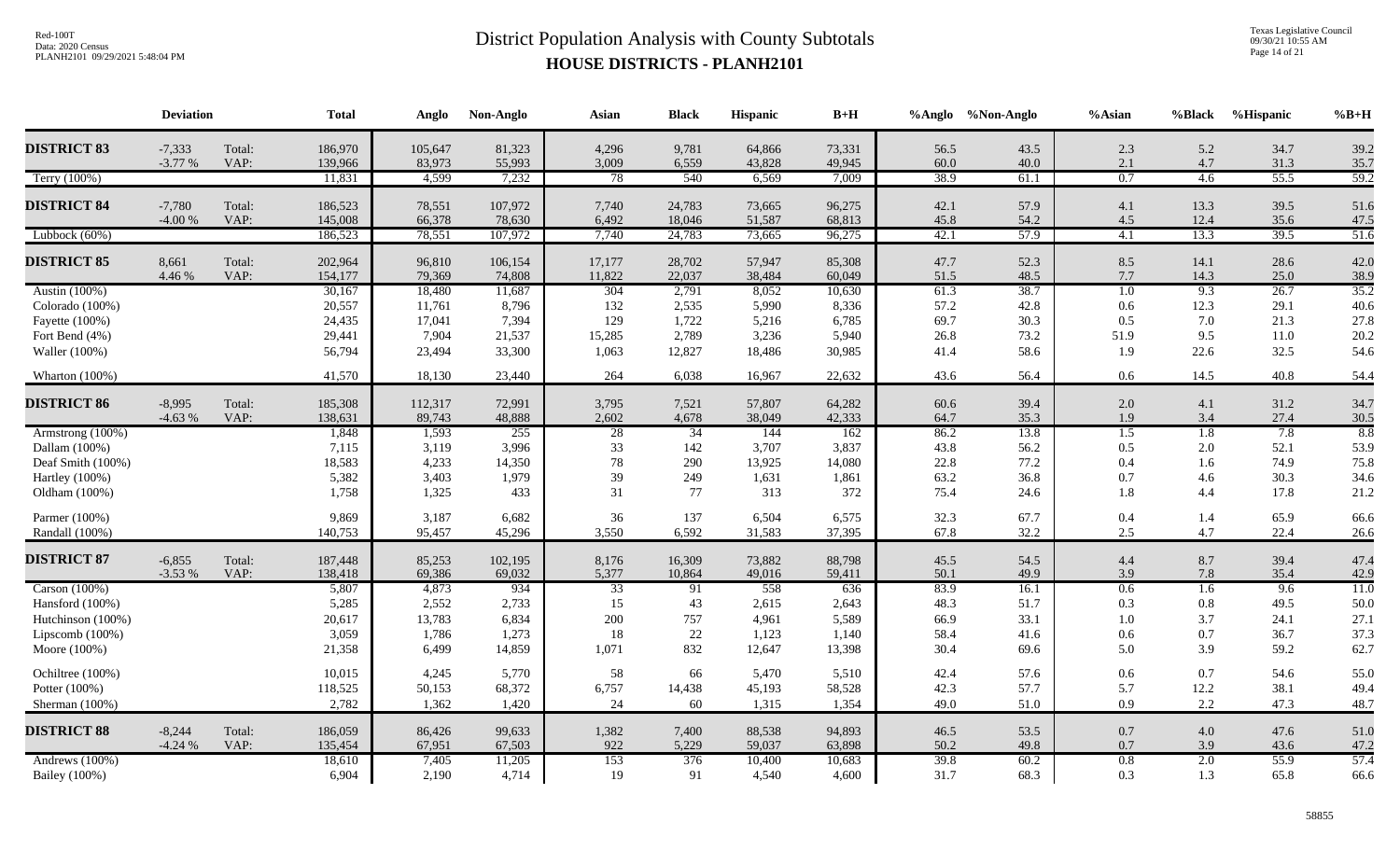Texas Legislative Council 09/30/21 10:55 AM Page 15 of 21

|                      | <b>Deviation</b>     |                | <b>Total</b>       | Anglo            | Non-Anglo        | Asian        | <b>Black</b>   | Hispanic         | $B+H$            |              | %Anglo %Non-Anglo | %Asian     | %Black     | %Hispanic    | $%B+H$       |
|----------------------|----------------------|----------------|--------------------|------------------|------------------|--------------|----------------|------------------|------------------|--------------|-------------------|------------|------------|--------------|--------------|
| <b>DISTRICT 88</b>   | $-8,244$<br>$-4.24%$ | Total:<br>VAP: | 186,059<br>135,454 | 86,426<br>67,951 | 99,633<br>67,503 | 1,382<br>922 | 7,400<br>5,229 | 88,538<br>59,037 | 94,893<br>63,898 | 46.5<br>50.2 | 53.5<br>49.8      | 0.7<br>0.7 | 4.0<br>3.9 | 47.6<br>43.6 | 51.0<br>47.2 |
| Briscoe $(100\%)$    |                      |                | 1,435              | 1,008            | 427              | 13           | 30             | 368              | 391              | 70.2         | 29.8              | 0.9        | 2.1        | 25.6         | 27.2         |
| Castro $(100\%)$     |                      |                | 7,371              | 2,328            | 5,043            | 49           | 155            | 4,784            | 4,905            | 31.6         | 68.4              | 0.7        | 2.1        | 64.9         | 66.5         |
| Childress (100%)     |                      |                | 6,664              | 3,852            | 2,812            | 93           | 672            | 1,942            | 2,585            | 57.8         | 42.2              | 1.4        | 10.1       | 29.1         | 38.8         |
| Cochran (100%)       |                      |                | 2,547              | 912              | 1,635            | 16           | 94             | 1,527            | 1,594            | 35.8         | 64.2              | 0.6        | 3.7        | 60.0         | 62.6         |
| Collingsworth (100%) |                      |                | 2,652              | 1,617            | 1,035            | 32           | 148            | 832              | 955              | 61.0         | 39.0              | 1.2        | 5.6        | 31.4         | 36.0         |
| Donley (100%)        |                      |                | 3,258              | 2,537            | 721              | 42           | 227            | 356              | 561              | 77.9         | 22.1              | 1.3        | 7.0        | 10.9         | 17.2         |
| Gaines (100%)        |                      |                | 21,598             | 12,554           | 9,044            | 139          | 356            | 8,401            | 8,676            | 58.1         | 41.9              | 0.6        | 1.6        | 38.9         | 40.2         |
| Gray (100%)          |                      |                | 21,227             | 13,025           | 8,202            | 192          | 1,039          | 6,347            | 7,313            | 61.4         | 38.6              | 0.9        | 4.9        | 29.9         | 34.5         |
| Hale (100%)          |                      |                | 32,522             | 10,693           | 21,829           | 243          | 1,807          | 19,489           | 21,052           | 32.9         | 67.1              | 0.7        | 5.6        | 59.9         | 64.7         |
| Hall (100%)          |                      |                | 2,825              | 1,589            | 1,236            | 30           | 237            | 950              | 1,159            | 56.2         | 43.8              | 1.1        | 8.4        | 33.6         | 41.0         |
| Hemphill (100%)      |                      |                | 3,382              | 2,090            | 1,292            | 39           | 29             | 1,137            | 1,156            | 61.8         | 38.2              | 1.2        | 0.9        | 33.6         | 34.2         |
| Hockley (100%)       |                      |                | 21,537             | 9,752            | 11,785           | 97           | 803            | 10,624           | 11,295           | 45.3         | 54.7              | 0.5        | 3.7        | 49.3         | 52.4         |
| Lamb (100%)          |                      |                | 13,045             | 4,981            | 8,064            | 41           | 544            | 7,449            | 7,904            | 38.2         | 61.8              | 0.3        | 4.2        | 57.1         | 60.6         |
| Roberts (100%)       |                      |                | 827                | 717              | 110              | 15           | 21             | 50               | 65               | 86.7         | 13.3              | 1.8        | 2.5        | 6.0          | 7.9          |
| Swisher (100%)       |                      |                | 6,971              | 3,219            | 3,752            | 44           | 524            | 3,147            | 3,597            | 46.2         | 53.8              | 0.6        | 7.5        | 45.1         | 51.6         |
| Wheeler $(100\%)$    |                      |                | 4,990              | 3,469            | 1,521            | 53           | 137            | 1,227            | 1,345            | 69.5         | 30.5              | 1.1        | 2.7        | 24.6         | 27.0         |
| Yoakum (100%)        |                      |                | 7,694              | 2,488            | 5,206            | 72           | 110            | 4,968            | 5,057            | 32.3         | 67.7              | 0.9        | 1.4        | 64.6         | 65.7         |
| <b>DISTRICT 89</b>   | $-3,722$             | Total:         | 190,581            | 95,524           | 95,057           | 31,717       | 23,711         | 35,973           | 58,663           | 50.1         | 49.9              | 16.6       | 12.4       | 18.9         | 30.8         |
|                      | $-1.92%$             | VAP:           | 138,420            | 73,897           | 64,523           | 22,370       | 15,677         | 23,344           | 38,558           | 53.4         | 46.6              | 16.2       | 11.3       | 16.9         | 27.9         |
| Collin $(18%)$       |                      |                | 190,581            | 95,524           | 95,057           | 31,717       | 23,711         | 35,973           | 58,663           | 50.1         | 49.9              | 16.6       | 12.4       | 18.9         | 30.8         |
| <b>DISTRICT 90</b>   | 6,796                | Total:         | 201,099            | 35,799           | 165,300          | 5,803        | 29,280         | 129,764          | 157,585          | 17.8         | 82.2              | 2.9        | 14.6       | 64.5         | 78.4         |
|                      | 3.50 %               | VAP:           | 144,701            | 30,639           | 114,062          | 4,168        | 20,795         | 88,156           | 108,255          | 21.2         | 78.8              | 2.9        | 14.4       | 60.9         | 74.8         |
| Tarrant (10%)        |                      |                | 201,099            | 35,799           | 165,300          | 5,803        | 29,280         | 129,764          | 157,585          | 17.8         | 82.2              | 2.9        | 14.6       | 64.5         | 78.4         |
| <b>DISTRICT 91</b>   | $-6,752$             | Total:         | 187,551            | 100,338          | 87,213           | 14,458       | 17,184         | 51,343           | 67,254           | 53.5         | 46.5              | 7.7        | 9.2        | 27.4         | 35.9         |
|                      | $-3.47%$             | VAP:           | 141,549            | 81,638           | 59,911           | 10,808       | 11,276         | 34,028           | 44,696           | 57.7         | 42.3              | 7.6        | 8.0        | 24.0         | 31.6         |
| Tarrant (9%)         |                      |                | 187,551            | 100,338          | 87,213           | 14,458       | 17,184         | 51,343           | 67,254           | 53.5         | 46.5              | 7.7        | 9.2        | 27.4         | 35.9         |
| <b>DISTRICT 92</b>   | $-2,207$             | Total:         | 192,096            | 50,201           | 141,895          | 18,784       | 53,752         | 67,411           | 119,090          | 26.1         | 73.9              | 9.8        | 28.0       | 35.1         | 62.0         |
|                      | $-1.14%$             | VAP:           | 146,866            | 43,860           | 103,006          | 15,185       | 39,533         | 46,147           | 84,568           | 29.9         | 70.1              | 10.3       | 26.9       | 31.4         | 57.6         |
| Tarrant (9%)         |                      |                | 192,096            | 50,201           | 141,895          | 18,784       | 53,752         | 67,411           | 119,090          | 26.1         | 73.9              | 9.8        | 28.0       | 35.1         | 62.0         |
| <b>DISTRICT 93</b>   | $-6,007$             | Total:         | 188,296            | 96,474           | 91,822           | 19,863       | 24,714         | 44,194           | 67,150           | 51.2         | 48.8              | 10.5       | 13.1       | 23.5         | 35.7         |
|                      | $-3.09%$             | VAP:           | 132,214            | 71,455           | 60,759           | 13,720       | 15,566         | 28,619           | 43,437           | 54.0         | 46.0              | 10.4       | 11.8       | 21.6         | 32.9         |
| Tarrant $(9\%)$      |                      |                | 188,296            | 96,474           | 91,822           | 19,863       | 24,714         | 44,194           | 67,150           | 51.2         | 48.8              | 10.5       | 13.1       | 23.5         | 35.7         |
|                      |                      |                |                    |                  |                  |              |                |                  |                  |              |                   |            |            |              |              |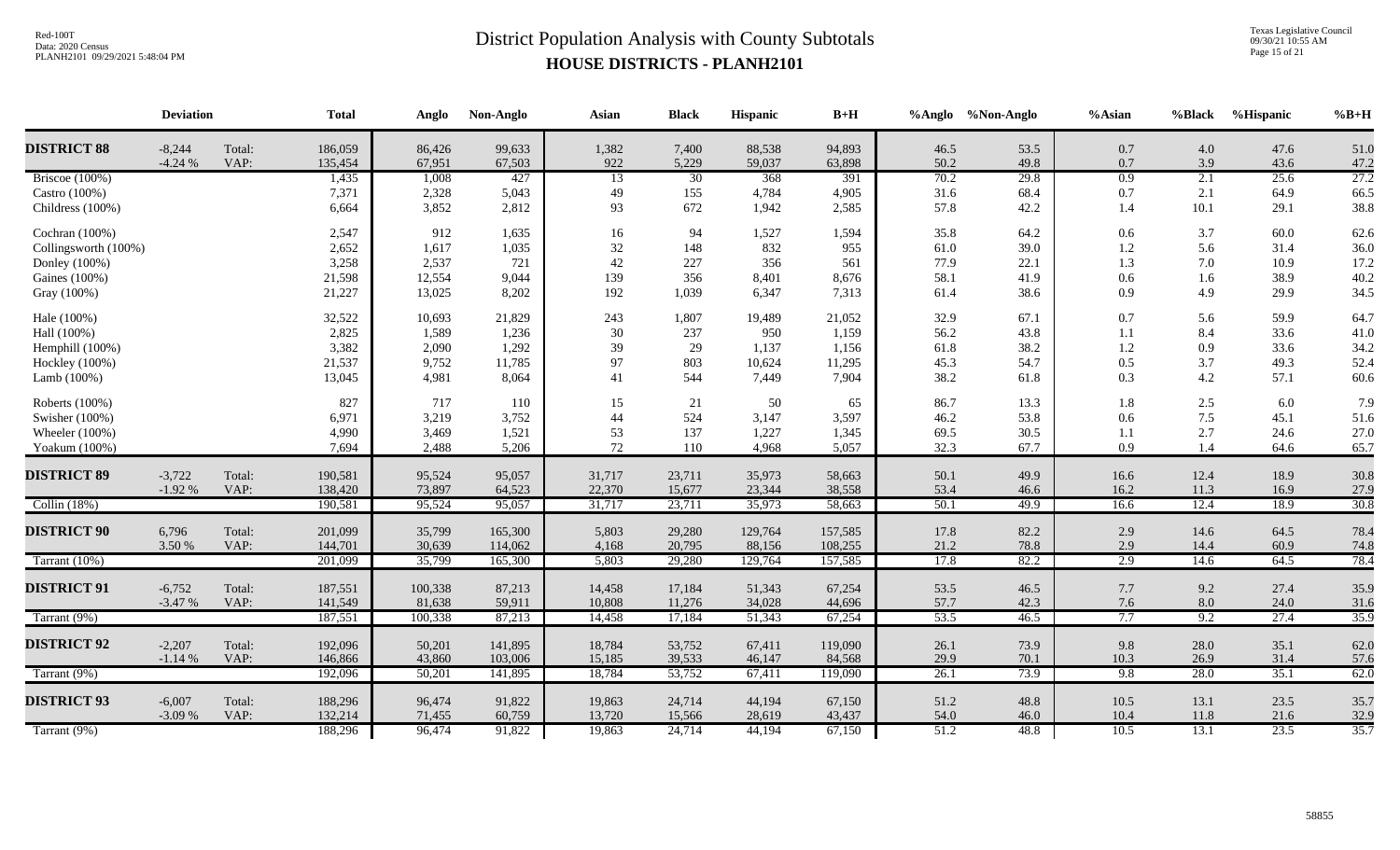Texas Legislative Council 09/30/21 10:55 AM Page 16 of 21

|                     | <b>Deviation</b>     |                | <b>Total</b>       | Anglo             | Non-Anglo          | Asian            | <b>Black</b>     | Hispanic          | $\mathbf{B}+\mathbf{H}$ |              | %Anglo %Non-Anglo | %Asian           | %Black       | %Hispanic      | $%B+H$       |
|---------------------|----------------------|----------------|--------------------|-------------------|--------------------|------------------|------------------|-------------------|-------------------------|--------------|-------------------|------------------|--------------|----------------|--------------|
| <b>DISTRICT 94</b>  | $-8,737$<br>$-4.50%$ | Total:<br>VAP: | 185,566<br>144,505 | 104,650<br>88,213 | 80,916<br>56,292   | 11,755<br>8,800  | 27,016<br>18,306 | 38,012<br>25,398  | 63,512<br>42,966        | 56.4<br>61.0 | 43.6<br>39.0      | 6.3<br>6.1       | 14.6<br>12.7 | 20.5<br>17.6   | 34.2<br>29.7 |
| Tarrant (9%)        |                      |                | 185,566            | 104,650           | 80,916             | 11,755           | 27,016           | 38,012            | 63,512                  | 56.4         | 43.6              | 6.3              | 14.6         | 20.5           | 34.2         |
| <b>DISTRICT 95</b>  | 9,338<br>4.81 %      | Total:<br>VAP: | 203,641<br>148,994 | 37,924<br>33,622  | 165,717<br>115,372 | 7,718<br>5,418   | 85,432<br>62,058 | 72,647<br>47,029  | 155,839<br>108,057      | 18.6<br>22.6 | 81.4<br>77.4      | 3.8<br>3.6       | 42.0<br>41.7 | 35.7<br>31.6   | 76.5<br>72.5 |
| Tarrant (10%)       |                      |                | 203,641            | 37,924            | 165,717            | 7,718            | 85,432           | 72,647            | 155,839                 | 18.6         | 81.4              | 3.8              | 42.0         | 35.7           | 76.5         |
| <b>DISTRICT 96</b>  | $-5,710$<br>$-2.94%$ | Total:<br>VAP: | 188,593<br>140,738 | 99,275<br>79,950  | 89,318<br>60,788   | 10,975<br>7,730  | 37,889<br>25,582 | 37,308<br>24,346  | 73,553<br>49,283        | 52.6<br>56.8 | 47.4<br>43.2      | 5.8<br>5.5       | 20.1<br>18.2 | 19.8<br>17.3   | 39.0<br>35.0 |
| Tarrant (9%)        |                      |                | 188,593            | 99,275            | 89,318             | 10,975           | 37,889           | 37,308            | 73,553                  | 52.6         | 47.4              | 5.8              | 20.1         | 19.8           | 39.0         |
| <b>DISTRICT 97</b>  | $-3,634$<br>$-1.87%$ | Total:<br>VAP: | 190,669<br>148,417 | 111,137<br>92,222 | 79,532<br>56,195   | 9,047<br>6,889   | 26,592<br>18,716 | 40,338<br>27,224  | 65,595<br>45,320        | 58.3<br>62.1 | 41.7<br>37.9      | 4.7<br>4.6       | 13.9<br>12.6 | 21.2<br>18.3   | 34.4<br>30.5 |
| Tarrant (9%)        |                      |                | 190,669            | 111,137           | 79,532             | 9,047            | 26,592           | 40,338            | 65,595                  | 58.3         | 41.7              | $-4.7$           | 13.9         | 21.2           | 34.4         |
| <b>DISTRICT 98</b>  | $-9,505$<br>-4.89 %  | Total:<br>VAP: | 184,798<br>141,006 | 123,244<br>98,400 | 61,554<br>42,606   | 21,009<br>14,245 | 11,644<br>8,152  | 24,410<br>16,539  | 35,309<br>24,320        | 66.7<br>69.8 | 33.3<br>30.2      | 11.4<br>10.1     | 6.3<br>5.8   | 13.2<br>11.7   | 19.1<br>17.2 |
| Tarrant (9%)        |                      |                | 184,798            | 123,244           | 61,554             | 21,009           | 11,644           | 24,410            | 35,309                  | 66.7         | 33.3              | 11.4             | 6.3          | 13.2           | 19.1         |
| <b>DISTRICT 99</b>  | 7,392<br>3.80 %      | Total:<br>VAP: | 201,695<br>151,589 | 105,014<br>85,913 | 96,681<br>65,676   | 7,551<br>5,540   | 25,059<br>16,567 | 60,514<br>40,142  | 84,023<br>56,034        | 52.1<br>56.7 | 47.9<br>43.3      | 3.7<br>$3.7\,$   | 12.4<br>10.9 | 30.0<br>26.5   | 41.7<br>37.0 |
| Tarrant (10%)       |                      |                | 201,695            | 105,014           | 96,681             | 7,551            | 25,059           | 60,514            | 84,023                  | 52.1         | 47.9              | 3.7              | 12.4         | 30.0           | 41.7         |
| <b>DISTRICT 100</b> | $-8,867$<br>$-4.56%$ | Total:<br>VAP: | 185,436<br>150,653 | 63,867<br>58,188  | 121,569<br>92,465  | 7,173<br>6,188   | 52,561<br>40,842 | 60,576<br>43,824  | 111,642<br>83,814       | 34.4<br>38.6 | 65.6<br>61.4      | 3.9<br>4.1       | 28.3<br>27.1 | 32.7<br>29.1   | 60.2<br>55.6 |
| Dallas (7%)         |                      |                | 185,436            | 63,867            | 121,569            | 7,173            | 52,561           | 60,576            | 111,642                 | 34.4         | 65.6              | $\overline{3.9}$ | 28.3         | 32.7           | 60.2         |
| <b>DISTRICT 101</b> | $-7,667$<br>$-3.95%$ | Total:<br>VAP: | 186,636<br>133,467 | 40,828<br>32,386  | 145,808<br>101,081 | 25,065<br>18,798 | 65,842<br>44,846 | 54,966<br>36,549  | 118,600<br>80,374       | 21.9<br>24.3 | 78.1<br>75.7      | 13.4<br>14.1     | 35.3<br>33.6 | 29.5<br>27.4   | 63.5<br>60.2 |
| Tarrant (9%)        |                      |                | 186,636            | 40,828            | 145,808            | 25,065           | 65,842           | 54,966            | 118,600                 | 21.9         | 78.1              | 13.4             | 35.3         | 29.5           | 63.5         |
| <b>DISTRICT 102</b> | $-6,617$<br>$-3.41%$ | Total:<br>VAP: | 187,686<br>141,854 | 49,338<br>42,406  | 138,348<br>99,448  | 24,361<br>18,849 | 50,521<br>36,901 | 62,693<br>42,532  | 111,783<br>78,688       | 26.3<br>29.9 | 73.7<br>70.1      | 13.0<br>13.3     | 26.9<br>26.0 | 33.4<br>$30.0$ | 59.6<br>55.5 |
| Dallas (7%)         |                      |                | 187,686            | 49,338            | 138,348            | 24,361           | 50,521           | 62,693            | 111,783                 | 26.3         | 73.7              | 13.0             | 26.9         | 33.4           | 59.6         |
| <b>DISTRICT 103</b> | $-4,871$<br>$-2.51%$ | Total:<br>VAP: | 189,432<br>147,409 | 42,685<br>39,046  | 146,747<br>108,363 | 9,536<br>8,222   | 19,904<br>16,192 | 116,247<br>82,594 | 134,906<br>98,070       | 22.5<br>26.5 | 77.5<br>73.5      | 5.0<br>5.6       | 10.5<br>11.0 | 61.4<br>56.0   | 71.2<br>66.5 |
| Dallas (7%)         |                      |                | 189,432            | 42,685            | 146,747            | 9,536            | 19,904           | 116,247           | 134,906                 | 22.5         | 77.5              | 5.0              | 10.5         | 61.4           | 71.2         |
| <b>DISTRICT 104</b> | $-7,673$<br>$-3.95%$ | Total:<br>VAP: | 186,630<br>135,171 | 16,858<br>14,994  | 169,772<br>120,177 | 1,740<br>1,322   | 36,529<br>27,614 | 131,654<br>90,879 | 166,759<br>117,799      | 9.0<br>11.1  | 91.0<br>88.9      | 0.9<br>$1.0\,$   | 19.6<br>20.4 | 70.5<br>67.2   | 89.4<br>87.1 |
| Dallas (7%)         |                      |                | 186,630            | 16,858            | 169,772            | 1,740            | 36,529           | 131,654           | 166,759                 | 9.0          | 91.0              | $\overline{0.9}$ | 19.6         | 70.5           | 89.4         |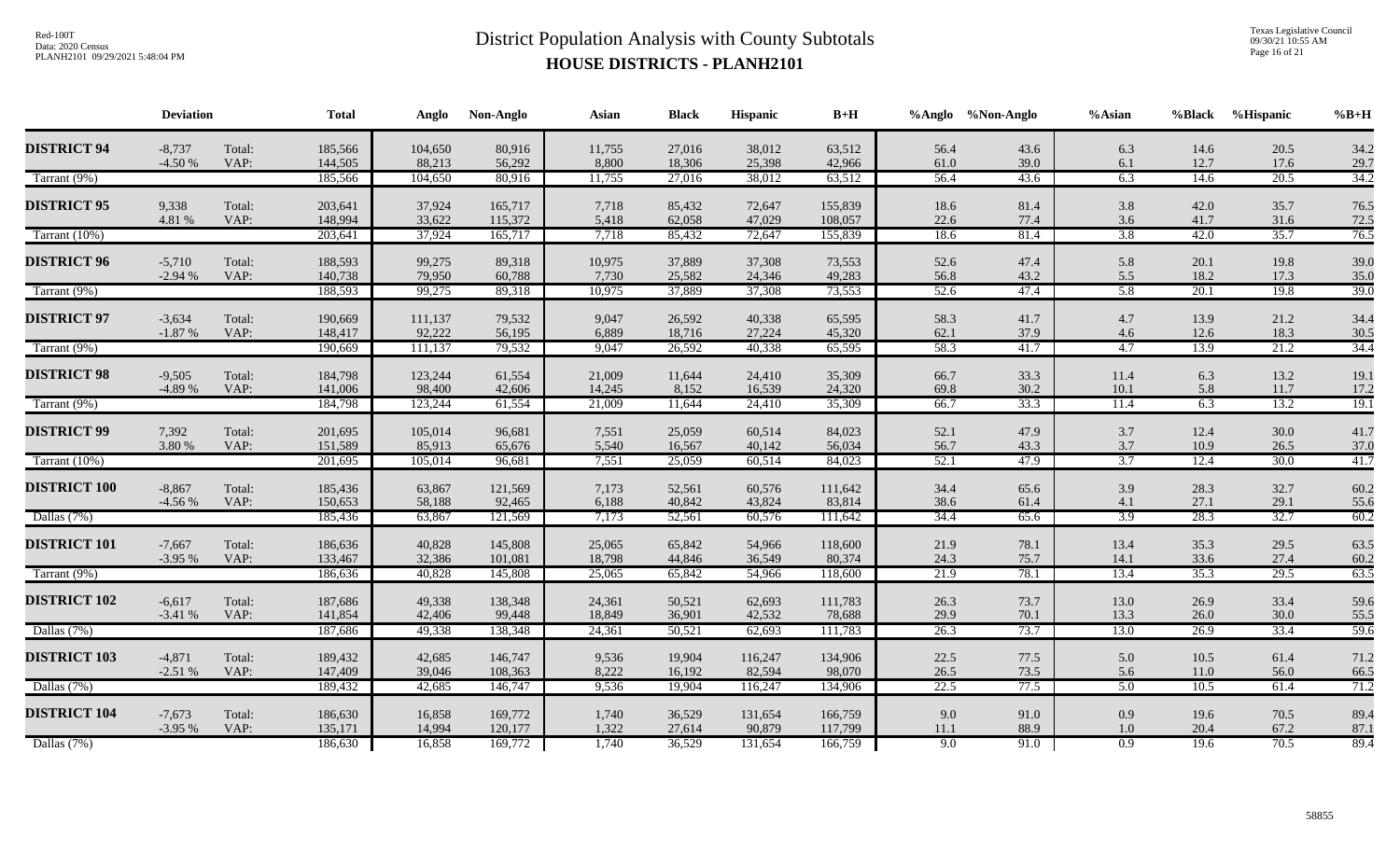Texas Legislative Council 09/30/21 10:55 AM Page 17 of 21

|                     | <b>Deviation</b>     |                | <b>Total</b>       | Anglo              | Non-Anglo          | Asian            | <b>Black</b>      | Hispanic          | $B+H$              |              | %Anglo %Non-Anglo | %Asian           | %Black       | <b>%Hispanic</b> | $%B+H$       |
|---------------------|----------------------|----------------|--------------------|--------------------|--------------------|------------------|-------------------|-------------------|--------------------|--------------|-------------------|------------------|--------------|------------------|--------------|
| <b>DISTRICT 105</b> | $-7,475$<br>$-3.85%$ | Total:<br>VAP: | 186,828<br>140,913 | 40,249<br>35,636   | 146,579<br>105,277 | 30,032<br>22,741 | 24,553<br>18,302  | 90,885<br>62,847  | 114,033<br>80,431  | 21.5<br>25.3 | 78.5<br>74.7      | 16.1<br>16.1     | 13.1<br>13.0 | 48.6<br>44.6     | 61.0<br>57.1 |
| Dallas (7%)         |                      |                | 186,828            | 40,249             | 146,579            | 30,032           | 24,553            | 90,885            | 114,033            | 21.5         | 78.5              | 16.1             | 13.1         | 48.6             | 61.0         |
| <b>DISTRICT 106</b> | $-3,210$<br>$-1.65%$ | Total:<br>VAP: | 191,093<br>136,666 | 106,647<br>81,025  | 84,446<br>55,641   | 28,316<br>18,270 | 20,772<br>13,789  | 31,164<br>20,216  | 50,858<br>33,472   | 55.8<br>59.3 | 44.2<br>40.7      | 14.8<br>13.4     | 10.9<br>10.1 | 16.3<br>14.8     | 26.6<br>24.5 |
| Denton $(21%)$      |                      |                | 191,093            | 106,647            | 84,446             | 28,316           | 20,772            | 31,164            | 50,858             | 55.8         | 44.2              | 14.8             | 10.9         | 16.3             | 26.6         |
| <b>DISTRICT 107</b> | $-8,118$<br>$-4.18%$ | Total:<br>VAP: | 186,185<br>140,174 | 58,050<br>50,294   | 128,135<br>89,880  | 10,574<br>7,617  | 33,570<br>24,488  | 82,522<br>55,975  | 114,654<br>79,772  | 31.2<br>35.9 | 68.8<br>64.1      | 5.7<br>5.4       | 18.0<br>17.5 | 44.3<br>39.9     | 61.6<br>56.9 |
| Dallas (7%)         |                      |                | 186,185            | 58,050             | 128,135            | 10,574           | 33,570            | 82,522            | 114,654            | 31.2         | 68.8              | 5.7              | 18.0         | 44.3             | 61.6         |
| <b>DISTRICT 108</b> | $-6,660$<br>$-3.43%$ | Total:<br>VAP: | 187,643<br>151,154 | 141,723<br>116,123 | 45,920<br>35,031   | 12,335<br>9,322  | 10,076<br>7,875   | 20,047<br>14,882  | 29,509<br>22,455   | 75.5<br>76.8 | 24.5<br>23.2      | 6.6<br>6.2       | 5.4<br>5.2   | 10.7<br>9.8      | 15.7<br>14.9 |
| Dallas (7%)         |                      |                | 187,643            | 141,723            | 45,920             | 12,335           | 10,076            | 20,047            | 29,509             | 75.5         | 24.5              | 6.6              | 5.4          | 10.7             | 15.7         |
| <b>DISTRICT 109</b> | $-6,122$<br>$-3.15%$ | Total:<br>VAP: | 188,181<br>136,550 | 22,635<br>19,730   | 165,546<br>116,820 | 2,173<br>1,629   | 109,820<br>80,362 | 53,786<br>34,257  | 161,670<br>113,787 | 12.0<br>14.4 | 88.0<br>85.6      | 1.2<br>1.2       | 58.4<br>58.9 | 28.6<br>25.1     | 85.9<br>83.3 |
| Dallas (7%)         |                      |                | 188,181            | 22,635             | 165,546            | 2,173            | 109,820           | 53,786            | 161,670            | 12.0         | 88.0              | $\overline{1.2}$ | 58.4         | 28.6             | 85.9         |
| <b>DISTRICT 110</b> | $-8,822$<br>$-4.54%$ | Total:<br>VAP: | 185,481<br>126,827 | 15,160<br>12,801   | 170,321<br>114,026 | 1,268<br>899     | 45,380<br>32,938  | 123,839<br>79,901 | 167,917<br>112,235 | 8.2<br>10.1  | 91.8<br>89.9      | 0.7<br>$0.7\,$   | 24.5<br>26.0 | 66.8<br>63.0     | 90.5<br>88.5 |
| Dallas (7%)         |                      |                | 185,481            | 15,160             | 170,321            | 1,268            | 45,380            | 123,839           | 167,917            | 8.2          | 91.8              | 0.7              | 24.5         | 66.8             | 90.5         |
| <b>DISTRICT 111</b> | $-8,502$<br>$-4.38%$ | Total:<br>VAP: | 185,801<br>137,653 | 23,833<br>20,992   | 161,968<br>116,661 | 4,301<br>3,277   | 100,617<br>75,266 | 57,235<br>37,605  | 155,850<br>111,909 | 12.8<br>15.2 | 87.2<br>84.8      | 2.3<br>2.4       | 54.2<br>54.7 | 30.8<br>27.3     | 83.9<br>81.3 |
| Dallas (7%)         |                      |                | 185,801            | 23,833             | 161,968            | 4,301            | 100,617           | 57,235            | 155,850            | 12.8         | 87.2              | 2.3              | 54.2         | 30.8             | 83.9         |
| <b>DISTRICT 112</b> | $-9,099$<br>$-4.68%$ | Total:<br>VAP: | 185,204<br>144,361 | 101,216<br>83,096  | 83,988<br>61,265   | 22,344<br>17,235 | 24,687<br>17,637  | 33,622<br>23,356  | 57,222<br>40,468   | 54.7<br>57.6 | 45.3<br>42.4      | 12.1<br>11.9     | 13.3<br>12.2 | 18.2<br>16.2     | 30.9<br>28.0 |
| Dallas (7%)         |                      |                | 185,204            | 101,216            | 83,988             | 22,344           | 24,687            | 33,622            | 57,222             | 54.7         | 45.3              | 12.1             | 13.3         | 18.2             | 30.9         |
| <b>DISTRICT 113</b> | $-9,230$<br>$-4.75%$ | Total:<br>VAP: | 185,073<br>137,196 | 50,038<br>42,673   | 135,035<br>94,523  | 17,120<br>13,258 | 38,948<br>27,280  | 77,570<br>52,087  | 115,016<br>78,721  | 27.0<br>31.1 | 73.0<br>68.9      | 9.3<br>9.7       | 21.0<br>19.9 | 41.9<br>38.0     | 62.1<br>57.4 |
| Dallas (7%)         |                      |                | 185,073            | 50,038             | 135,035            | 17,120           | 38,948            | 77,570            | 115,016            | 27.0         | 73.0              | 9.3              | 21.0         | 41.9             | 62.1         |
| <b>DISTRICT 114</b> | $-6,633$<br>$-3.41%$ | Total:<br>VAP: | 187,670<br>136,156 | 32,081<br>27,911   | 155,589<br>108,245 | 12,079<br>9,025  | 38,211<br>26,958  | 104,588<br>71,019 | 141,023<br>97,132  | 17.1<br>20.5 | 82.9<br>79.5      | 6.4<br>6.6       | 20.4<br>19.8 | 55.7<br>52.2     | 75.1<br>71.3 |
| Dallas (7%)         |                      |                | 187,670            | 32,081             | 155,589            | 12,079           | 38,211            | 104,588           | 141,023            | 17.1         | 82.9              | 6.4              | 20.4         | 55.7             | 75.1         |
| <b>DISTRICT 115</b> | $-8,014$<br>$-4.12%$ | Total:<br>VAP: | 186,289<br>146,507 | 67,254<br>58,806   | 119,035<br>87,701  | 48,049<br>34,645 | 26,358<br>20,222  | 42,571<br>30,713  | 67,705<br>50,232   | 36.1<br>40.1 | 63.9<br>59.9      | 25.8<br>23.6     | 14.1<br>13.8 | 22.9<br>21.0     | 36.3<br>34.3 |
| Dallas (7%)         |                      |                | 186,289            | 67,254             | 119,035            | 48,049           | 26,358            | 42,571            | 67,705             | 36.1         | 63.9              | 25.8             | 14.1         | 22.9             | 36.3         |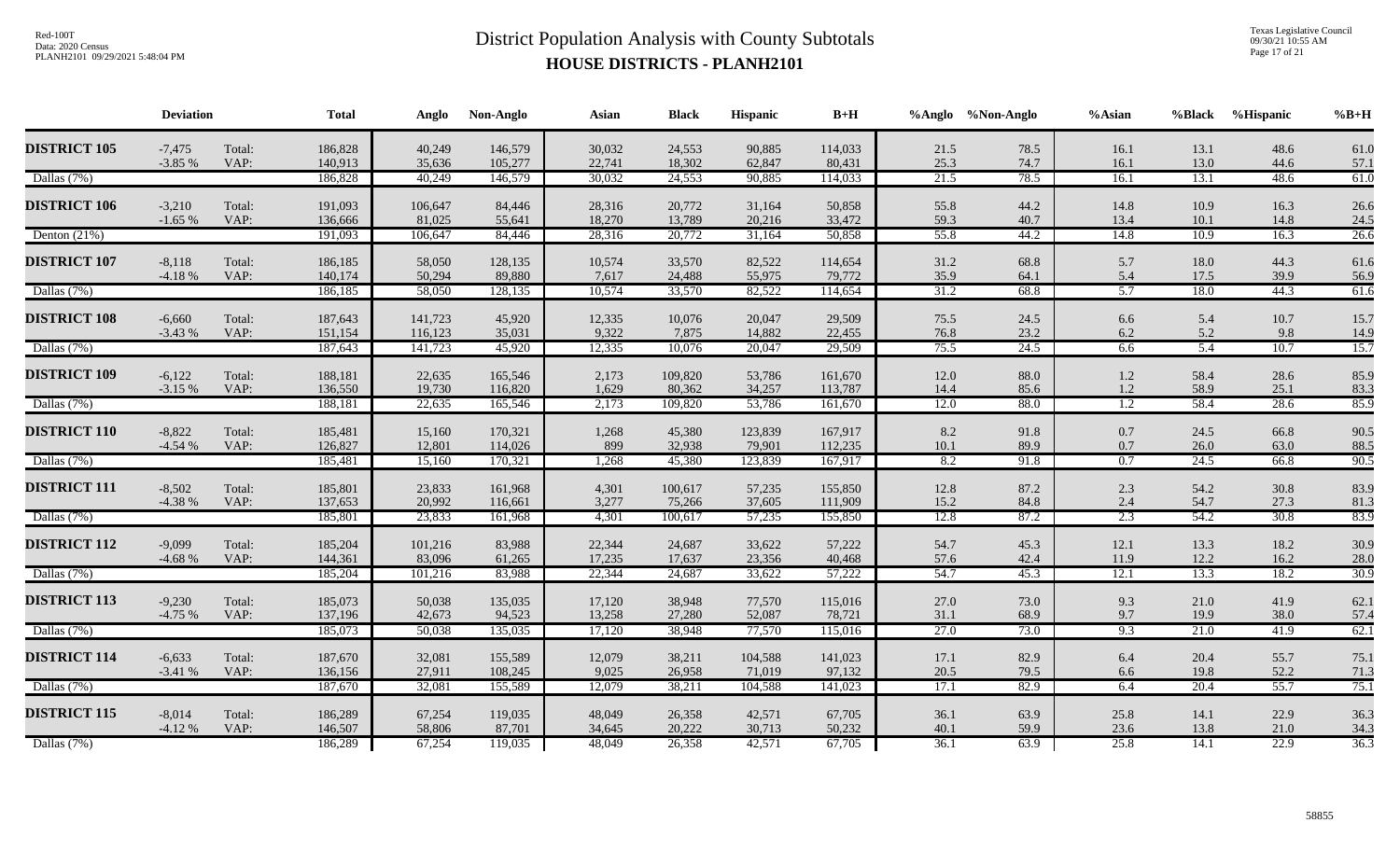Texas Legislative Council 09/30/21 10:55 AM Page 18 of 21

|                     | <b>Deviation</b>   |                | <b>Total</b>       | Anglo            | Non-Anglo          | Asian            | <b>Black</b>     | Hispanic          | $B+H$              |              | %Anglo %Non-Anglo | %Asian           | %Black          | %Hispanic    | $%B+H$       |
|---------------------|--------------------|----------------|--------------------|------------------|--------------------|------------------|------------------|-------------------|--------------------|--------------|-------------------|------------------|-----------------|--------------|--------------|
| <b>DISTRICT 116</b> | 5,817<br>2.99 %    | Total:<br>VAP: | 200,120<br>160,090 | 46,572<br>41,340 | 153,548<br>118,750 | 16,432<br>12,243 | 17,238<br>12,831 | 120,649<br>93,294 | 135,340<br>104,725 | 23.3<br>25.8 | 76.7<br>74.2      | 8.2<br>7.6       | 8.6<br>8.0      | 60.3<br>58.3 | 67.6<br>65.4 |
| Bexar $(10\%)$      |                    |                | 200,120            | 46,572           | 153,548            | 16,432           | 17,238           | 120,649           | 135,340            | 23.3         | 76.7              | 8.2              | 8.6             | 60.3         | 67.6         |
| <b>DISTRICT 117</b> | 4,096<br>2.11 %    | Total:<br>VAP: | 198,399<br>139,199 | 37,659<br>29,527 | 160,740<br>109,672 | 7,697<br>5,131   | 18,700<br>12,108 | 136,085<br>92,285 | 151,686<br>103,084 | 19.0<br>21.2 | 81.0<br>78.8      | 3.9<br>3.7       | 9.4<br>8.7      | 68.6<br>66.3 | 76.5<br>74.1 |
| Bexar $(10\%)$      |                    |                | 198,399            | 37,659           | 160,740            | 7,697            | 18,700           | 136,085           | 151,686            | 19.0         | 81.0              | 3.9              | 9.4             | 68.6         | 76.5         |
| <b>DISTRICT 118</b> | 5,523<br>2.84 %    | Total:<br>VAP: | 199,826<br>148,024 | 45,708<br>37,930 | 154,118<br>110,094 | 4,533<br>3,253   | 9,835<br>6,685   | 139,585<br>99,109 | 147,417<br>104,874 | 22.9<br>25.6 | 77.1<br>74.4      | 2.3<br>2.2       | 4.9<br>4.5      | 69.9<br>67.0 | 73.8<br>70.8 |
| Bexar $(10\%)$      |                    |                | 199,826            | 45,708           | 154,118            | 4,533            | 9,835            | 139,585           | 147,417            | 22.9         | 77.1              | 2.3              | 4.9             | 69.9         | 73.8         |
| <b>DISTRICT 119</b> | 8,354<br>4.30 %    | Total:<br>VAP: | 202,657<br>150,837 | 40,222<br>34,063 | 162,435<br>116,774 | 5,292<br>3,835   | 26,055<br>18,113 | 132,596<br>94,494 | 155,114<br>110,982 | 19.8<br>22.6 | 80.2<br>77.4      | 2.6<br>2.5       | 12.9<br>12.0    | 65.4<br>62.6 | 76.5<br>73.6 |
| Bexar $(10\%)$      |                    |                | 202,657            | 40,222           | 162,435            | 5,292            | 26,055           | 132,596           | 155,114            | 19.8         | 80.2              | 2.6              | 12.9            | 65.4         | 76.5         |
| <b>DISTRICT 120</b> | 8,812<br>4.54 %    | Total:<br>VAP: | 203,115<br>149,887 | 42,748<br>36,310 | 160,367<br>113,577 | 8,139<br>6,161   | 50,165<br>35,699 | 104,940<br>71,871 | 150,099<br>105,411 | 21.0<br>24.2 | 79.0<br>75.8      | 4.0<br>4.1       | 24.7<br>23.8    | 51.7<br>48.0 | 73.9<br>70.3 |
| Bexar (10%)         |                    |                | 203,115            | 42,748           | 160,367            | 8,139            | 50,165           | 104,940           | 150,099            | 21.0         | 79.0              | $\overline{4.0}$ | 24.7            | 51.7         | 73.9         |
| <b>DISTRICT 121</b> | 8,906<br>4.58 %    | Total:<br>VAP: | 203,209<br>155,904 | 98,132<br>80,194 | 105,077<br>75,710  | 13,865<br>9,696  | 16,430<br>11,513 | 73,954<br>52,687  | 88,036<br>63,062   | 48.3<br>51.4 | 51.7<br>48.6      | 6.8<br>6.2       | 8.1<br>7.4      | 36.4<br>33.8 | 43.3<br>40.4 |
| Bexar $(10\%)$      |                    |                | 203,209            | 98,132           | 105,077            | 13,865           | 16,430           | 73,954            | 88,036             | 48.3         | 51.7              | 6.8              | 8.1             | 36.4         | 43.3         |
| <b>DISTRICT 122</b> | 7,681<br>3.95 %    | Total:<br>VAP: | 201,984<br>149,711 | 94,580<br>74,617 | 107,404<br>75,094  | 16,569<br>11,267 | 12,832<br>8,610  | 77,304<br>53,588  | 88,204<br>61,388   | 46.8<br>49.8 | 53.2<br>50.2      | 8.2<br>$7.5$     | 6.4<br>5.8      | 38.3<br>35.8 | 43.7<br>41.0 |
| Bexar (10%)         |                    |                | 201,984            | 94,580           | 107,404            | 16,569           | 12,832           | 77,304            | 88,204             | 46.8         | 53.2              | 8.2              | 6.4             | 38.3         | 43.7         |
| <b>DISTRICT 123</b> | 5,792<br>2.98 %    | Total:<br>VAP: | 200,095<br>160,561 | 53,903<br>48,378 | 146,192<br>112,183 | 5,679<br>4,363   | 11,426<br>8,414  | 129,160<br>98,541 | 138,482<br>105,888 | 26.9<br>30.1 | 73.1<br>69.9      | $2.8\,$<br>2.7   | 5.7<br>5.2      | 64.5<br>61.4 | 69.2<br>65.9 |
| Bexar $(10\%)$      |                    |                | 200,095            | 53,903           | 146,192            | 5,679            | 11,426           | 129,160           | 138,482            | 26.9         | 73.1              | 2.8              | 5.7             | 64.5         | 69.2         |
| <b>DISTRICT 124</b> | 3,549<br>1.83 %    | Total:<br>VAP: | 197,852<br>146,224 | 31,633<br>26,648 | 166,219<br>119,576 | 7,399<br>5,417   | 19,757<br>14,488 | 140,821<br>99,810 | 157,454<br>112,757 | 16.0<br>18.2 | 84.0<br>81.8      | 3.7<br>3.7       | $10.0\,$<br>9.9 | 71.2<br>68.3 | 79.6<br>77.1 |
| Bexar $(10\%)$      |                    |                | 197,852            | 31,633           | 166,219            | 7,399            | 19,757           | 140,821           | 157,454            | 16.0         | 84.0              | $\overline{3.7}$ | 10.0            | 71.2         | 79.6         |
| <b>DISTRICT 125</b> | 7,764<br>4.00 %    | Total:<br>VAP: | 202,067<br>151,951 | 44,575<br>37,146 | 157,492<br>114,805 | 8,957<br>6,586   | 13,759<br>9,365  | 135,864<br>98,364 | 146,933<br>106,561 | 22.1<br>24.4 | 77.9<br>75.6      | 4.4<br>4.3       | 6.8<br>6.2      | 67.2<br>64.7 | 72.7<br>70.1 |
| Bexar (10%)         |                    |                | 202,067            | 44,575           | 157,492            | 8,957            | 13,759           | 135,864           | 146,933            | 22.1         | 77.9              | 4.4              | 6.8             | 67.2         | 72.7         |
| <b>DISTRICT 126</b> | $-243$<br>$-0.13%$ | Total:<br>VAP: | 194,060<br>147,183 | 85,033<br>70,148 | 109,027<br>77,035  | 20,626<br>15,468 | 35,125<br>24,329 | 51,627<br>35,203  | 84,873<br>58,641   | 43.8<br>47.7 | 56.2<br>52.3      | 10.6<br>10.5     | 18.1<br>16.5    | 26.6<br>23.9 | 43.7<br>39.8 |
| Harris $(4%)$       |                    |                | 194,060            | 85,033           | 109,027            | 20,626           | 35,125           | 51,627            | 84,873             | 43.8         | 56.2              | 10.6             | 18.1            | 26.6         | 43.7         |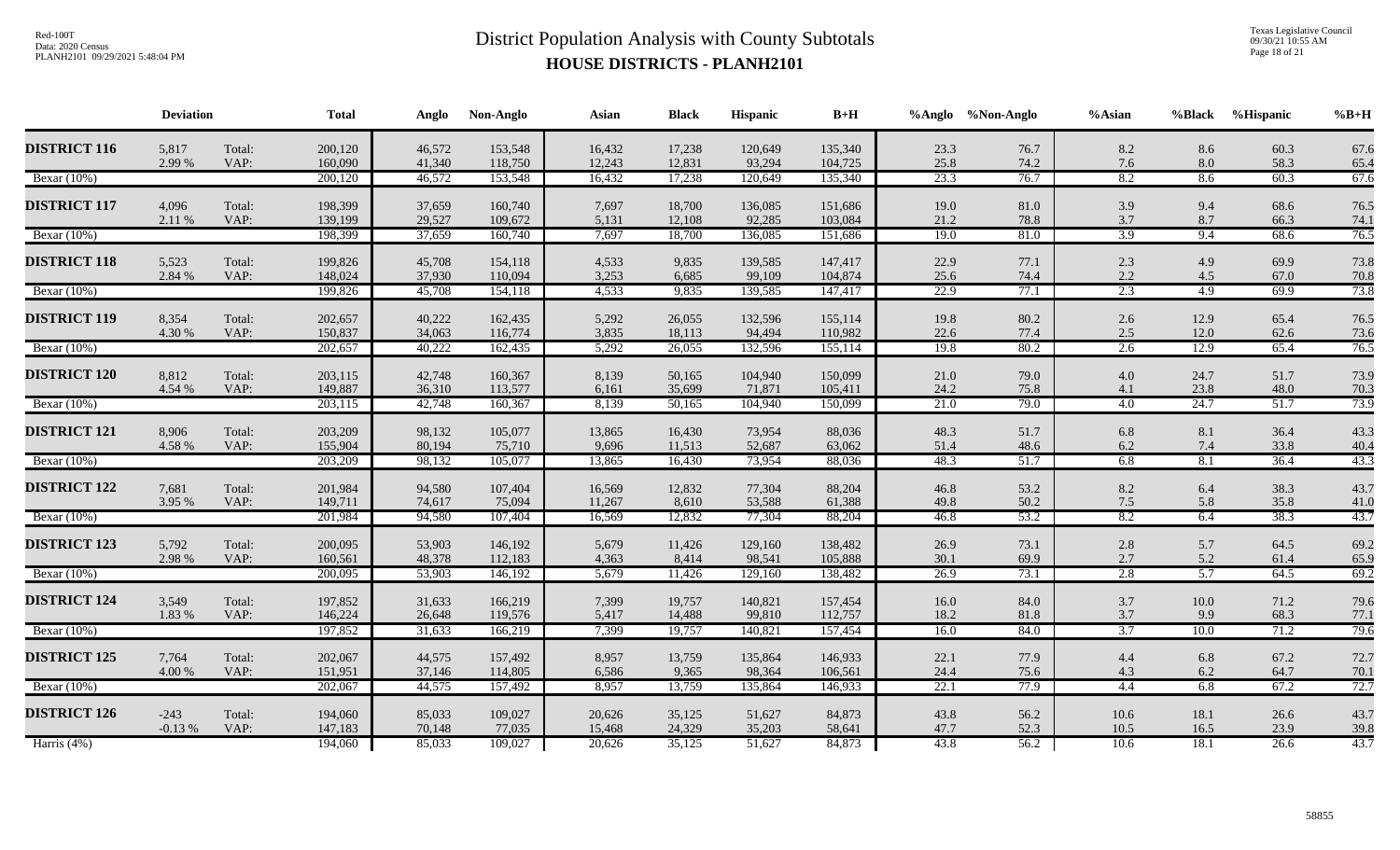Texas Legislative Council 09/30/21 10:55 AM Page 19 of 21

|                     | <b>Deviation</b>     |                | <b>Total</b>       | Anglo              | Non-Anglo          | Asian            | <b>Black</b>     | <b>Hispanic</b>   | $B+H$              |              | %Anglo %Non-Anglo | %Asian       | %Black       | <b>%Hispanic</b> | $\%B+H$      |
|---------------------|----------------------|----------------|--------------------|--------------------|--------------------|------------------|------------------|-------------------|--------------------|--------------|-------------------|--------------|--------------|------------------|--------------|
| <b>DISTRICT 127</b> | 4,786<br>2.46 %      | Total:<br>VAP: | 199,089<br>144,351 | 93,186<br>72,560   | 105,903<br>71,791  | 8,825<br>6,256   | 38,927<br>26,490 | 55,412<br>36,316  | 92,441<br>61,970   | 46.8<br>50.3 | 53.2<br>49.7      | 4.4<br>4.3   | 19.6<br>18.4 | 27.8<br>25.2     | 46.4<br>42.9 |
| Harris (4%)         |                      |                | 199,089            | 93,186             | 105,903            | 8,825            | 38,927           | 55,412            | 92,441             | 46.8         | 53.2              | 4.4          | 19.6         | 27.8             | 46.4         |
| <b>DISTRICT 128</b> | 6,880<br>3.54 %      | Total:<br>VAP: | 201,183<br>148,227 | 90,425<br>73,200   | 110,758<br>75,027  | 5,093<br>3,782   | 23,678<br>16,149 | 79,292<br>52,182  | 101,240<br>67,558  | 44.9<br>49.4 | 55.1<br>50.6      | 2.5<br>2.6   | 11.8<br>10.9 | 39.4<br>35.2     | 50.3<br>45.6 |
| Harris (4%)         |                      |                | 201,183            | 90,425             | 110,758            | 5,093            | 23,678           | 79,292            | 101,240            | 44.9         | 55.1              | 2.5          | 11.8         | 39.4             | 50.3         |
| <b>DISTRICT 129</b> | 4,358<br>2.24 %      | Total:<br>VAP: | 198,661<br>154,787 | 97,049<br>80,757   | 101,612<br>74,030  | 23,001<br>17,638 | 20,265<br>14,545 | 55,836<br>39,032  | 74,455<br>52,822   | 48.9<br>52.2 | 51.1<br>47.8      | 11.6<br>11.4 | 10.2<br>9.4  | 28.1<br>25.2     | 37.5<br>34.1 |
| Harris (4%)         |                      |                | 198,661            | 97,049             | 101,612            | 23,001           | 20,265           | 55,836            | 74,455             | 48.9         | 51.1              | 11.6         | 10.2         | 28.1             | 37.5         |
| <b>DISTRICT 130</b> | 8<br>0.00 %          | Total:<br>VAP: | 194,311<br>139,508 | 106,983<br>81,063  | 87,328<br>58,445   | 18,341<br>12,457 | 19,610<br>13,094 | 46,394<br>30,209  | 64,813<br>42,794   | 55.1<br>58.1 | 44.9<br>41.9      | 9.4<br>8.9   | 10.1<br>9.4  | 23.9<br>21.7     | 33.4<br>30.7 |
| Harris (4%)         |                      |                | 194,311            | 106,983            | 87,328             | 18,341           | 19,610           | 46,394            | 64,813             | 55.1         | 44.9              | 9.4          | 10.1         | 23.9             | 33.4         |
| <b>DISTRICT 131</b> | 6,953<br>3.58 %      | Total:<br>VAP: | 201,256<br>144,968 | 11,971<br>10,449   | 189,285<br>134,519 | 15,670<br>12,591 | 62,611<br>45,987 | 112,324<br>76,490 | 171,975<br>120,726 | 5.9<br>7.2   | 94.1<br>92.8      | 7.8<br>8.7   | 31.1<br>31.7 | 55.8<br>52.8     | 85.5<br>83.3 |
| Harris $(4%)$       |                      |                | 201,256            | 11,971             | 189,285            | 15,670           | 62,611           | 112,324           | 171,975            | 5.9          | 94.1              | 7.8          | 31.1         | 55.8             | 85.5         |
| <b>DISTRICT 132</b> | 1,640<br>$0.84~\%$   | Total:<br>VAP: | 195,943<br>141,733 | 81,867<br>63,166   | 114,076<br>78,567  | 25,214<br>17,440 | 28,666<br>19,369 | 58,481<br>39,935  | 85,225<br>58,285   | 41.8<br>44.6 | 58.2<br>55.4      | 12.9<br>12.3 | 14.6<br>13.7 | 29.8<br>28.2     | 43.5<br>41.1 |
| Harris (4%)         |                      |                | 195,943            | 81,867             | 114,076            | 25,214           | 28,666           | 58,481            | 85,225             | 41.8         | 58.2              | 12.9         | 14.6         | 29.8             | 43.5         |
| <b>DISTRICT 133</b> | 2,663<br>1.37 %      | Total:<br>VAP: | 196,966<br>155,045 | 96,390<br>78,886   | 100,576<br>76,159  | 27,785<br>20,936 | 32,788<br>24,824 | 38,544<br>28,856  | 69,458<br>52,532   | 48.9<br>50.9 | 51.1<br>49.1      | 14.1<br>13.5 | 16.6<br>16.0 | 19.6<br>18.6     | 35.3<br>33.9 |
| Harris (4%)         |                      |                | 196,966            | 96,390             | 100,576            | 27,785           | 32,788           | 38,544            | 69,458             | 48.9         | 51.1              | 14.1         | 16.6         | 19.6             | 35.3         |
| <b>DISTRICT 134</b> | 8,544<br>4.40 %      | Total:<br>VAP: | 202,847<br>168,828 | 119,323<br>102,324 | 83,524<br>66,504   | 34,044<br>26,317 | 15,401<br>12,451 | 31,561<br>25,177  | 45,936<br>37,061   | 58.8<br>60.6 | 41.2<br>39.4      | 16.8<br>15.6 | 7.6<br>7.4   | 15.6<br>14.9     | 22.6<br>22.0 |
| Harris $(4%)$       |                      |                | 202,847            | 119,323            | 83,524             | 34,044           | 15,401           | 31,561            | 45,936             | 58.8         | 41.2              | 16.8         | 7.6          | 15.6             | 22.6         |
| <b>DISTRICT 135</b> | 2,883<br>1.48 %      | Total:<br>VAP: | 197,186<br>140,362 | 42,096<br>33,568   | 155,090<br>106,794 | 19,678<br>14,771 | 47,111<br>31,105 | 89,124<br>60,562  | 133,226<br>90,174  | 21.3<br>23.9 | 78.7<br>76.1      | 10.0<br>10.5 | 23.9<br>22.2 | 45.2<br>43.1     | 67.6<br>64.2 |
| Harris (4%)         |                      |                | 197,186            | 42,096             | 155,090            | 19,678           | 47,111           | 89,124            | 133,226            | 21.3         | 78.7              | 10.0         | 23.9         | 45.2             | 67.6         |
| <b>DISTRICT 136</b> | 9,601<br>4.94 %      | Total:<br>VAP: | 203,904<br>153,117 | 95,541<br>77,215   | 108,363<br>75,902  | 34,861<br>23,841 | 20,637<br>14,410 | 50,227<br>34,959  | 68,938<br>48,419   | 46.9<br>50.4 | 53.1<br>49.6      | 17.1<br>15.6 | 10.1<br>9.4  | 24.6<br>22.8     | 33.8<br>31.6 |
| Williamson (33%)    |                      |                | 203,904            | 95,541             | 108,363            | 34,861           | 20,637           | 50,227            | 68,938             | 46.9         | 53.1              | 17.1         | 10.1         | 24.6             | 33.8         |
| <b>DISTRICT 137</b> | $-6,503$<br>$-3.35%$ | Total:<br>VAP: | 187,800<br>140,396 | 26,036<br>22,173   | 161,764<br>118,223 | 23,589<br>18,135 | 37,878<br>28,661 | 101,185<br>71,888 | 136,454<br>98,789  | 13.9<br>15.8 | 86.1<br>84.2      | 12.6<br>12.9 | 20.2<br>20.4 | 53.9<br>51.2     | 72.7<br>70.4 |
| Harris $(4%)$       |                      |                | 187,800            | 26,036             | 161,764            | 23,589           | 37,878           | 101,185           | 136,454            | 13.9         | 86.1              | 12.6         | 20.2         | 53.9             | 72.7         |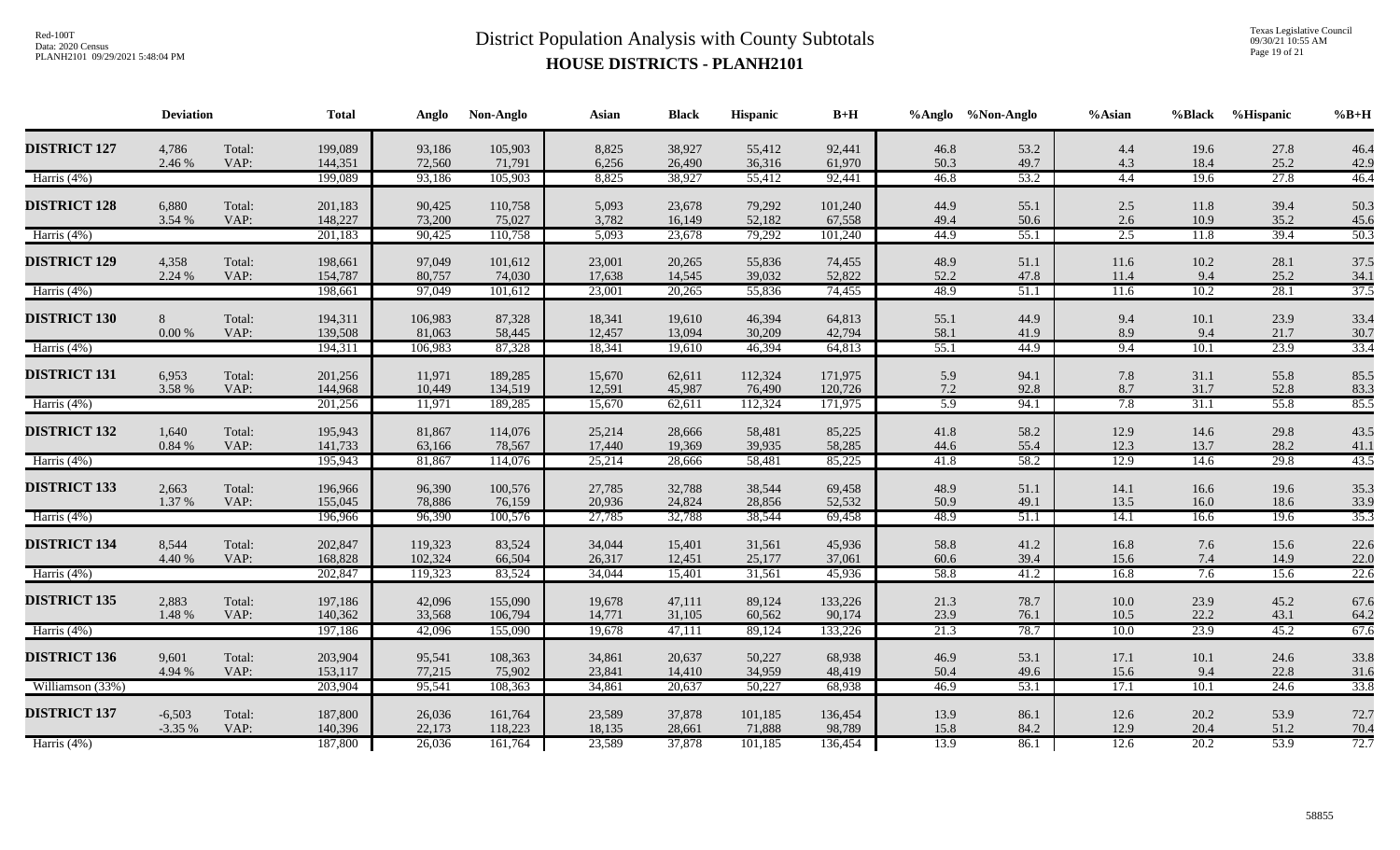Texas Legislative Council 09/30/21 10:55 AM Page 20 of 21

|                     | <b>Deviation</b>     |                | <b>Total</b>       | Anglo            | Non-Anglo          | Asian            | <b>Black</b>     | Hispanic           | $B+H$              |                | %Anglo %Non-Anglo | %Asian             | %Black       | %Hispanic    | $%B+H$       |
|---------------------|----------------------|----------------|--------------------|------------------|--------------------|------------------|------------------|--------------------|--------------------|----------------|-------------------|--------------------|--------------|--------------|--------------|
| <b>DISTRICT 138</b> | 7,442<br>3.83 %      | Total:<br>VAP: | 201,745<br>154,239 | 71,695<br>60,569 | 130,050<br>93,670  | 23,187<br>18,344 | 20,552<br>14,660 | 85,508<br>59,473   | 104,235<br>73,078  | 35.5<br>39.3   | 64.5<br>60.7      | 11.5<br>11.9       | 10.2<br>9.5  | 42.4<br>38.6 | 51.7<br>47.4 |
| Harris (4%)         |                      |                | 201,745            | 71,695           | 130,050            | 23,187           | 20,552           | 85,508             | 104,235            | 35.5           | 64.5              | 11.5               | 10.2         | 42.4         | 51.7         |
| <b>DISTRICT 139</b> | $-283$<br>$-0.15%$   | Total:<br>VAP: | 194,020<br>141,640 | 25,904<br>21,293 | 168,116<br>120,347 | 12,122<br>9,653  | 68,376<br>50,752 | 88,038<br>59,705   | 154,308<br>109,372 | 13.4<br>15.0   | 86.6<br>85.0      | 6.2<br>6.8         | 35.2<br>35.8 | 45.4<br>42.2 | 79.5<br>77.2 |
| Harris $(4%)$       |                      |                | 194,020            | 25,904           | 168,116            | 12,122           | 68,376           | 88,038             | 154,308            | 13.4           | 86.6              | 6.2                | 35.2         | 45.4         | 79.5         |
| <b>DISTRICT 140</b> | $-1,844$<br>$-0.95%$ | Total:<br>VAP: | 192,459<br>134,445 | 10,920<br>9,402  | 181,539<br>125,043 | 4,122<br>3,235   | 20,677<br>14,893 | 157,488<br>107,039 | 176,636<br>121,192 | 5.7<br>7.0     | 94.3<br>93.0      | 2.1<br>2.4         | 10.7<br>11.1 | 81.8<br>79.6 | 91.8<br>90.1 |
| Harris (4%)         |                      |                | 192,459            | 10,920           | 181,539            | 4,122            | 20,677           | 157,488            | 176,636            | 5.7            | 94.3              | 2.1                | 10.7         | 81.8         | 91.8         |
| <b>DISTRICT 141</b> | 7,192<br>3.70 %      | Total:<br>VAP: | 201,495<br>141,906 | 12,361<br>10,561 | 189,134<br>131,345 | 4,028<br>3,129   | 93,324<br>67,019 | 92,940<br>61,536   | 183,528<br>127,128 | 6.1<br>7.4     | 93.9<br>92.6      | 2.0<br>2.2         | 46.3<br>47.2 | 46.1<br>43.4 | 91.1<br>89.6 |
| Harris (4%)         |                      |                | 201,495            | 12,361           | 189,134            | 4,028            | 93,324           | 92,940             | 183,528            | 6.1            | 93.9              | 2.0                | 46.3         | 46.1         | 91.1         |
| <b>DISTRICT 142</b> | $-691$<br>$-0.36%$   | Total:<br>VAP: | 193,612<br>138,996 | 24,315<br>19,863 | 169,297<br>119,133 | 5,407<br>3,954   | 74,397<br>55,176 | 90,347<br>60,008   | 162,243<br>113,876 | 12.6<br>14.3   | 87.4<br>85.7      | 2.8<br>2.8         | 38.4<br>39.7 | 46.7<br>43.2 | 83.8<br>81.9 |
| Harris (4%)         |                      |                | 193,612            | 24,315           | 169,297            | 5,407            | 74,397           | 90,347             | 162,243            | 12.6           | 87.4              | 2.8                | 38.4         | 46.7         | 83.8         |
| <b>DISTRICT 143</b> | 7,341<br>3.78 %      | Total:<br>VAP: | 201,644<br>144,434 | 20,245<br>17,202 | 181,399<br>127,232 | 2,495<br>1,910   | 26,481<br>19,300 | 153,168<br>105,941 | 177,623<br>124,201 | $10.0$<br>11.9 | 90.0<br>88.1      | $1.2\,$<br>$1.3\,$ | 13.1<br>13.4 | 76.0<br>73.3 | 88.1<br>86.0 |
| Harris (4%)         |                      |                | 201,644            | 20,245           | 181,399            | 2,495            | 26,481           | 153,168            | 177,623            | 10.0           | 90.0              | 1.2                | 13.1         | 76.0         | 88.1         |
| <b>DISTRICT 144</b> | 6,925<br>3.56 %      | Total:<br>VAP: | 201,228<br>144,105 | 27,113<br>23,346 | 174,115<br>120,759 | 6,375<br>4,853   | 14,681<br>9,853  | 153,314<br>105,667 | 166,245<br>114,644 | 13.5<br>16.2   | 86.5<br>83.8      | 3.2<br>3.4         | 7.3<br>6.8   | 76.2<br>73.3 | 82.6<br>79.6 |
| Harris (4%)         |                      |                | 201,228            | 27,113           | 174,115            | 6,375            | 14,681           | 153,314            | 166,245            | 13.5           | 86.5              | 3.2                | 7.3          | 76.2         | 82.6         |
| <b>DISTRICT 145</b> | $-2,385$<br>$-1.23%$ | Total:<br>VAP: | 191,918<br>148,962 | 42,853<br>37,115 | 149,065<br>111,847 | 6,470<br>4,992   | 20,260<br>15,619 | 121,819<br>90,309  | 140,709<br>105,179 | 22.3<br>24.9   | 77.7<br>75.1      | 3.4<br>3.4         | 10.6<br>10.5 | 63.5<br>60.6 | 73.3<br>70.6 |
| Harris (4%)         |                      |                | 191,918            | 42,853           | 149,065            | 6,470            | 20,260           | 121,819            | 140,709            | 22.3           | 77.7              | 3.4                | 10.6         | 63.5         | 73.3         |
| <b>DISTRICT 146</b> | 4,425<br>2.28 %      | Total:<br>VAP: | 198,728<br>151,548 | 30,700<br>26,069 | 168,028<br>125,479 | 16,618<br>14,187 | 95,063<br>72,218 | 57,265<br>39,257   | 149,720<br>109,951 | 15.4<br>17.2   | 84.6<br>82.8      | 8.4<br>9.4         | 47.8<br>47.7 | 28.8<br>25.9 | 75.3<br>72.6 |
| Harris (4%)         |                      |                | 198,728            | 30,700           | 168,028            | 16,618           | 95,063           | 57,265             | 149,720            | 15.4           | 84.6              | 8.4                | 47.8         | 28.8         | 75.3         |
| <b>DISTRICT 147</b> | 6,730<br>3.46 %      | Total:<br>VAP: | 201,033<br>162,711 | 42,861<br>40,306 | 158,172<br>122,405 | 18,042<br>15,941 | 66,231<br>52,354 | 74,413<br>53,897   | 138,250<br>104,849 | 21.3<br>24.8   | 78.7<br>75.2      | 9.0<br>9.8         | 32.9<br>32.2 | 37.0<br>33.1 | 68.8<br>64.4 |
| Harris (4%)         |                      |                | 201,033            | 42,861           | 158,172            | 18,042           | 66,231           | 74,413             | 138,250            | 21.3           | 78.7              | 9.0                | 32.9         | 37.0         | 68.8         |
| <b>DISTRICT 148</b> | 167<br>0.09%         | Total:<br>VAP: | 194,470<br>144,597 | 38,386<br>33,241 | 156,084<br>111,356 | 17,207<br>13,672 | 31,157<br>22,282 | 107,506<br>74,627  | 136,739<br>95,889  | 19.7<br>23.0   | 80.3<br>77.0      | $8.8\,$<br>9.5     | 16.0<br>15.4 | 55.3<br>51.6 | 70.3<br>66.3 |
| Harris $(4%)$       |                      |                | 194,470            | 38,386           | 156,084            | 17,207           | 31,157           | 107,506            | 136,739            | 19.7           | 80.3              | 8.8                | 16.0         | 55.3         | 70.3         |